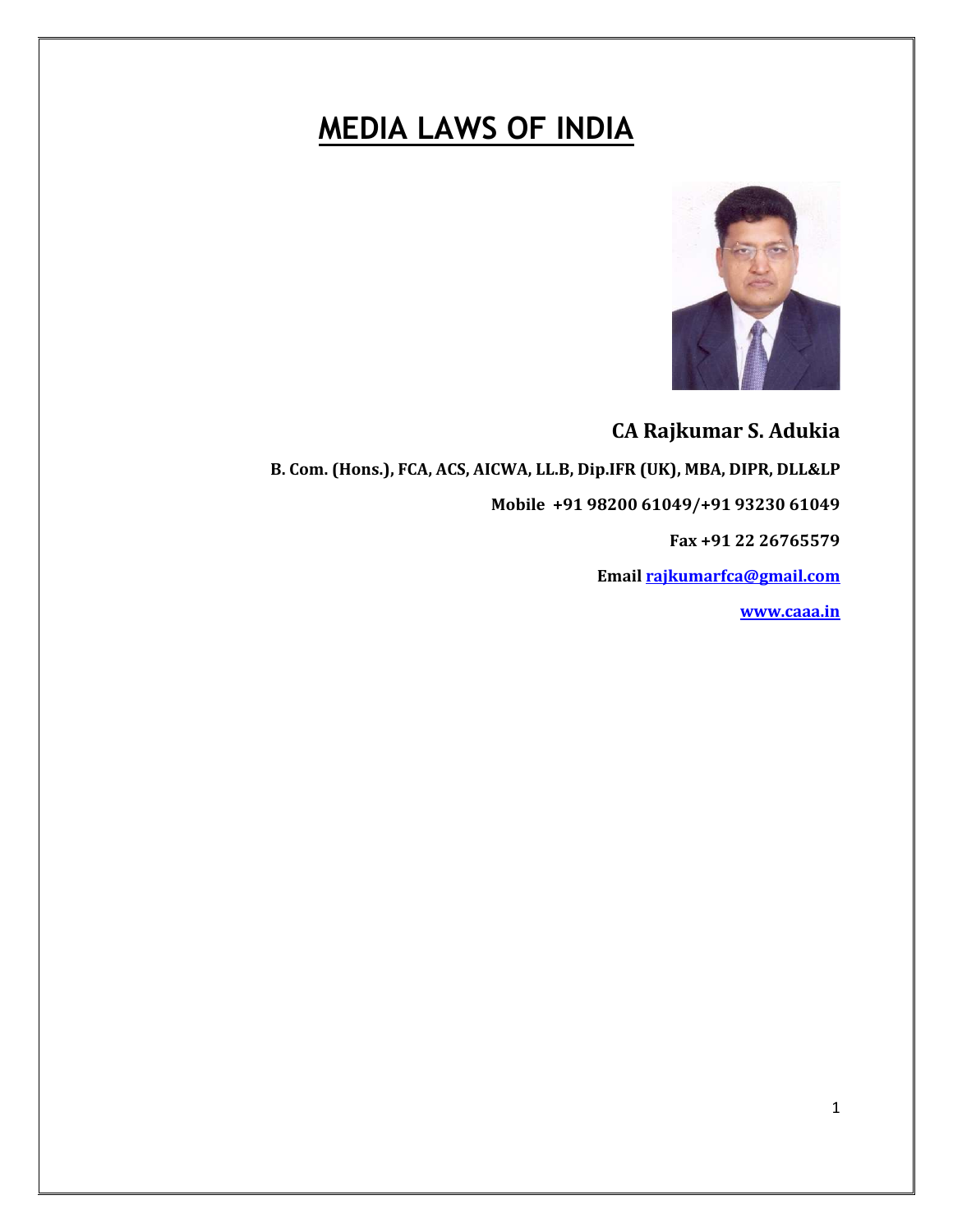### **Index**

- **1. Introduction**
- **2. Media Industry**
- **3. History of Media Laws in India**
- **4. Media laws of India an overview**
- **5. Laws applicable for Information**
- **6. Laws applicable for Broadcasting**
- **7. Laws applicable for Films**
- **8. Other laws applicable to media** 
	- **8.1. FDI in media sector**
	- **8.2. Labour related legislations**
	- **8.3. IPR**
	- **8.4. Telegraph Act & Wireless Telegraphy Act**
- **9. Authorities regulating the media industry**
- **10. Case laws**
- **11. Professional opportunities in the media industry**
- **12. Useful websites**
- **13. About the Author**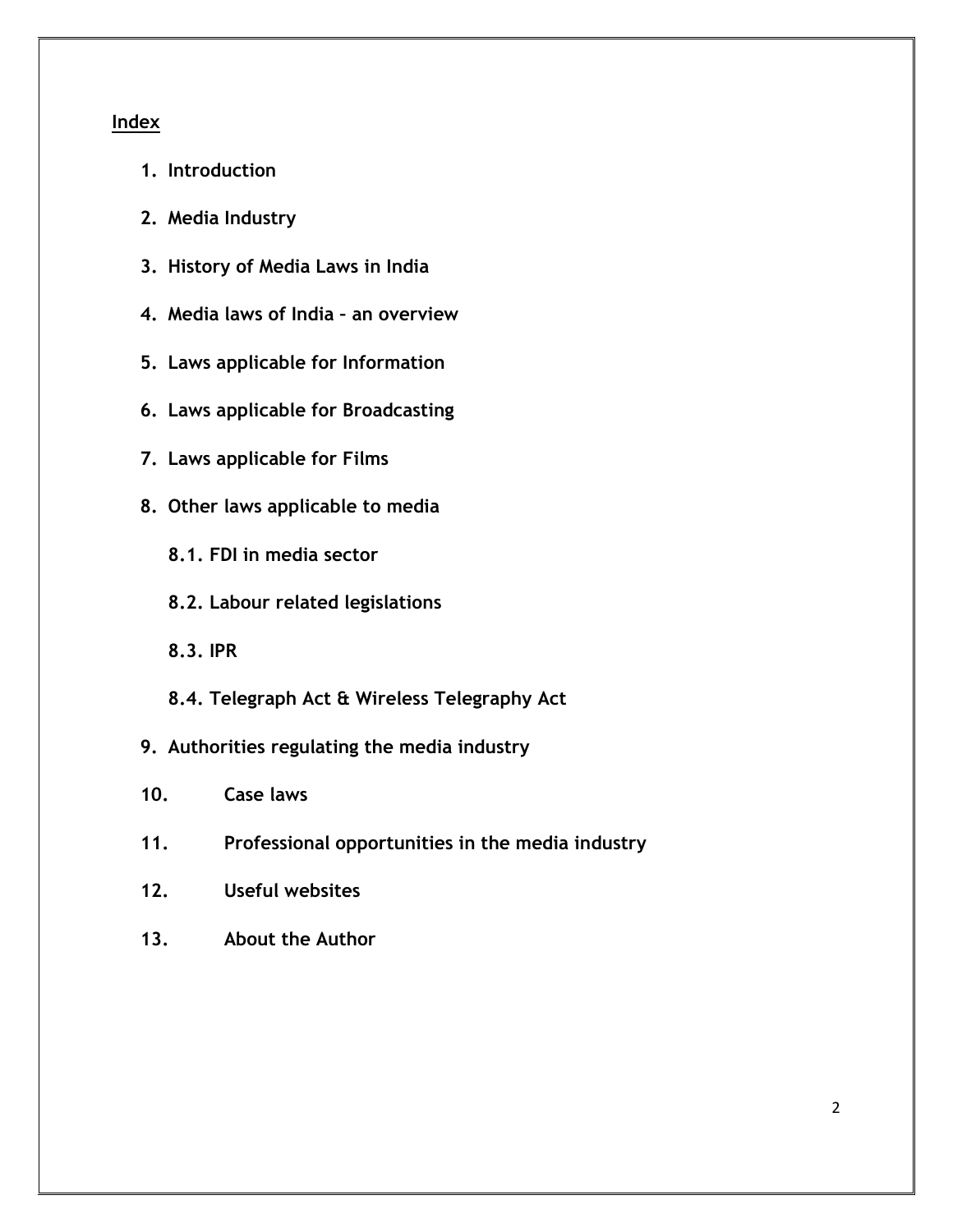# **1. INTRODUCTION**

*"One of the objects of a newspaper is to understand the popular feeling and give expression to it, another is to arouse among the people certain desirable sentiments, and the third is the fearlessness to expose popular defects." –* Mahatma Gandhi

Communication is the procedure, which we use to exchange information by various methods and media is the medium or instrument of storing or communicating information. 'Media' the popular term inter-alia used as 'Press' denotes the print & electronic information carriers –the News Papers & Magazines, Radio, Television and currently includes Internet as new Media. Hailed as the 'Fourth Estate', media is the watchdog of the public affairs, informing the society and vice versa, acts as the forum to advocate the views of the society at large to those at the helm of public affairs.

The word *medium* comes from the Latin word *medius* (middle). The word *communication* is derived from the Latin root *communicate.*

Media law covers an area of law which involves media of all types (TV, film, music, publishing, advertising, internet & new media, etc.), and stretches over various legal fields, including but not limited to corporate, finance, intellectual property, publicity and privacy.

Media law is a legal field that refers to the following:

- Advertising
- Broadcasting
- Censorship
- Confidentiality
- Contempt
- **Copyright**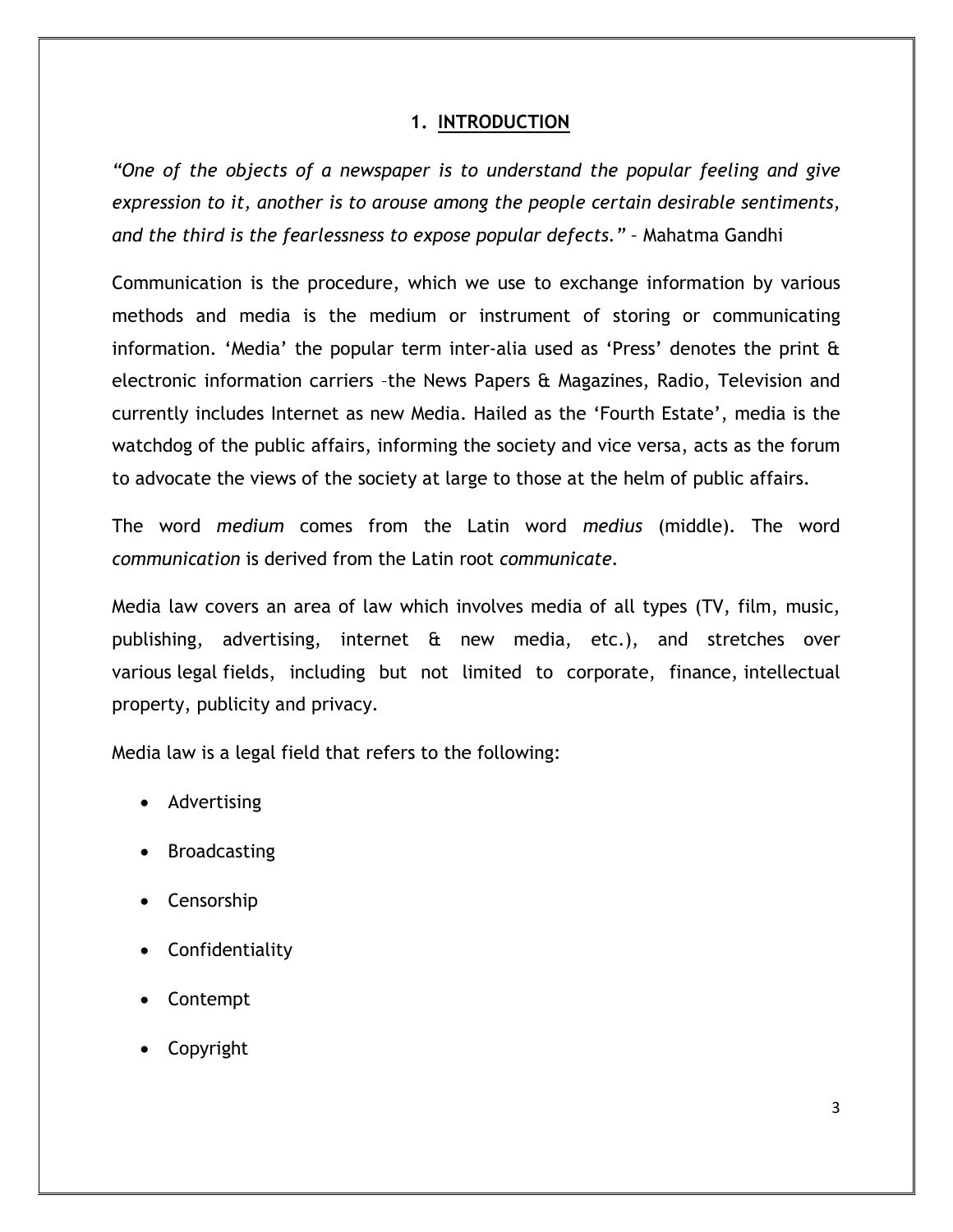- Corporate law
- Defamation
- Entertainment
- Freedom of information
- Internet
- Information technology
- Privacy
- Telecommunications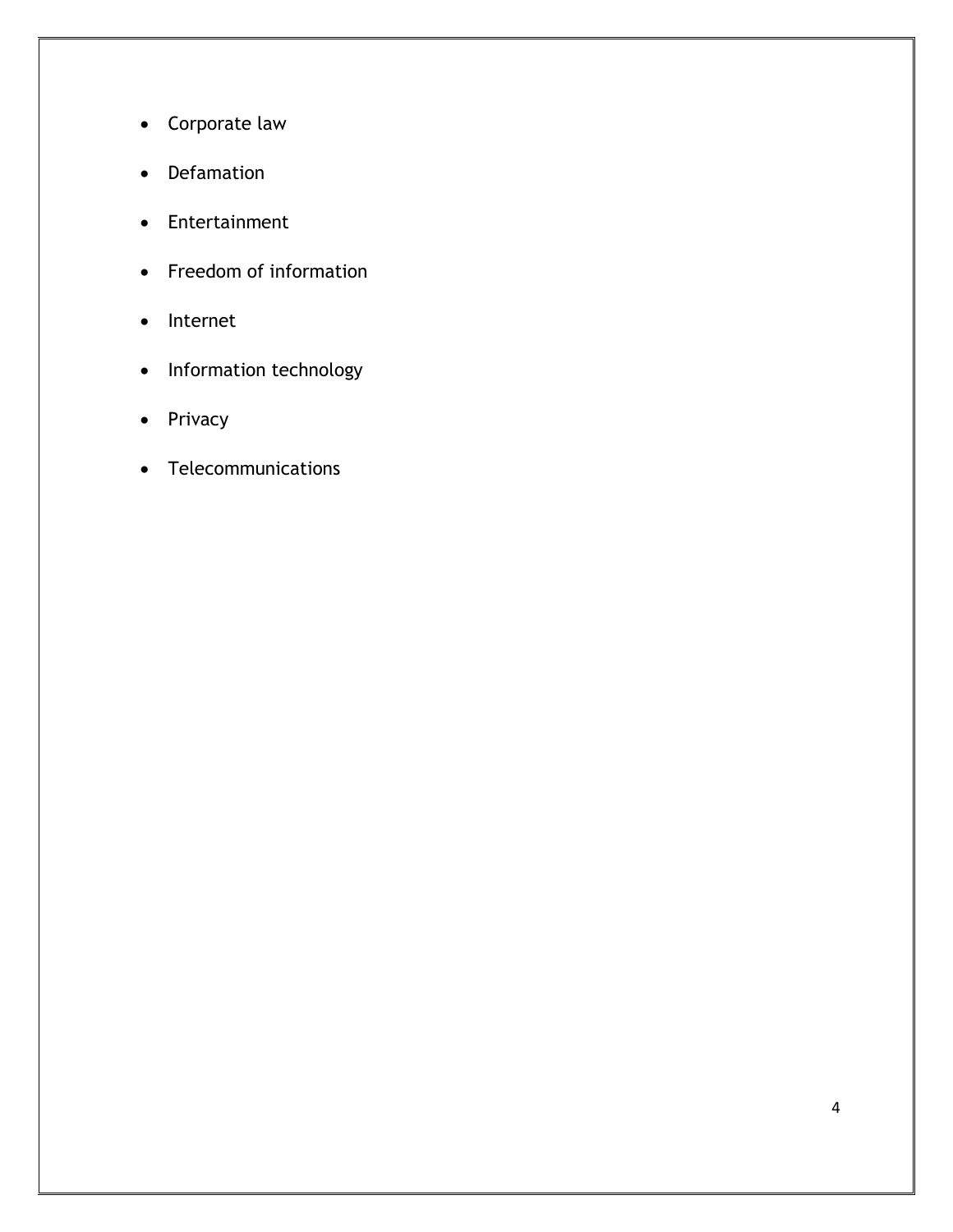### **2. MEDIA INDUSTRY**

According to a recent news, Indian Media & Entertainment Industry is to touch Rs.1,457 billion by 2016.

In 2011, the Indian Media & Entertainment (M&E) Industry registered a growth of 12 percent over 2010, to reach INR 728 billon. The growth trajectory is backed by strong consumption in Tier 2 and 3 cities, continued growth of regional media, and fast increasing new media business. Overall, the industry is expected to register a CAGR of 15% to touch INR 1,457 billion by 2016.

While television continues to be the dominant medium, sectors such as animation  $\hat{a}$ VFX, digital advertising, and gaming are fast increasing their share in the overall pie. Radio is expected to display a healthy growth rate after the advent of Phase 3. Print, while witnessing a decline in growth rate, will continue to be the second largest medium in the Indian M&E industry. Also, the film industry had a reason to cheer, with multiple movies crossing the INR 100 crore mark in domestic theatrical collections, and INR 30 crore mark in C&S rights.

Advertising spends across all media accounted for INR 300 billion in 2011, contributing to 41 percent of the overall M&E industry's revenues. Advertising revenues witnessed a growth of 13 percent in 2011, as against 17 percent observed in 2010.

In terms of performance, 2011 proved to be a year with mixed results in terms of growth across different sub sectors. The traditional media businesses experienced a slow down compared to last year, especially in the second half of the year. However, the new media segments like Animation and VFX, Online and Gaming businesses witnessed phenomenal growth rates.

The media industry in 2011 in a nutshell –

• **Print**: The print industry grew by 8.3 percent from INR 193 billion in 2010 to INR 209 billion in 2011. The growth was slightly lower than the expectation of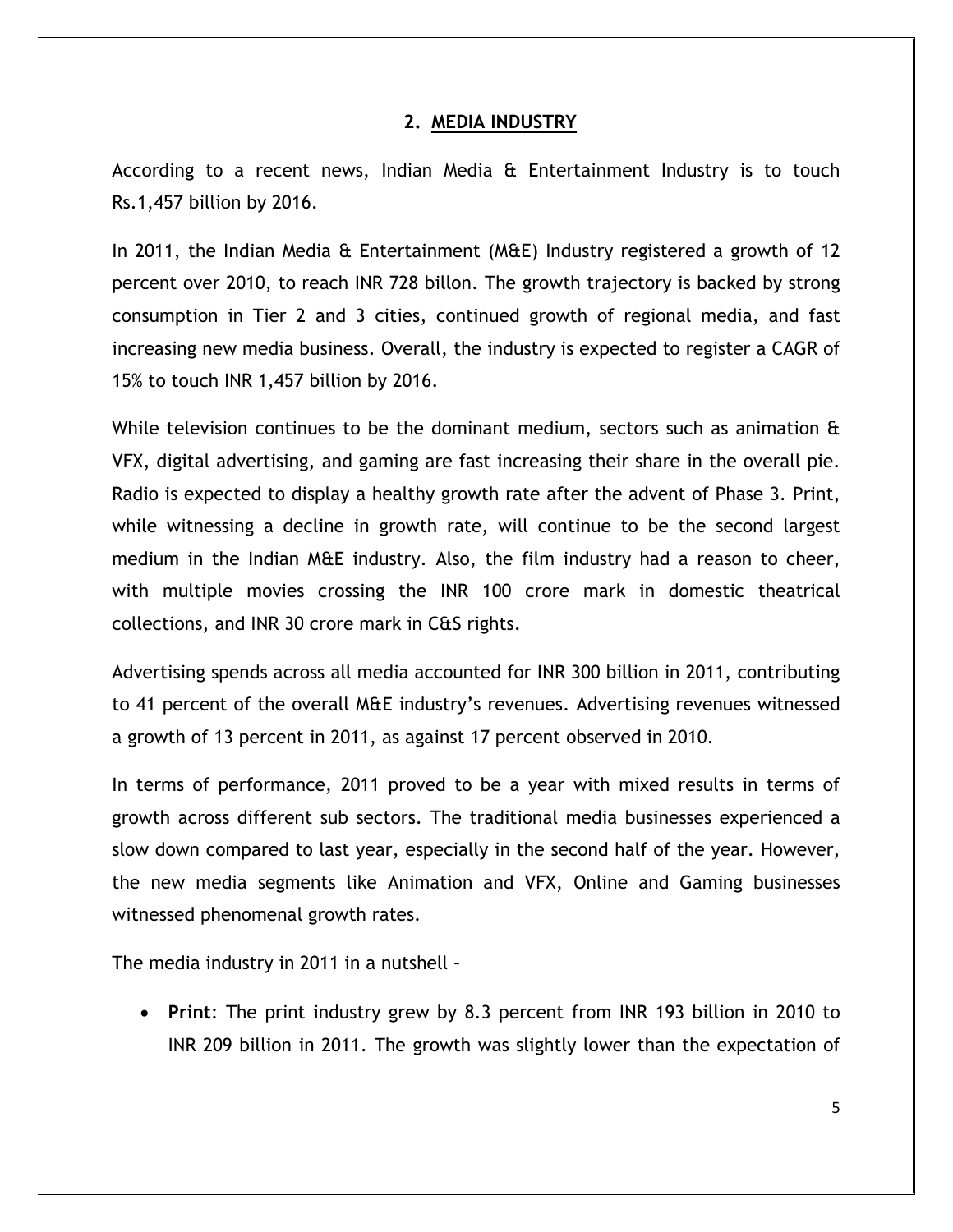9.5 percent last year due to the challenging macroeconomic environment and reduced advertising spends.

- **Television**: The over-all television industry is estimated to be INR 329 billion in 2011, and is expected to grow at a CAGR of 17 percent over 2011-16, to reach INR 735 billion in 2016. The share of subscription to the total industry revenue is expected to increase from 65 percent in 2011 to 69 percent in 2016. The TV industry continues to have headroom for further growth as television penetration in India is still at approximately 60% of total households.
- **Films**: With several high budget Hindi releases lined up across the year, 2012 is expected to sustain the growth momentum witnessed in 2011. The Indian film industry is projected to grow at a CAGR of 10.1 percent to touch INR 150 Billion in 2016. The industry is estimated to be INR 93 billion in 2011 indicating a growth of 11.5 percent vis-à-vis 2010.
- **Music**: While 2010 was the year of structural shift from physical formats to digital ones, 2011 provided users' viable options of music consumption through different digital platforms. The Indian music industry achieved revenues of INR 9 billion in 2011, registering a growth of 5% over 2010.
- **Radio**: Overall the industry grew at 15 percent in CY 2011 to reach INR 11.5 billion compared to INR 10 billion in CY 2010.
- **New Media**: Digital advertising is expected to grow at a CAGR of 30% from 2011-16; digital ads spend reached approximately 4 percent of total M&E industry advertising revenue in 2011. Growth is largely driven by increase in internet penetration and proliferation of new age devices.
- **Animation & VFX**: Animation, VFX (visual effects) and Post Production industry achieved estimated revenues of INR 31 billion in 2011, a robust growth of 31 percent over 2010. Growth was achieved on the back of increased contract work, higher VFX content in movies, 2D/3D conversion projects.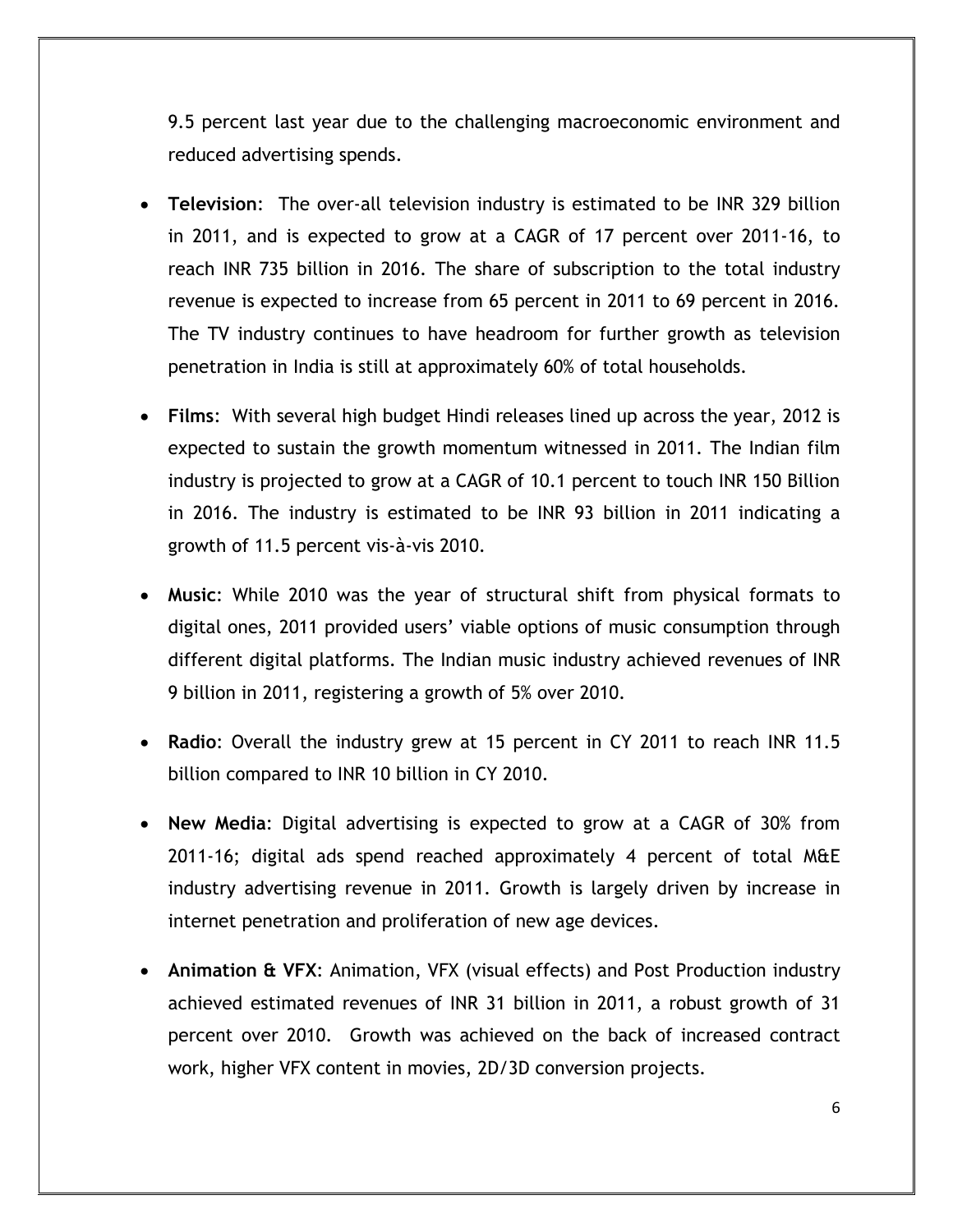### **3. HISTORY OF MEDIA LAWS IN INDIA**

When Europeans write on the history of the media, they refer to the Acta diurna of the Roman Empire as closely akin to the newspaper of today. In India the Rock Edicts of Emperor Ashok (c.273-236 BC) engraved on the rocks contain in abundance measures adopted and regulations issued by him. This is not very different from the news content of modern media. In that era when Ashok, the Great, used this technology for communicating his message throughout his vast empire, there is no reference to restrictions on communication imposed by law. However, the Arthashastra written originally in the reign of Chandragupta Maurya (c. 324-300 BC) by Kautilya mentions punishment for spreading false rumours. The Arthashastra and the Rock Edicts also speak of spies and reporters.

Akhbar is the word used for newspapers today in Hindi and Urdu languages and Babur mentions it in such a way as if it is something routine. It was meant to communicate an official announcement by Babur that a tax would be waived on all Muslims if he won the battle and he himself had given up drinking and banned liquor in his dominions. However, there is no reference to any regulation on akhbar. The earliest mention of pre-typographic newspapers is to be found in a contemporary historical work (Muntakhals-ul-Lubab by Khafi Khan) of the later Mughul times. Colonel James Tod (1782-1835) sent hundreds of original manuscript newspapers of the court of Aurangzeb, sixth of the Great Mughuls to the Royal Asiatic Society in London. The size of these seventeenth-century papers, written in different hands, was 8 inches by 4½ inches. These were considerably free and could report even personal affairs of the emperor. There is no record of any law governing these newspapers. Perhaps, there was neither pre-censorship nor licensing, both being Western institutions.

It was sheer accident, however, that brought printing press to India on  $6<sup>th</sup>$  September 1556. Granting a request from Emperor of Abyssinia, the King of Portugal dispatched in 1556 a printing press and technicians via the Cape route. But the patriarch accompanying the press halted en route at Goa from where his onward journey to Abyssinia was first delayed and later abandoned. He died on 22<sup>nd</sup> December 1562. The

7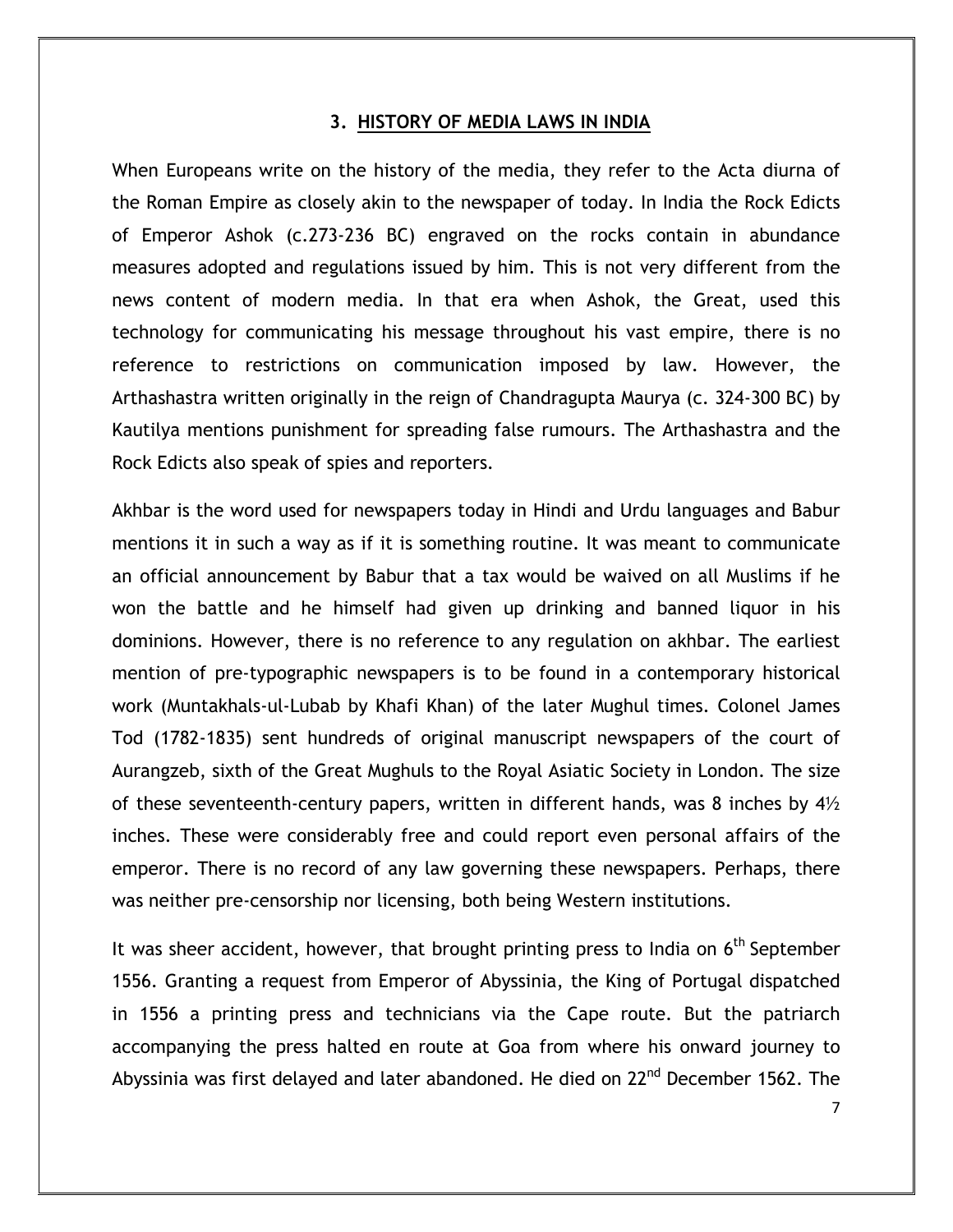press, intended for missionary work in Abyssinia never left Goa, instead, it printed literature for Abyssinia from Goa.

However, there was no press regulation until the British East India Company started ruling a part of India after the Battle of Plassey in 1757. William Bolts, an exemployee of the British East India Company attempted to start the first newspaper in India in 1766 but was deported. Later a collection of papers on the affairs of India "particularly respecting the state of Bengal and its dependencies" was published in 1773 by J. Almon, London as "Considerations on Indian Affairs" in two volumes with maps and survey reports. In this publication he has been identified as former Judge of the Mayor's Court of Calcutta.

When newspapers in India were published by only Europeans expulsion of the editor (printer) was ultimate penalty. The Supreme Court of Judicature upheld this power. Every foreigner was required to obtain a licence for his residence in the territories of the Company and if any one incurred the displeasure of the officials by writing or publishing something which was not palatable to them, the licence was cancelled. It appears that growing importance of the Fourth Estate in England and the desire of missionaries to start newspapers in India ultimately led to abolition of pre-censorship in 1818 by Lord Hastings as missionaries of Serampore started the first Indian language journal Samachar Darpan on 23<sup>rd</sup> May 1818. It became bilingual carrying news in Bengali and English in parallel columns in 1829.

Like censorship, licensing was also a European institution to control the press. It was introduced in Bengal in 1823 through Adam's regulations. The East India Company also issued instruction that no servant of the company should have any connection with a newspaper. This decision was the result of an incident in Bombay (now Mumbai) where a member of the Council of the Governor owned a newspaper. Licensing regulations were replaced by Metcalfe' Act which was applicable to entire territory of the East India Company and required that the printer and publisher of every newspaper declare the location of the premises of its publication.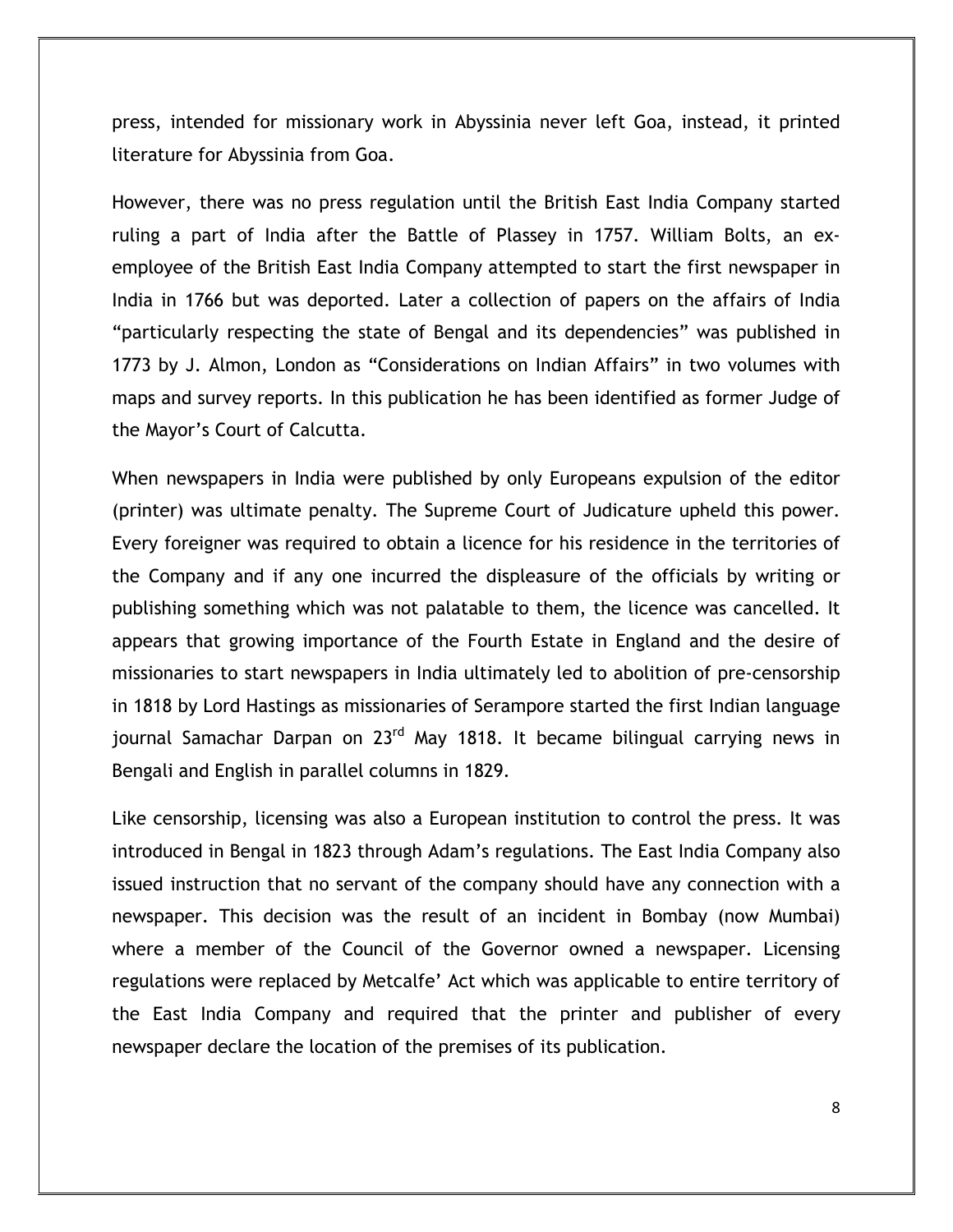Licensing was, however, reintroduced in 1857 by Lord Canning and was applied to all kinds of publications. This was the year when Indians fought their war of independence against the East India Company after which the British Crown took over the territories of the Company. In 1860 Indian Penal Code was passed as a general law but laid down offences which any writer, editor or publisher must avoid - the offences of defamation and obscenity.

The next important event in the field of media laws was the enactment of the Press and Registration of Books Act (25 of 1867). This Act is still in force, of course with amendments from time to time. The object of this Act was to provide for the regulation of the printing presses and of periodical containing news, for the preservation of copies of books and for the registration of books. It contains rules for the registration of books. It contains rules for the making of declaration by the keepers of presses and publishers of newspapers (part II); rules regulations for the delivery of books (Part III); penalties (Part IV); registration of book (Part V). Part VI of this Act gave powers to the government to make rules and to exempt books or newspapers from the provisions of this Act. The Act 55 of 1955 added Part VA to provide for appointment of Registrar of Newspapers.

The role of the press during the Wahabi Conspiracy of 1869-70 led to the amendment of the Indian Penal Code (27 of 1870) to incorporate a section on sedition (124-A). This dealt with a person who "excites or attempts to excite feeling of disaffection to the government established by law in British India." It came handy to send many freedom fighters to jail for their writings in newspapers. Shortly afterwards, the restrictions imposed by the East India Company prior to 1841 returned to the government officers, though in a milder tone. In 1875, the government passed orders that no officer in the service of the government should be permitted without previous sanction to become the proprietor of any periodical or to edit or manage a periodical. Officers were advised to remain within the limits of 'temperate and reasonable' discussion. No document or information should be revealed to the press, which they might come to posses in their official capacity. In cases where doubts, may arise as to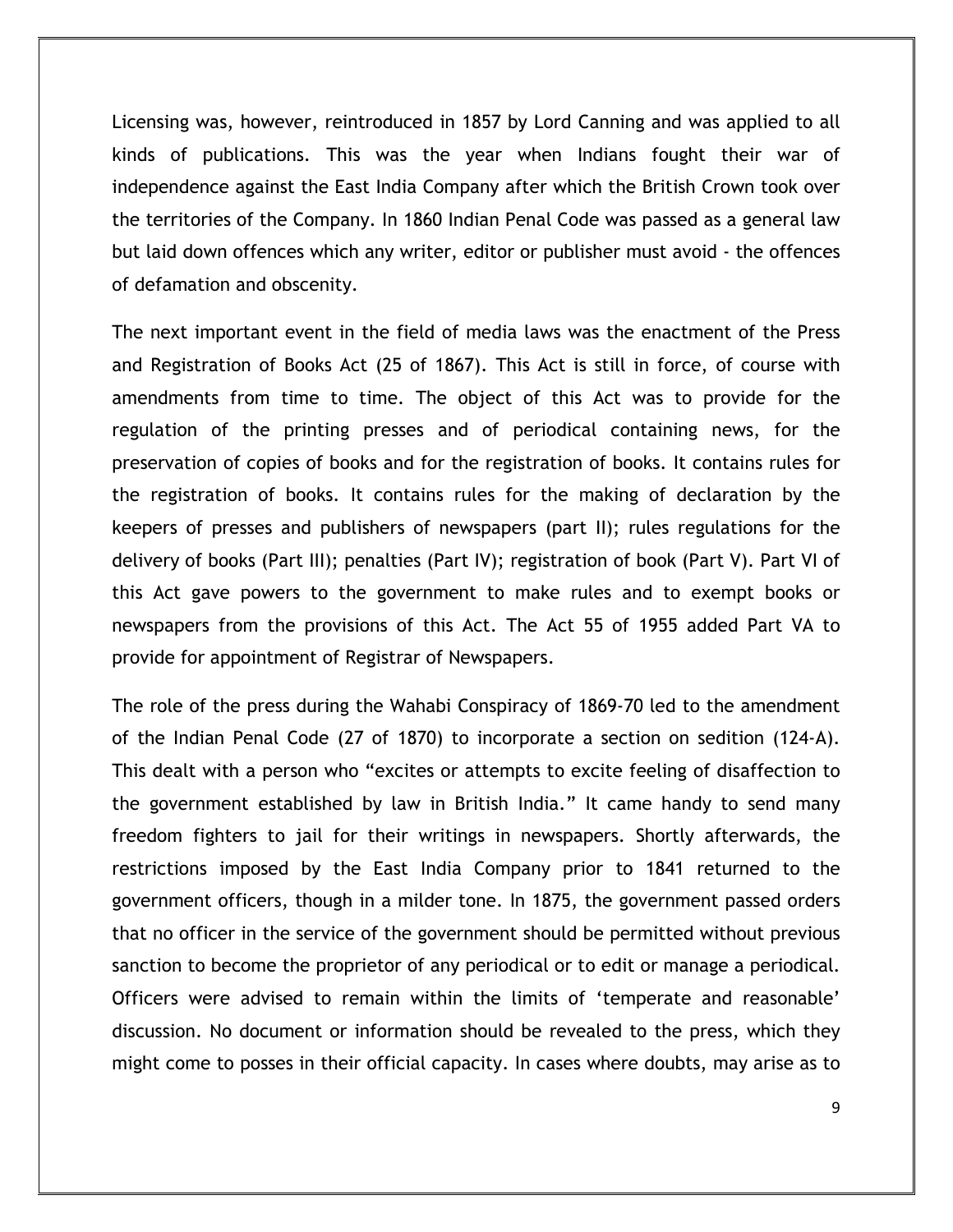whether any engagements of officers with the press were consistent with the discharge of their duties to the government, the decision to that effect would lie with the government.

For the purpose of ascertaining the character of any intended public dramatic performance the Dramatic Performances Act (19 of 1876) was passed as it was suspected that such performances may provoke people against the Government.

When the Indian language press became very bold the Vernacular Press Act 1878 was introduced. It was comprehensive and rigorous, aimed at "better control" of the language press. It empowered any magistrate of a district or a commissioner of police in a presidency town to call upon the printer and publisher of a newspaper to enter into a bond undertaking not to publish certain kind of material, to demand security, and to forfeit, if it was thought fit, such presses and confiscate any printed matter as it deemed objectionable. No printer or publisher against whom such action had been taken could have recourse to a court of law. It was particularly meant to crush Amrit Bazar Patrika, which was bilingual before this Act. But the smart owner foiled this attempt by turning it into an English language paper overnight. The main role in persuading Lord Lytton for the Vernacular Press Act was played by Sir Ashley Eden (1831-1887), the then Lieutenant Governor of Bengal. He was in a fit to crush the Amrita Bazar Patrika. Sir Ashley called the editor of the Amrita Bazar Patrika, Babu Shishir Kumar, and offered: "Let us three, I, you and Kristo Das, govern the province. Kriso Das has agreed to conduct his paper according to my direction... You will have to do the same thing. I shall contribute to your paper as I do to the Hindoo Patriot. And when you write an article criticizing the government you will have to submit the manuscript to me before publication. In return the government will subscribe to a considerable number of your paper and I shall consult you as I consult Kristo Das in carrying on the administration of province." Babu Shishir Kumar thanked him and quietly remarked, "Your Honor, there ought to be at least one honest journalist in the land". Sir Ashley himself remarked, "If there had been only one week's delay on the part of the proprietors to convert the Patrika into English we would have dealt a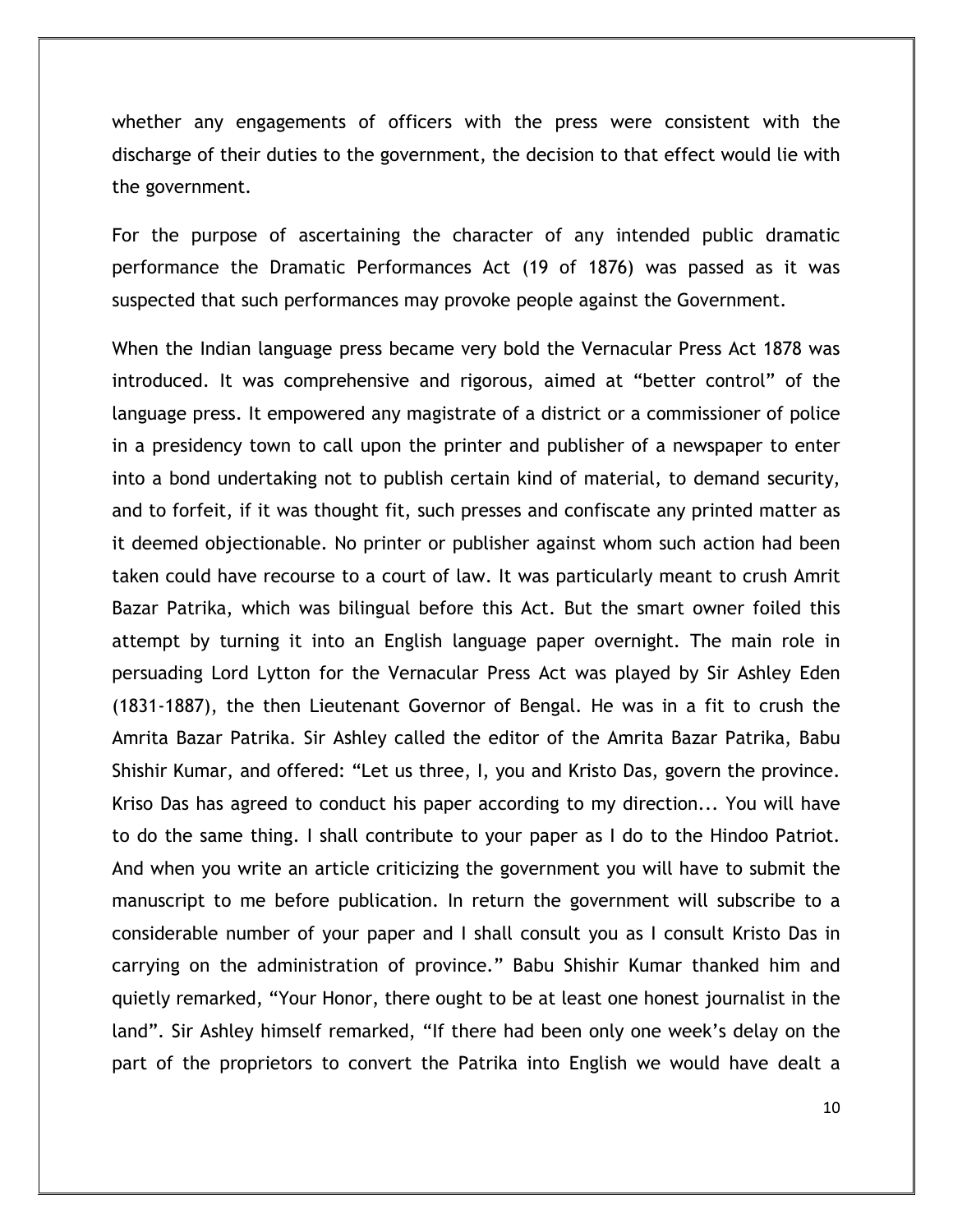deadly blow at it by demanding a heavy bail-bond from them." When Gladstone who had criticized the Vernacular Press Act, became the prime minister and Lord Ripon the governor-general, and even before the retirement of Sir Ashley Eden the repeal of Vernacular Press Act had become a foregone conclusion. The repealing bill was passed without discussion, on December 7, 1881.

In India telegraph was introduced in 1851 and was very useful to East India Company during 1857. However, the Indian Telegraph Act was passed in 1885. The Government had exclusive privilege under this Act in respect of telegraph and power to grant licenses. The definition of telegraph in this Act is very wide as it later covered all other means of communication depending on electromagnetic waves, thus including teleprinter, telephone, fax, radio and television. It provides for interception of messages and takeover of licensed establishments by the Government in any public emergency or in the interest of public safety.

Section 19 of the Sea Customs Act 1878 gave power to the central government of prohibit or restrict the importation or exportation of goods into or out of India. Section 5 of the Telegraph Act 1885 gave power to the central government or provincial governments of an official specially authorized by the government to take possession of licensed telegraphs and to order interception of telegraphic messages which include as per section 3(1) of the Act telephone messages also. Section 25 of the Indian Post Office Act 1898 confers power on an officer of the post office to intercept during transmission by post goods which have been notified under section 19 of the Sea Customs Act or the import or export of which is otherwise prohibited. Section 26 of the Post Office Act provides power of interception of postal articles on the same lines as section 5 of the Telegraph Act. Thus by the turn of the century the government had wide ranging powers to intercept anything anywhere along all the possible channels.

With Swadeshi Movement and partition of Bengal the opposition of the Government reached its zenith, both in the press and the public. In June 1908 the government passed the Newspaper (Incitement to Offences) Act, which gave power to local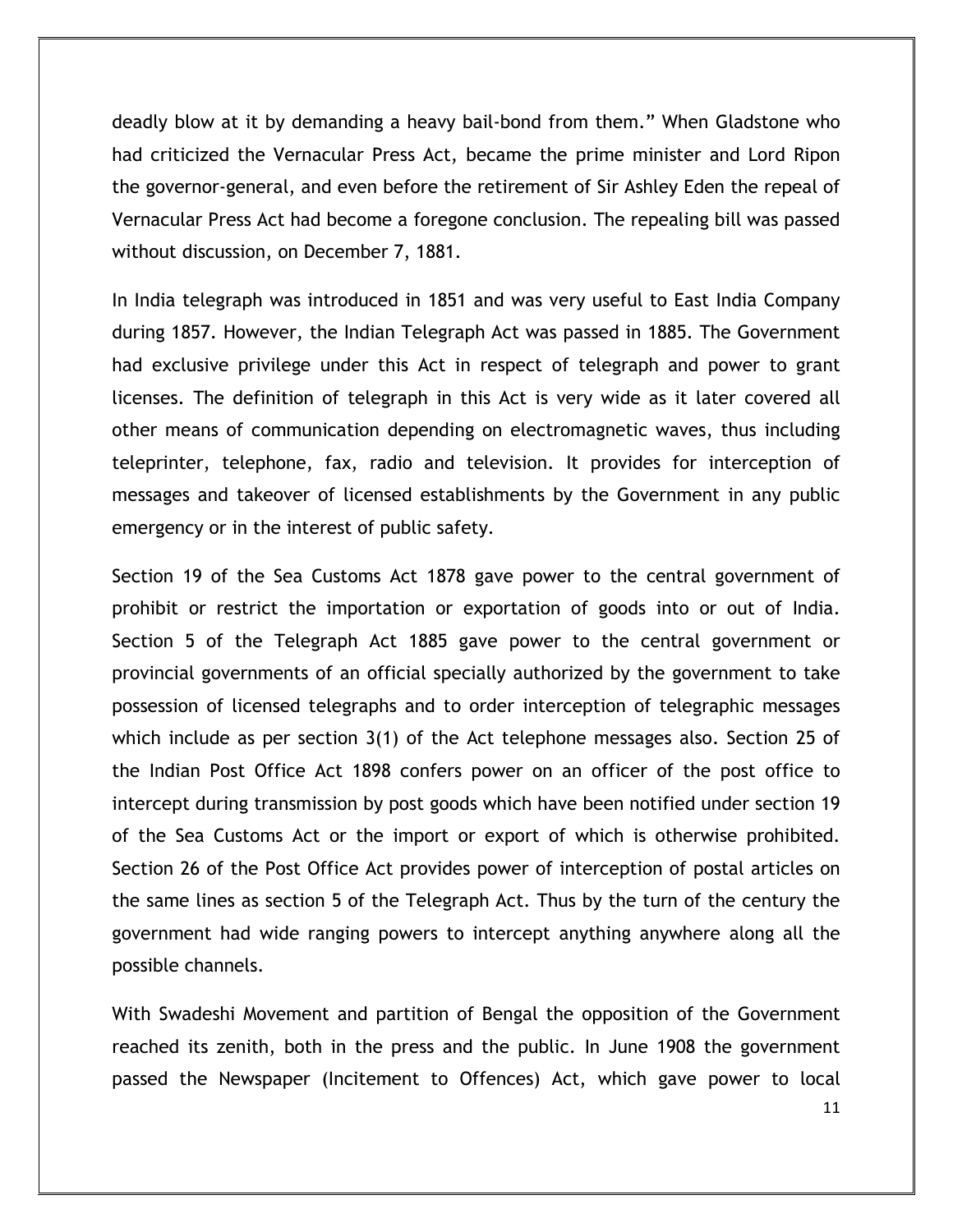authorities to take judicial action against the editor of any newspaper, which indulges in writings calculated to incite rebellion. Nine prosecutions were instituted under this Act and as a result seven presses were confiscated. Then came the Press Act of 1910, which empowered the government to demand security from any newspaper, a provision similar to what existed in the Vernacular Press Act.

British Parliament passed the Copyright Act in 1911. Similar provisions came to India by Indian Copyright Act, 1914 (3 of 1914). It was replaced by a comprehensive legislation only in 1957 by the new Copyright Act (14 of 1957).

In 1918 Government passed the Cinematograph Act (2 of 1918), which was replaced by the Cinematograph Act, 1952 (37 of 1952).

In 1921, the government appointed a committee, with Sir Tej B Bahadur Sapru (1875- 1949) as chairman, to look into the then existing press laws. The committee unanimously recommended the repeal of the Newspaper (Incitement of Offences) Act 1908 and the India Press Act 1910. In regard to the Press and Registration of Books Act, the committee recommended that the name of the editor should be inscribed on every issue of the newspaper and the editor should be subjected to the same liabilities as the printer and publisher as regards criminal and civic responsibility, that a person registering under this Act should be a major, that the term of imprisonment in part IV of the Act should be reduced from two years to six months, and that provision should be made for delivery to government of copies of newspapers printed in British India. The committee advocated the retention of powers to seize and confiscated seditious leaflets and literature. It recommended that the ancillary powers of preventing importation and postal transmission of such literature should be retained. The requisite amendments were carried out by the Press Law (Repeal and Amendment) Act of 1922 (14 of 1922).

In 1922, on the request of the Chamber of Princes, the Princes Protection Bill was introduced in the Legislative Assembly. The Assembly rejected the bill. But the Governor-General, invoking treaty obligations and exercising his special powers under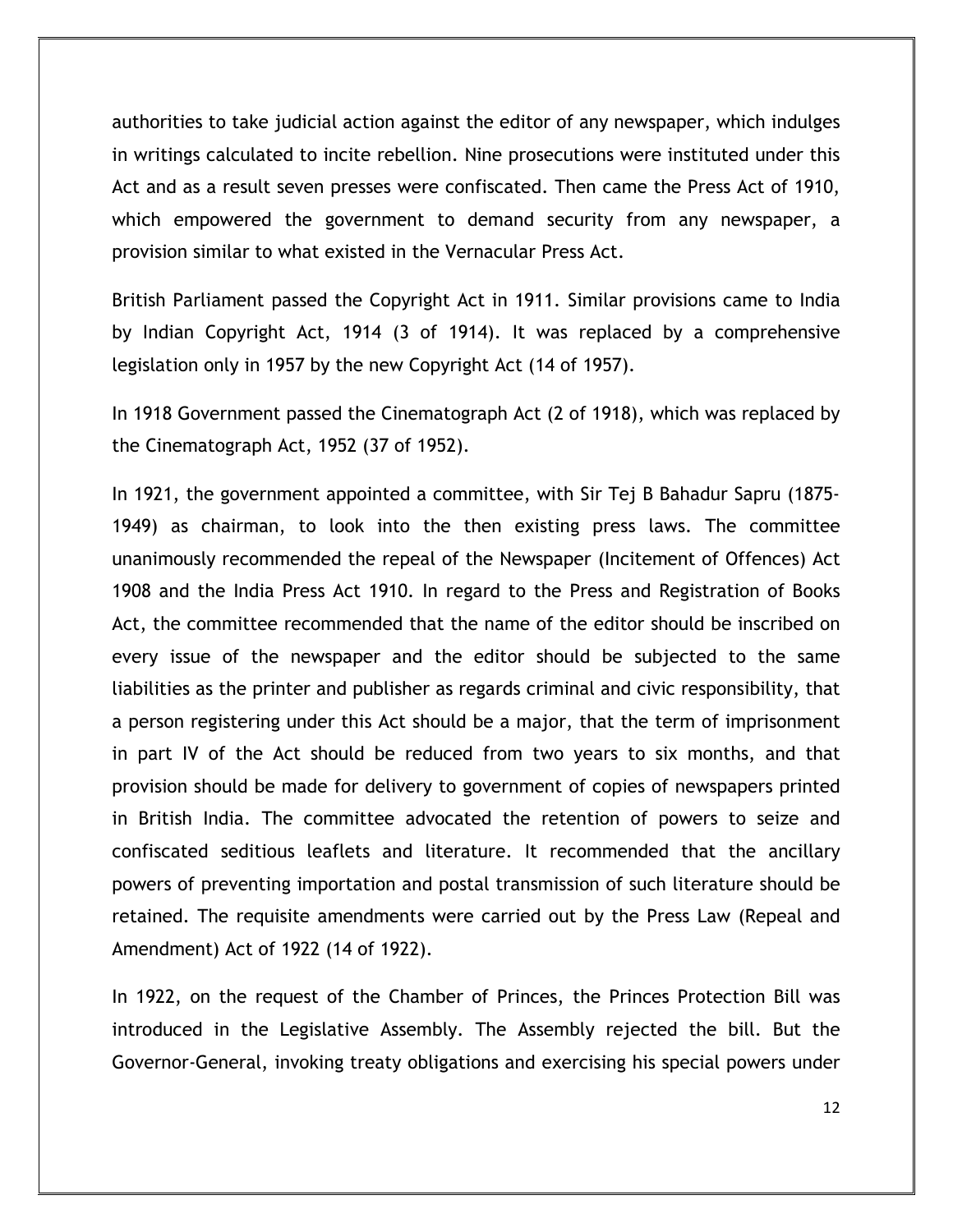section 67B of the Government of India Act 1919, certified the Bill which became the Indian States (Proection against Disaffection) Act 1922. This Act provided punishment of imprisonment up to 5 years for any person editing, printing or publishing any document which brings into hatred or contempt or excites disaffection towards any prince or chief of a state in India, or the government or administration established in any such state. For material of this nature, the powers of forfeiture under sections 99-A to 99-C of the Criminal Procedure Code and of postal interception under sections 27-B to 27-D of the Indian Post Offices Act were made applicable.

In 1923 the Official Secrets Act was passed in order to update and consolidate the existing provisions of Indian Official Secrets Act of 1889, along the lines of the British Acts of 1911 and 1920. The earlier Act was repealed. Section 5 of this Act, which affects the Press deals with "official secrets" and relates to "wrongful communication of information."

To meet the situation posed by the civil disobedience movement of 1930, the government promulgated the Indian Press Ordinance to provide for "better control of the press". This revived the stringent provisions of the repealed Press Act of 1910. Some 130 newspapers had to deposit securities, nine refused to do so and suspended publications. In 1931, the Indian Press (Emergency Powers) Act was passed.

In 1932 the Foreign Relations Act was passed with the object of providing against the publication of statements likely to prejudice the maintenance of friendly relations between the British government and the governments of certain foreign states. The powers of forfeiture under sections 99A-99G of the Criminal Procedure Code and the postal interception under sections 27B-27D of the Indian Post Offices Act were extended by section 3 of this Act to documents containing matter defamatory of such ruler or his consort of son or principal minister of a state outside but adjoining India.

Indian States (Protection) Act was passed in 1934 to protect the administrations of states in India, which were under the suzerainty of the British crown from activities, which tended to subvert or excite disaffection towards or to obstruct such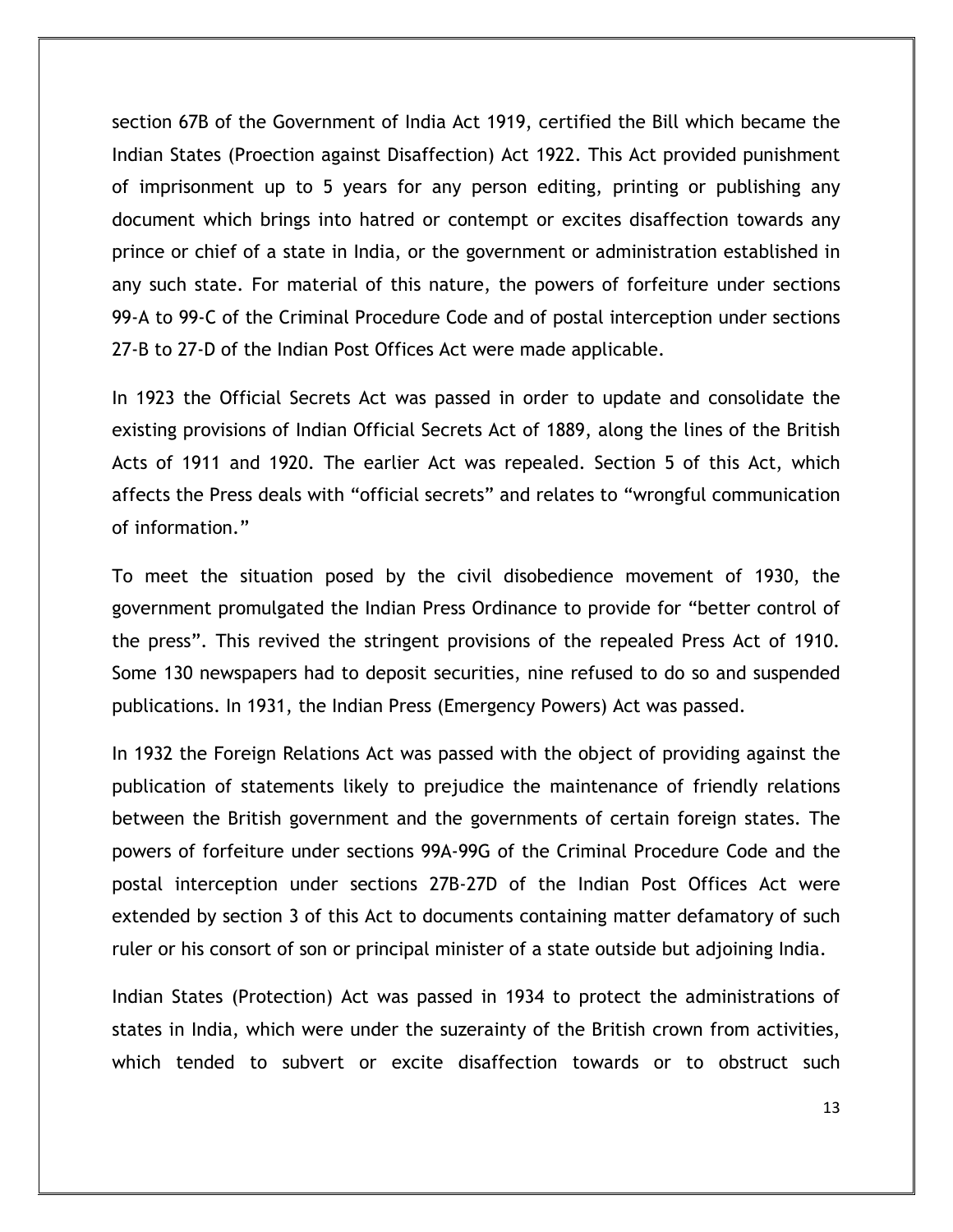administration. Section 3 of this Act extended to Press Emergency Act Powers 1931 to protect these states.

Before Independence, the Interim Government appointed the Press Laws Enquiry Committee in March 1947 to examine the press laws. The Committee gave its report on 22 May 1948 after Independence and partition of India. After the report of this committee the Act of 1931 was replaced by Press (Objectionable Matter) Act 1951. However, the mood was so much for freedom of press that it was allowed to lapse in February 1956 and was repealed in 1957. The Indian Constitution gives every citizen fundamental right to freedom of speech and expression and the courts have interpreted that it includes freedom of the press.

Major setback to the freedom of press in India was when Emergency was imposed in June 1975 and censorship was introduced. However, after the defeat of the then ruling party in 1977 General Elections it has not been possible for anybody to follow the example. Press Council advised the Government not to put curbs on the press even in disturbed areas like Jammu and Kashmir. This policy appears to be better than the curbs on the press by Government.

Liberal ethos reinforced after 1977 has affected broadcasting as well. While demand for autonomous corporation to control All India Radio and Doordarshan was accepted and finally Prasar Bharti, an autonomous corporation came into existence from 15 September 1997 after the notification of the Prasar Bharti Act. It has not been possible to come up with a regulator for broadcasting content despite several bills that came to Parliament over the years and private satellite and cable channels are having a field day enjoying more freedom than in any other part of the world.

Though the Government has not allowed news on private radio outfits yet, freedom of print and television channels make India one of the most liberal countries in the world as far as the freedom of media goes. Right to Information Act 2005 has been implemented and this has further extended freedom of media in India.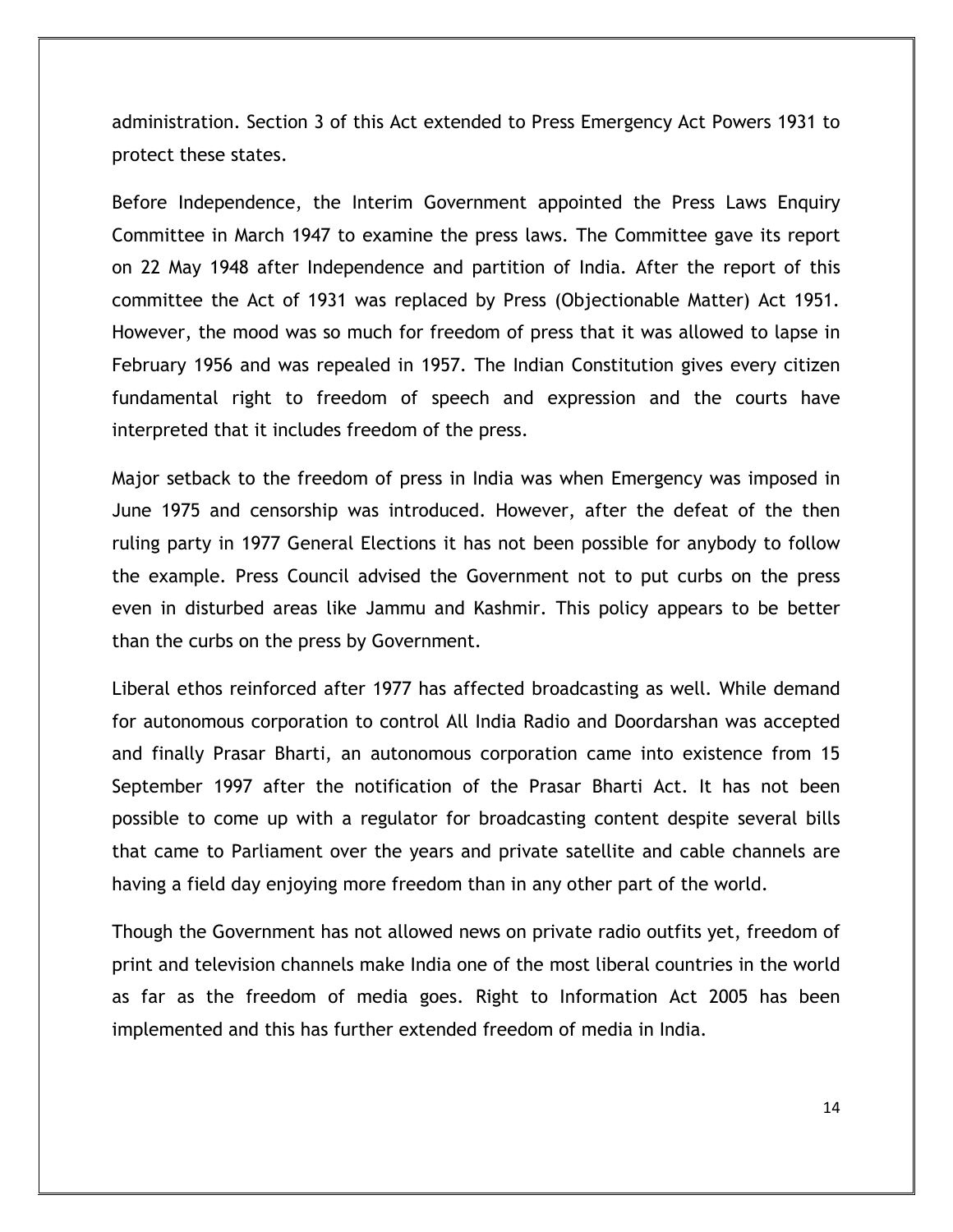### **4. MEDIA LAWS OF INDIA – AN OVERVIEW**

There are many laws that regulate the performance of media in India. Laws related to the mass media have been there since the very beginning. In the time of the British Raj, many laws related to the Press were enacted. In the post-Independence time, the various Governments have enacted many more media related laws.

Media being a very powerful influence on the society is regulated and controlled by various legislations enacted from time to time.

### **Constitutional Provisions**

The Indian Constitution does not provide freedom for media separately. But there is an indirect provision for media freedom. It gets derived from Article 19(1) (a). This Article guarantees freedom of speech and expression. The freedom of mass media is derived indirectly from this Article. Article 19 of our Constitution deals with the right to freedom and it enumerates certain rights regarding individual freedom of speech and expression etc. These provisions are important and vital, which lie at the very root of liberty.

Article 19 of the Indian constitution lays down -

"All citizens shall have the right to freedom of speech and expression, to assemble peaceably, and without arms, to form associations or unions, to move freely throughout the territory of India, to reside in any part of the territory of India, to acquire hold and dispose of property and to practice any profession or to carry on any occupation, trade or business.

However the right to freedom of speech and expression shall not affect the operation of any existing law or prevent the state from making any law insofar as such law imposes reasonable restrictions on the exercise of that right in the interests of the sovereignty and integrity of India, the security of the State, friendly relations with foreign states, public decency or morality or In relation to contempt of court, defamation or incitement to offence".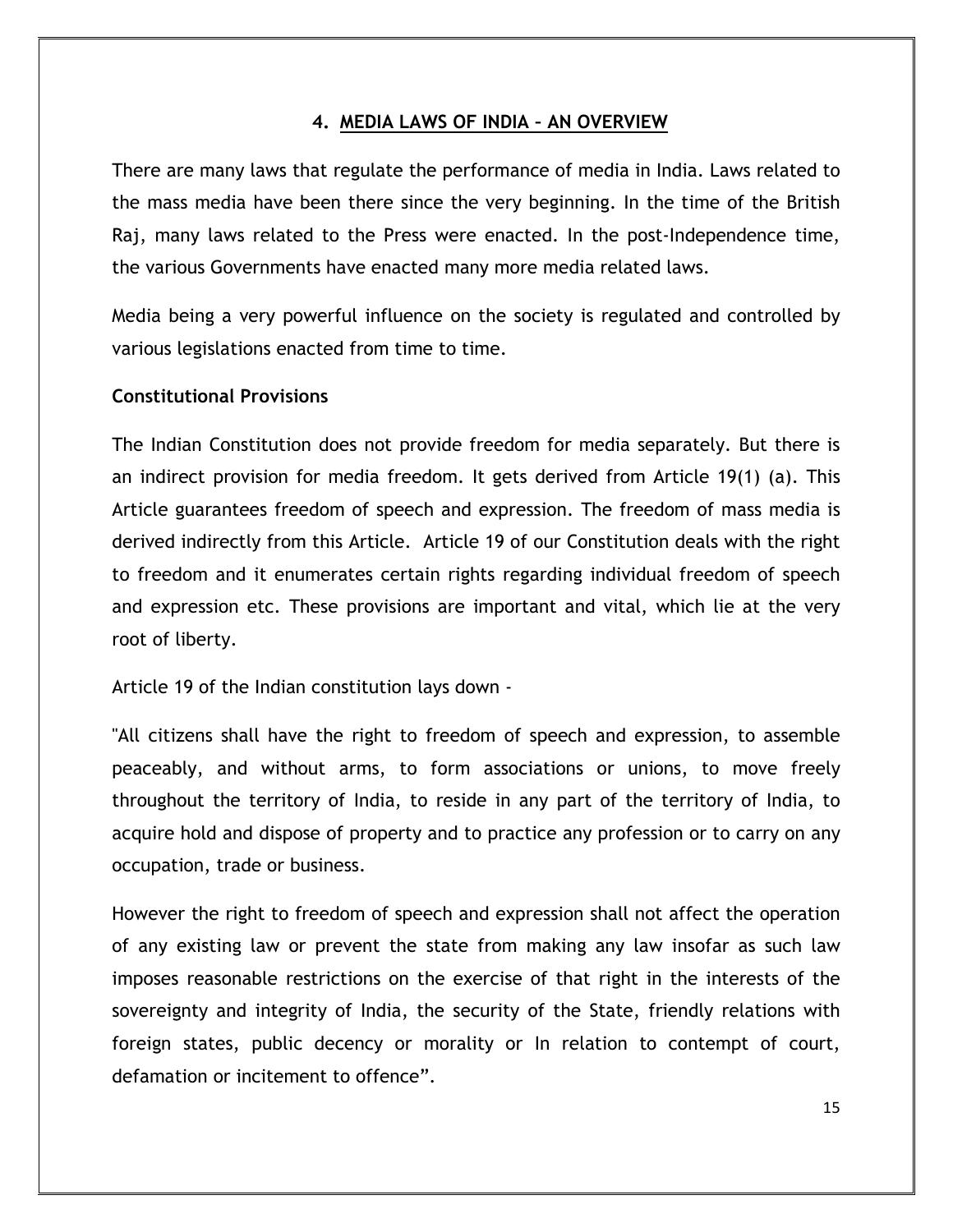**List of Acts and Rules applicable to the media industry -** 

- 1. The Press and Registration of Books Act, 1867
- 2. Registration of Newspapers (Central) Rules, 1956
- 3. The Press and Registration Appellate Board (Practice and Procedure) Order, 1961
- 4. The Press Council Act, 1978
- 5. The Press Council Rules, 1979
- 6. The Press Council (Procedure for Nomination of Members) Rules, 1978
- 7. The Press Council (Procedure for Inquiry) (Amendment) Regulations, 2006
- 8. The Press Council (Procedure for Conduct of Meetings and Business) Regulations, 1979
- 9. The Press Council of India (Grant of Certified Copies) Regulations, 1999
- 10.The Working Journalists and Other Newspaper Employees (Conditions of Service) and Miscellaneous Provisions Act, 1955
- 11.The Working Journalists (Conditions of Service) and Miscellaneous Provisions Rules, 1957
- 12.The Working Journalists and other Newspaper Employees Tribunal Rules, 1979
- 13.The Working Journalists (Fixation of Rates of Wages) Act, 1958
- 14.The Newspaper (Prices and Pages) Act, 1956
- 15.The Delivery of Books and Newspapers (Public Libraries) Act, 1954
- 16.The Right to Information Act, 2005
- 17.The Right to Information (Regulation of Fee and Cost) Rules, 2005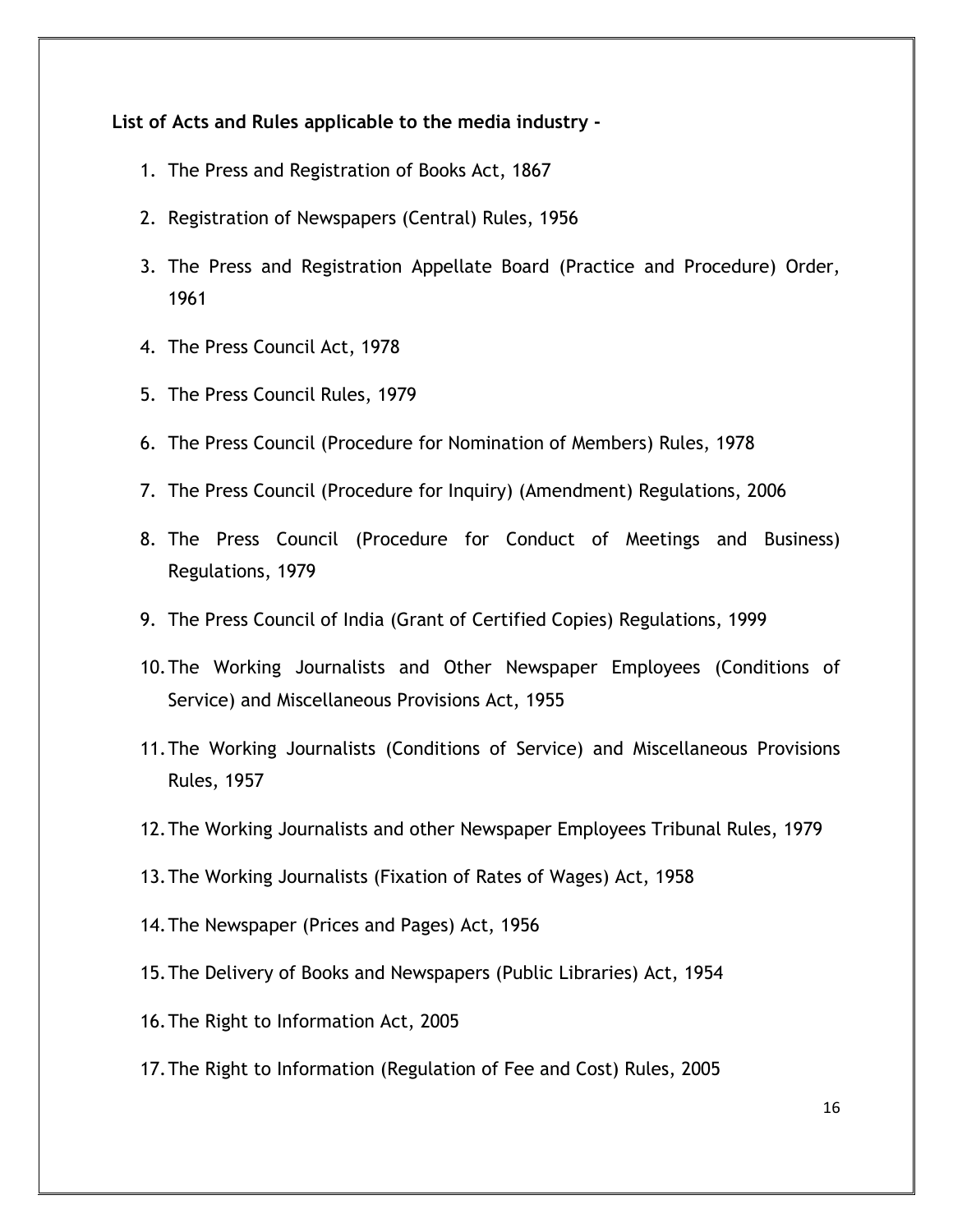- 18.The Central Information Commission (Appeal Procedure) Rules, 2005
- 19.The Central Information Commission (Management) Regulations, 2007
- 20.The Drugs and Magic Remedies (Objectionable Advertisements) Act, 1954
- 21.The Drugs and Magic Remedies (Objectionable Advertisements) Rules, 1955
- 22.The Emblems and Names (Prevention of Improper Use) Act, 1950
- 23.The Emblems and Names (Prevention of Improper Use) Rules, 1982
- 24.State Emblem of India (Prohibition of Improper Use) Act, 2005
- 25.State Emblem of India (Regulation of Use) Rules, 2007
- 26.The Parliamentary Proceedings (Protection of Publication) Act, 1977
- 27.The Young Persons (Harmful Publications) Act, 1956
- 28.The Punjab Special Powers (Press) Act, 1956 (Relevant Provisions)
- 29.Copyright Act, 1957
- 30.The Dramatic Performances Act, 1876 (Relevant Provisions)
- 31.The Cinematograph Act, 1952
- 32.The Cinematograph (Certification) Rules, 1983
- 33.The Cine-workers and Cinema Theatre Workers (Regulation of Employment) Act, 1981
- 34.The Cine-Workers and Cinema Theatre Workers (Regulation of Employment) Rules, 1984
- 35.The Cine-Workers Welfare Cess Act, 1981
- 36.The Cine-workers Welfare Cess Rules, 1984
- 37.The Cine-Workers Welfare Fund Act, 1981
- 38.The Cine-Workers Welfare Fund Rules, 1984
- 39.The Prasar Bharati (Broadcasting Corporation of India ) Act, 1990
- 40.The Sports Broadcasting Signals (Mandatory Sharing with Prasar Bharati) Act, 2007
- 41.The Sports Broadcast Signals (Mandatory Sharing with Prasar Bharati) Rules, 2007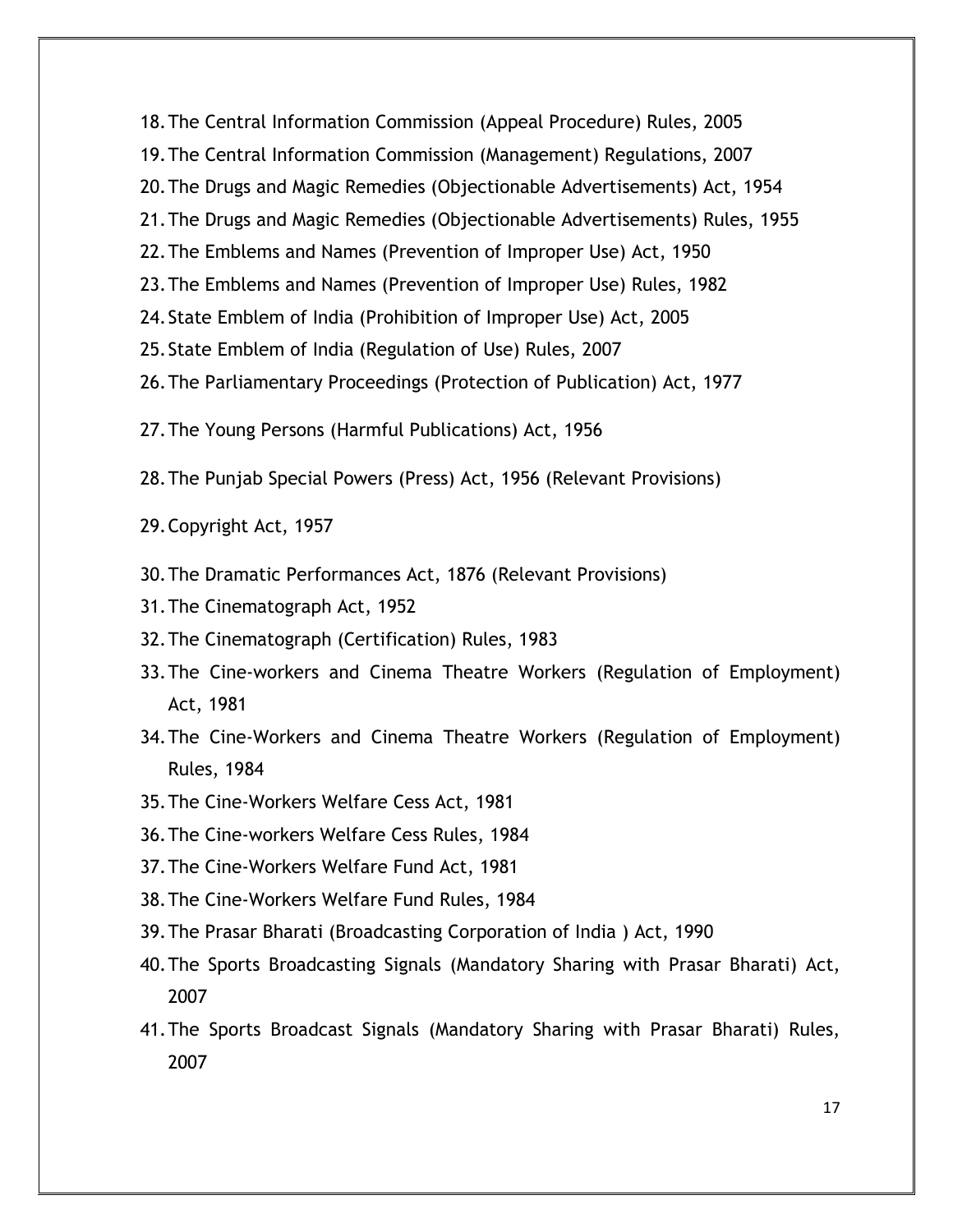- 42.The Cable Television Networks (Regulation) Act, 1995
- 43.The Cable Television Networks Rules, 1994
- 44.The Radio, Television and Video Cassette Recorder Sets (Exemption from Licensing Requirements) Rules, 1997
- 45.The Standards of Quality of Service (Broadcasting and Cable services) (Cable Television – CAS Areas) Regulation, 2006
- 46.The Indian Telegraph Act, 1885 (Relevant Provisions)
- 47.The Telecom Regulatory Authority of India Act, 1997
- 48.The Telecom Regulatory Authority of India (Miscellaneous) Rules, 1999
- 49.The Telecom Regulatory Authority of India (Period for Filing of Application to Authority) Rules, 1999
- 50.The Telecommunication Interconnection (Port Charges) Regulation, 2001
- 51.The TRAI (Levy of Fees and Other Charges for Tariff Plans) Regulations, 2002
- 52.The Telecom Disputes Settlement and Appellate Tribunal (Form, Verification and the Fee for Filing an Appeal) Rules, 2003
- 53.The Telecommunication Interconnection (Charges and Revenue Sharing) Regulation, 2001
- 54.The Telecommunication Interconnection Usage Charges Regulation, 2003
- 55.The Telecom Regulatory Authority of India (Salaries, Allowances and Other Conditions of Service of Chairperson and Whole-time Members) Rules, 2000
- 56.The Telecom Regulatory Authority of India (Procedure for Conducting Inquiry Against a Member) Rules, 1999
- 57.The Telecom Regulatory Authority of India (Annual Report and Returns) Rules, 1999
- 58.The Telecom Regulatory Authority of India (Form of Annual Statement of Accounts and Records) Rules, 1999
- 59.The Telecommunication (Broadcasting and Cable Services) Interconnection Regulations, 2004
- 60.The Telecom Regulatory Authority of India (Access to Information) Regulations, 2005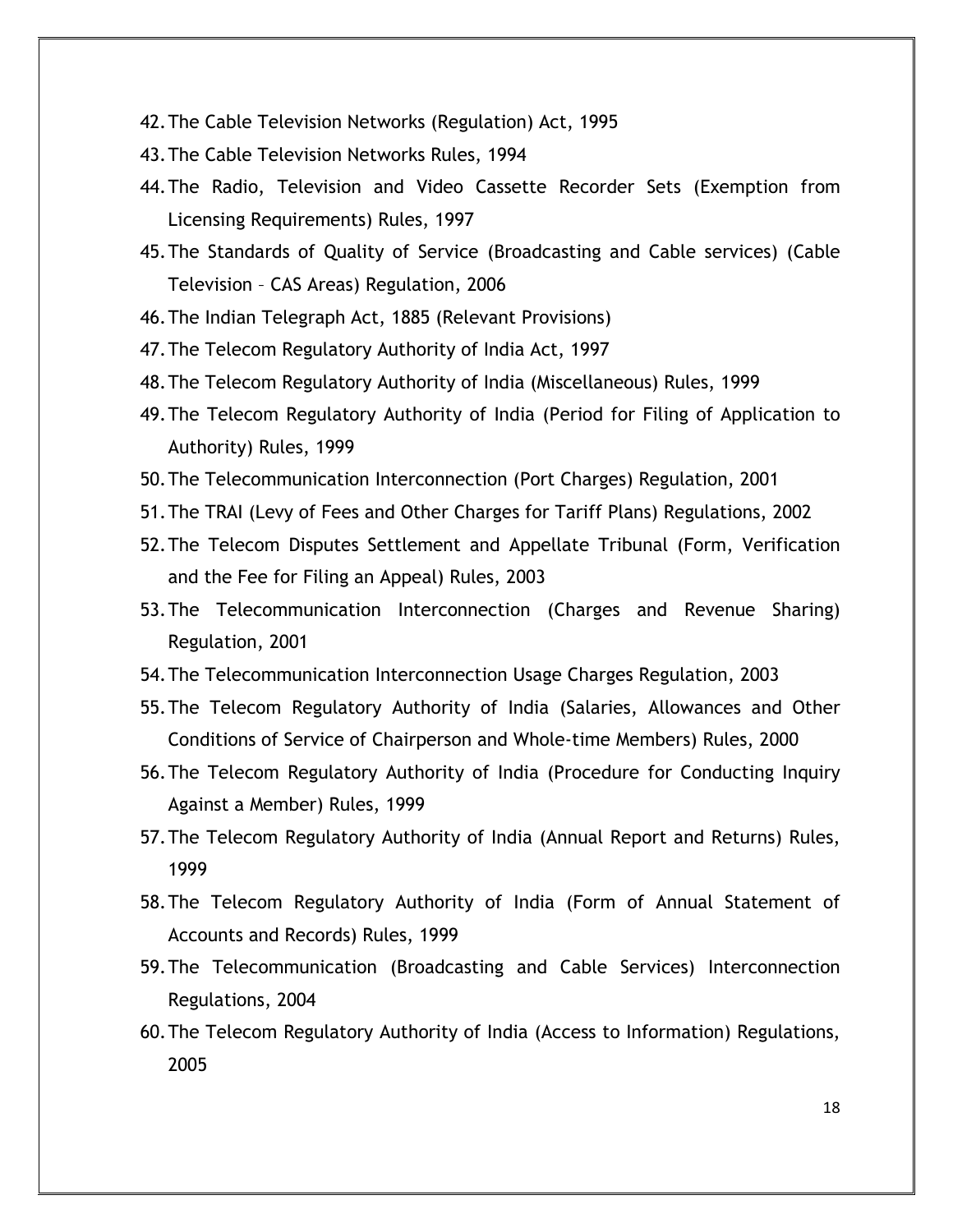- 61.The Common Charter of Telecom Services, 2005
- 62.The Regulation on Quality of Service of Basic and Cellular Mobile Telephone Services, 2005
- 63.Quality of Service (Code of Practice for Metering and Billing Accuracy) Regulation, 2006
- 64.The Standards of Quality of Service (Broadcasting and Cable Services) (Cable Television – CAS Areas) Regulation, 2006
- 65.The Quality of Service of Broadband Service Regulations, 2006
- 66.The Telecom Consumers Protection and Redressal of Grievances Regulations, 2007
- 67.The Telecom Unsolicited Commercial Communications Regulations, 2007
- 68.The International Telecommunication Access to Essential Facilities at Cable Landing Stations Regulations, 2007
- 69.The Telecommunication Consumers Education and Protection Fund Regulations, 2007
- 70.The Direct to Home Broadcasting Services (Standards of Quality of Service and Redressal of Grievances) Regulations, 2007
- 71.Domestic Leased Circuits Regulations, 2007
- 72.The Register of Interconnect Agreements Regulations, 1999
- 73.The Indian Post Office Act, 1898 (Relevant Provisions)
- 74.The Information Technology Act, 2000 (Relevant Provisions)
- 75.The Information Technology (Certifying Authorities) Rules, 2000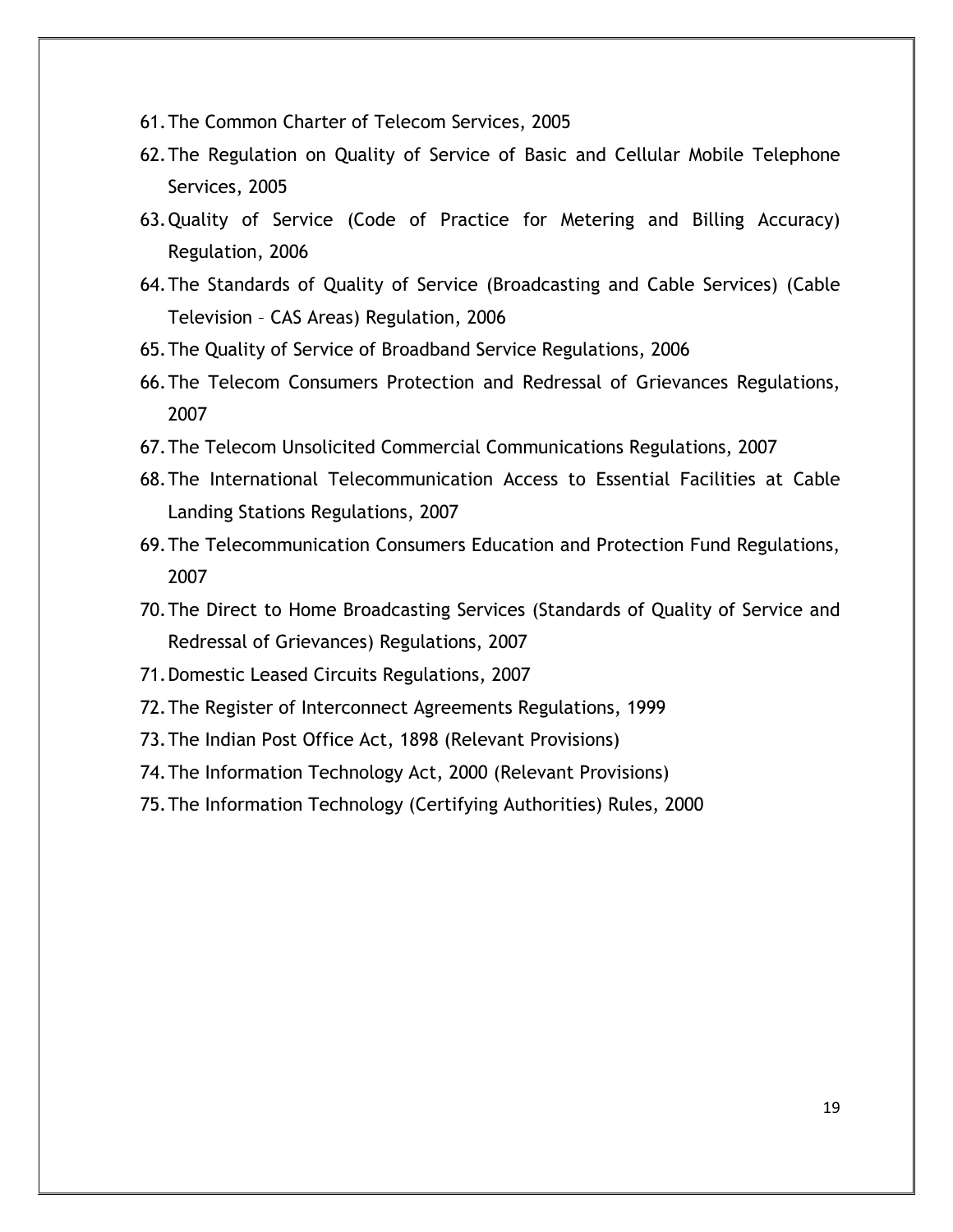# **5. LAWS APPLICABLE FOR INFORMATION**

# **The list of legislations applicable for Information –**

- i. Press & Registration of Books Act 1867
- ii. Delivery of Books 'and Newspapers' (Public Libraries) Act, 1954
- iii. Delivery of Books (Public Libraries) Rules, 1955
- iv. Registration of Newspapers (Central) Rules 1956
- v. The Newspaper (Prices and Pages) Act, 1956
- vi. The Young Persons (Harmful Publications) Act, 1956
- vii. The Press and Registration Appellate Board (Practice and Procedure) Order, 1961
- viii. The Parliamentary Proceedings (Protection of Publication) Act, 1977
- ix. Press Council Act, 1978
- x. The Press Council (Procedure for Nomination of Members) Rules, 1978
- xi. The Press Council Rules, 1979
- xii. The Press Council (Procedure for Conduct of Meetings and Business) Regulations, 1979
- xiii. The Press Council of India (Grant of Certified Copies) Regulations, 1999
- xiv. Press Council (Procedure for Inquiry) (Amendment) Regulations, 2006

# **The following guidelines and policies are applicable for Information –**

- 1) Central Newsmedia Acredition Guidelines, 1999
- 2) Guidelines for publication of Indian editions of foreign magazines dealing with news and current affairs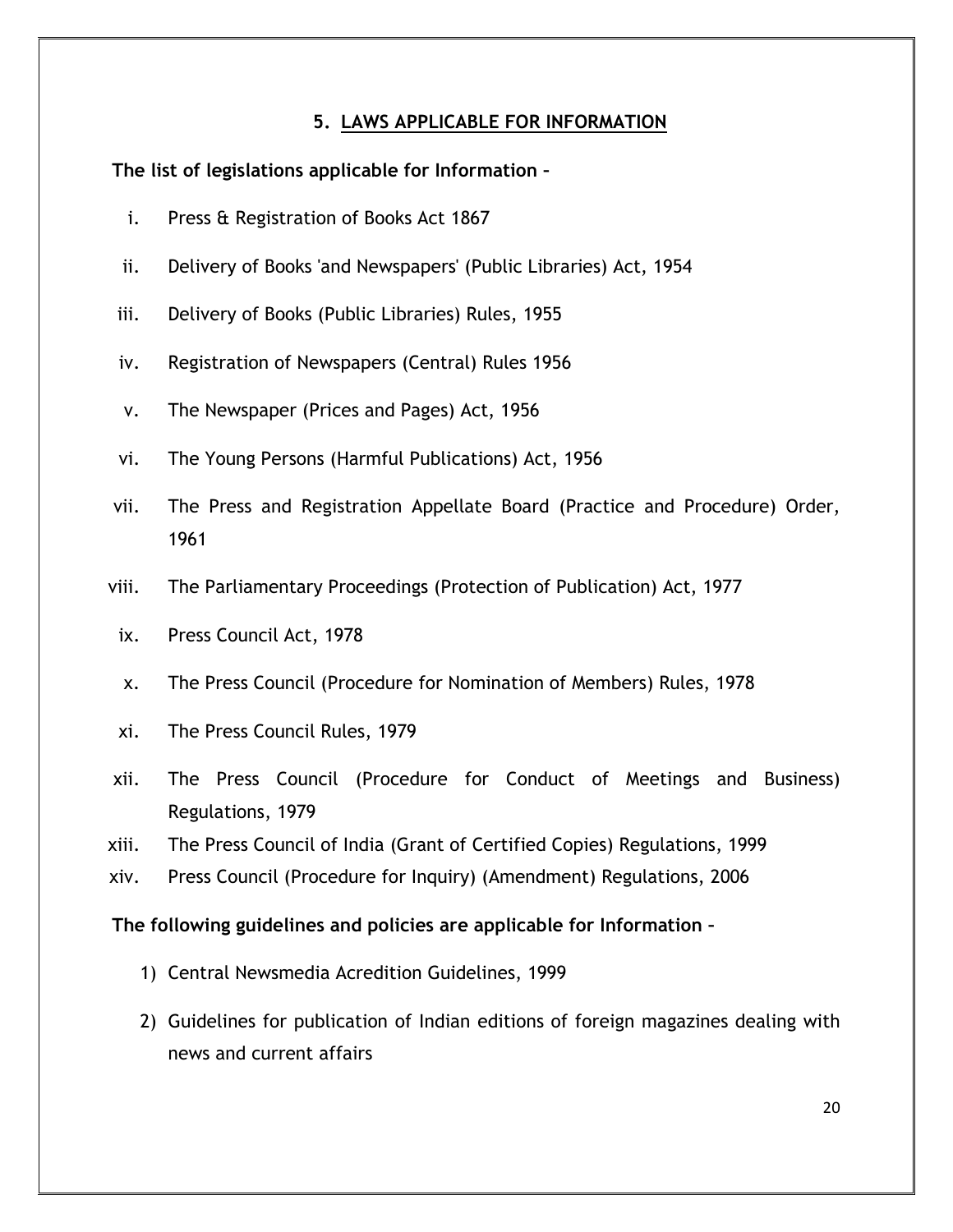- 3) Guidelines for syndication arrangements by newspapers
- 4) Advertisement Policy
- 5) Electronic Media Advertisement Policy
- 6) Guidelines for Empanelment of Audio-Video Producers with DAVP
- 7) Policy guidelines for empanelment of private C&S TV Channels for government advertisements by DAVP and Other duly authorised agencies of the ministry of I&B
- 8) Citizens Charter of Registrar of Newspapers for India
- 9) Guidelines for foreign investment in Indian entities publishing Scientific /Technical /Specialty Magazines/Journals/Periodicals
- 10)Guidelines for foreign investment in print media news sector/facsimile editions.
- 11)The Press Council of India's Norms of Journalistic Conduct

# **Press & Registration of Books Act, 1867 & The Registration of Newspapers (Central) Rules 1956**

The earliest surviving enactment specifically directed towards the press was passed in 1867, the Press and Registration of Books Act (PRB Act) (XXV of 1867). The objective was however not to establish governmental control over the freedom of the Press. It was a regulatory law which enabled Government to regulate printing presses and newspapers by a system of registration and to preserve copies of books and other matter printed in India. A number of minor amendments were made in the Act from time to time to make the Sections/Clauses compatible with the changing situation, more particularly after Independence. But major amendments were carried out in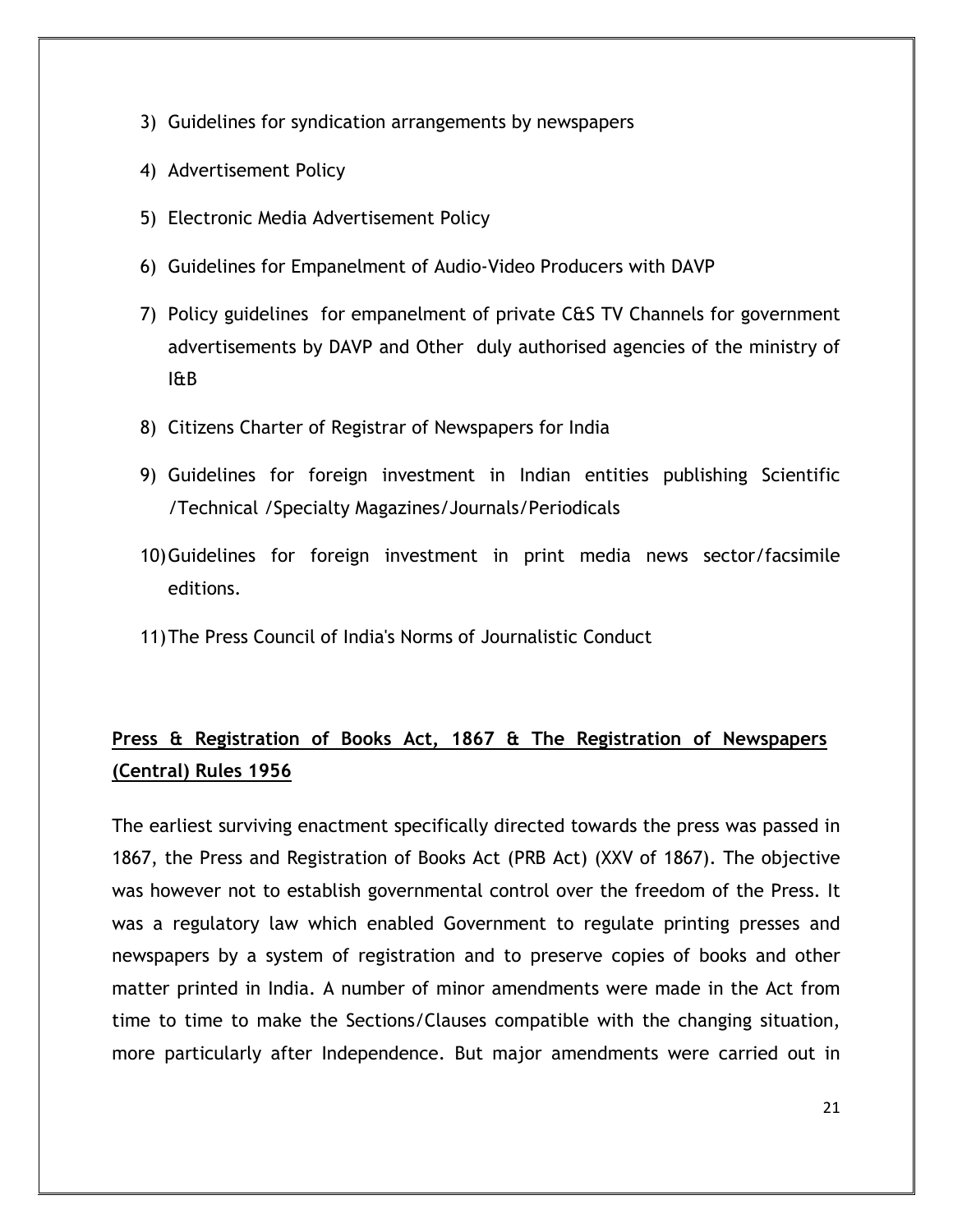1955 following the recommendations of the First Press Commission in 1953, consequent upon which the Office of the Registrar of Newspapers of India (RNI) was created and started functioning in 1956.

Printing and publishing of newspapers and periodicals within India are governed by the Press and Registration of Books Act, 1867 and the Registration of Newspapers (Central) Rules, 1956.

Section 3 of the Act requires every book or paper printed within India to have the name of the printer and the place of printing, the name of the publisher and the place of publishing printed legibly on it.

Section 4 of the Act stipulates that the keeper of the printing press (someone who possesses a press that prints newspapers/books) has to make and subscribe a declaration before the District, Presidency or sub-divisional Magistrate within whose local jurisdiction the press is situated. A new declaration is to be made when the place where a press is kept is changed. The Declaration is to be made in Form I as given in the Schedule to the Registration of Newspapers (Central) Rules, 1956.

Before making the declaration, Title Verification Letter should be obtained from the Press Registrar.

No new declaration is necessary when:-

1) The change is for a period not exceeding 60 days

2) The place where the press is kept after change is within the local jurisdiction of the Magistrate.

Section 5 lays down the following rules for newspapers published in India:-

1) Every copy must have the names of the publisher and the editor along with the date of publication printed clearly on it.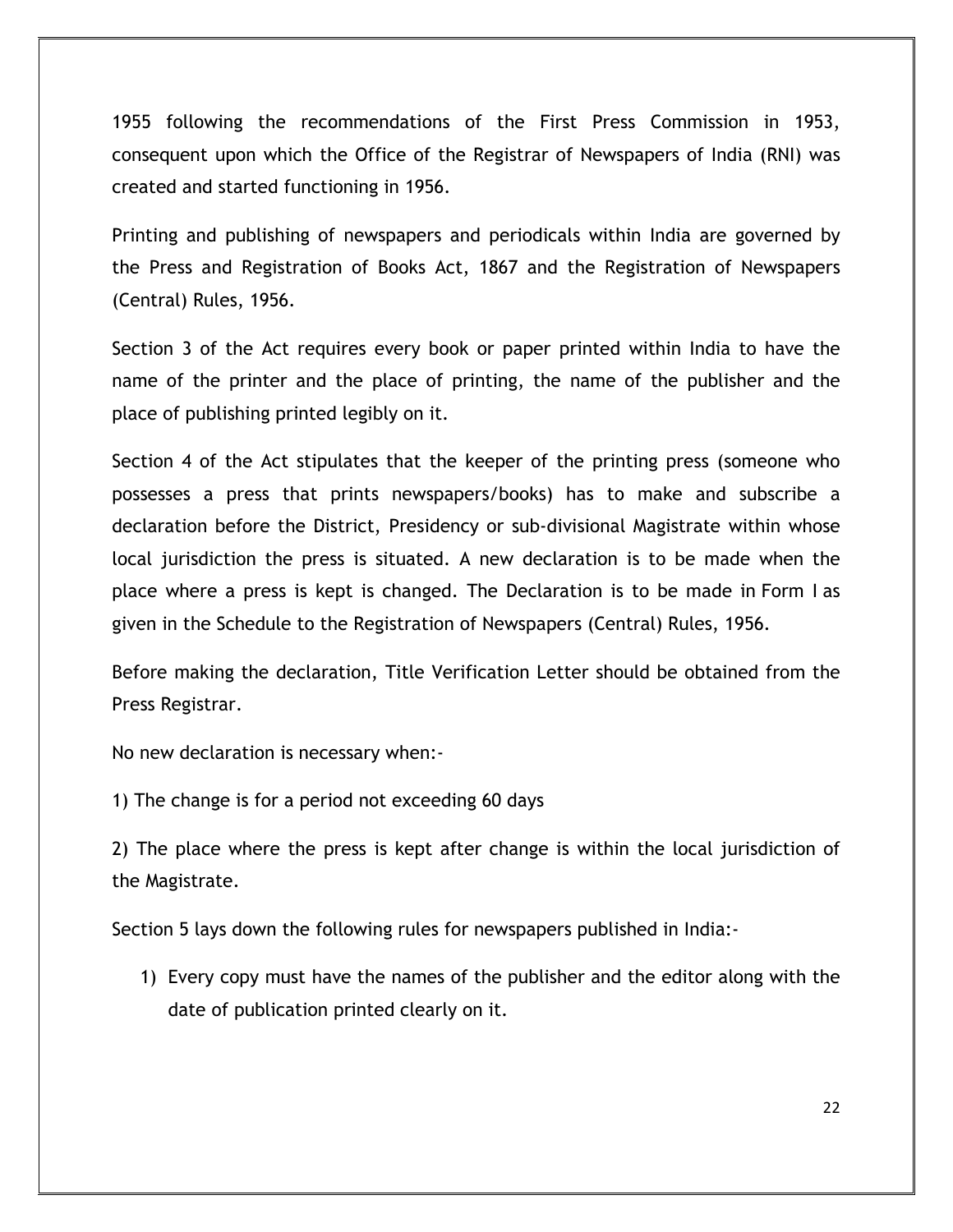- 2) The printer and the publisher of the newspaper must appear in person or by an authorised agent before a District, Presidency or Sub-divisional Magistrate within whose local jurisdiction the newspaper is published to make a declaration.
- 3) The declaration must specify the title, the language and the periodicity of the newspaper.
- 4) If the printer or the publisher is not the owner of the publication then the declaration must specify the name of the owner and an authority in writing from the owner authorising the printer/publisher to make the declaration.
- 5) A new declaration must be made if the title, periodicity or language of the newspaper changes.
- 6) A new declaration is also to be made when the owner of the newspaper or the place of printing/publishing is changed.
- 7) When a printer/publisher concerned with the declaration leaves India or is incapable of rendering his/her duties for more than 90 days, a new declaration is to be made.
- 8) A declaration is considered void when the newspaper does not commence publication –
	- a. Within 6 weeks of the authentication of the declaration for a weekly (or more often published newspaper)
	- **b.** Within 3 months of authentication for any other newspaper
- 9) A declaration ceases to have effect when a daily, tri-weekly, bi-weekly weekly or fortnightly publishes half the number of issues it is supposed to in a period of 3 months; the same happens for any other newspaper if it has ceased publication for more than 12 months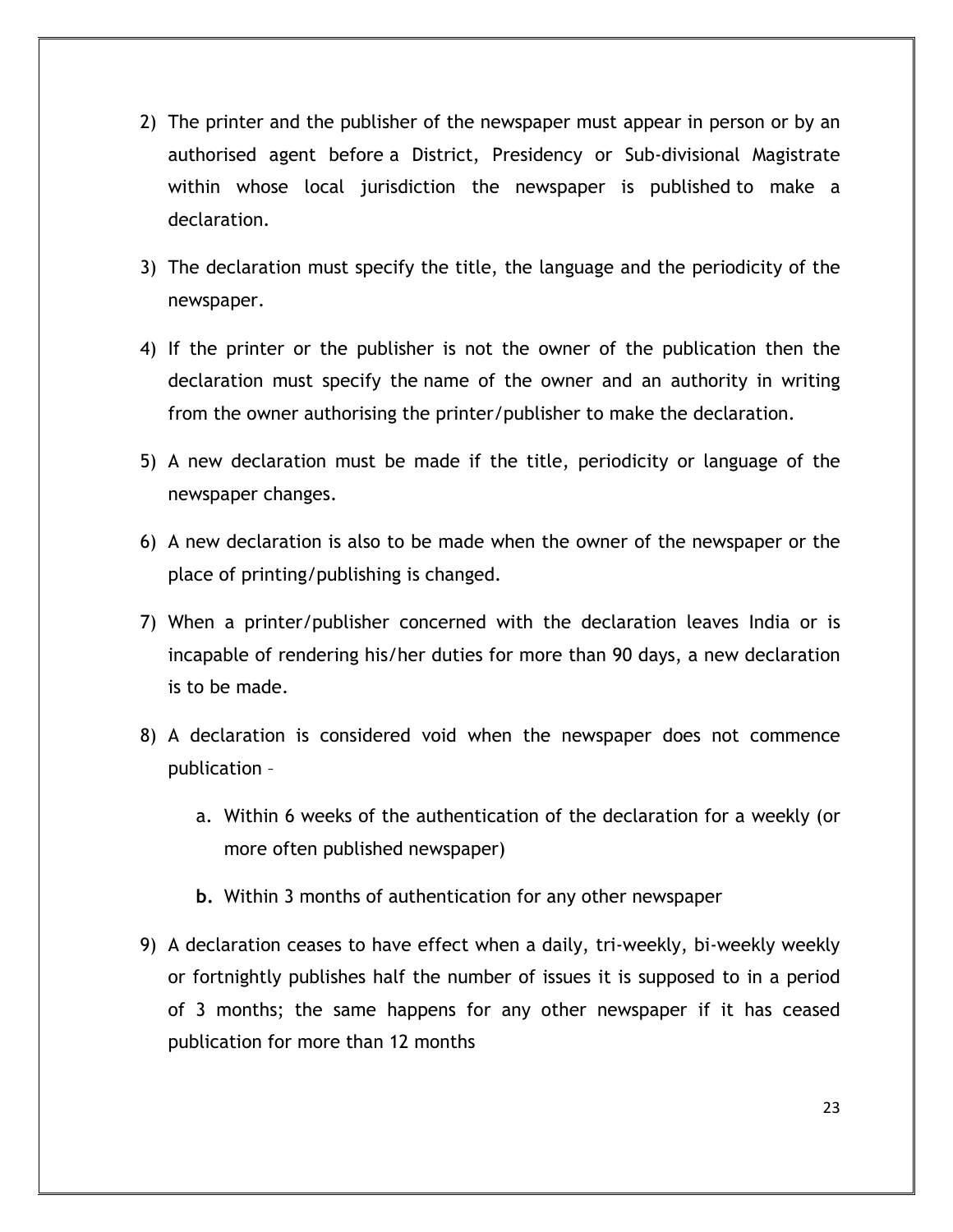Section 6 of the Act requires two originals of the declaration to be authenticated by the Magistrate. Any person who wishes to see the declaration can do so by obtaining a copy of the declaration (attested by the Seal of Court) from the officer in-charge. One of the said originals should be deposited among the records of the office of the Magistrate, and the other deposited among the records of the High Court of Judicature, or other principal Civil Court of original jurisdiction for the place where the said declaration should have been made.

According to Section 7, in any legal proceeding, civil or criminal, the copy of the above mentioned declaration can be held as sufficient evidence against the person whose name is subscribed to it.

Section 8 requires a new declaration by persons who have previously signed a declaration and have ceased to printers or publishers. It is also to be authenticated by a magistrate. The latter declaration will be held as evidence (as in Section 7) over a former declaration in legal proceedings.

Under Section 8A of the Act, if a person's name is published incorrectly as the editor he may make a declaration that says so within two weeks of him/her realizing that his/her name is published. The person must appear before the District, Presidency or sub-divisional Magistrate, and if the magistrate is satisfied that the declaration is true on making an enquiry he/she shall certify accordingly.

Section 8B provides for the cancellation of the declaration if the Magistrate is of the opinion that any declaration made in respect of a newspaper should be cancelled; an opportunity must be given to the concerned person to show cause against the action taken.

A cancellation is ordered under the following circumstances:

1) The newspaper is published in contravention of the Act.

2) The newspaper has the same/ similar title to another newspaper of the same language or in the same state.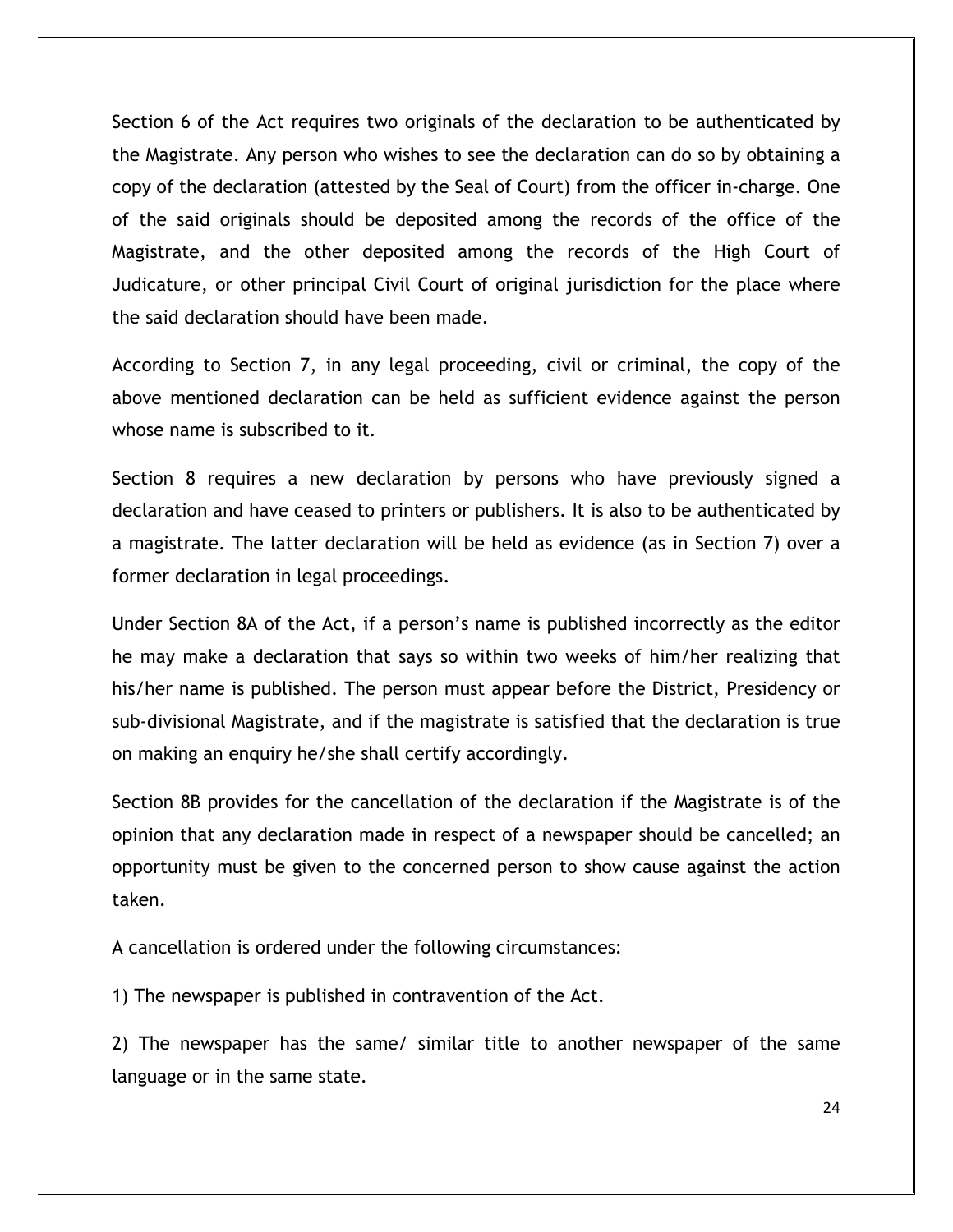3) The printer or publisher has ceased to be so.

4) The declaration was made on false representation or on the concealment of any material.

It is possible to appeal against the order of the Magistrate. The aggrieved person must appeal to the Press and Registration Appellate Board within sixty days of the cancellation of the declaration.

Section 9 of the Act is about the delivery of books. Printed copies of the whole book along with the maps, prints and other engravings belonging to the book must be delivered by the printer for free of expense to the Government.

a) Every book must be delivered to the State Government within one calendar month after the book is delivered out of the press.

b) The State Government can require from the printer not more than two copies one calendar year.

Under Section 11, the State Government should transmit the copy of the book mentioned in Section 9 Clause (b) to the Central Government. Section 11A requires the publisher of every newspaper in India to deliver one copy of every issue to the Press Registrar as soon as it published.

Section 18 of the Act requires the maintenance of a catalogue of all books delivered to the Government called the Memoranda of Books. It is to be maintained by an officer the State Government appoints. The memoranda should contain the following particulars:-

1) The title of the book, the contents of the title page (with the translation of the title and contents in English if it is any other language).

2) The language in which it is written.

3) Name of the author, translator and editor.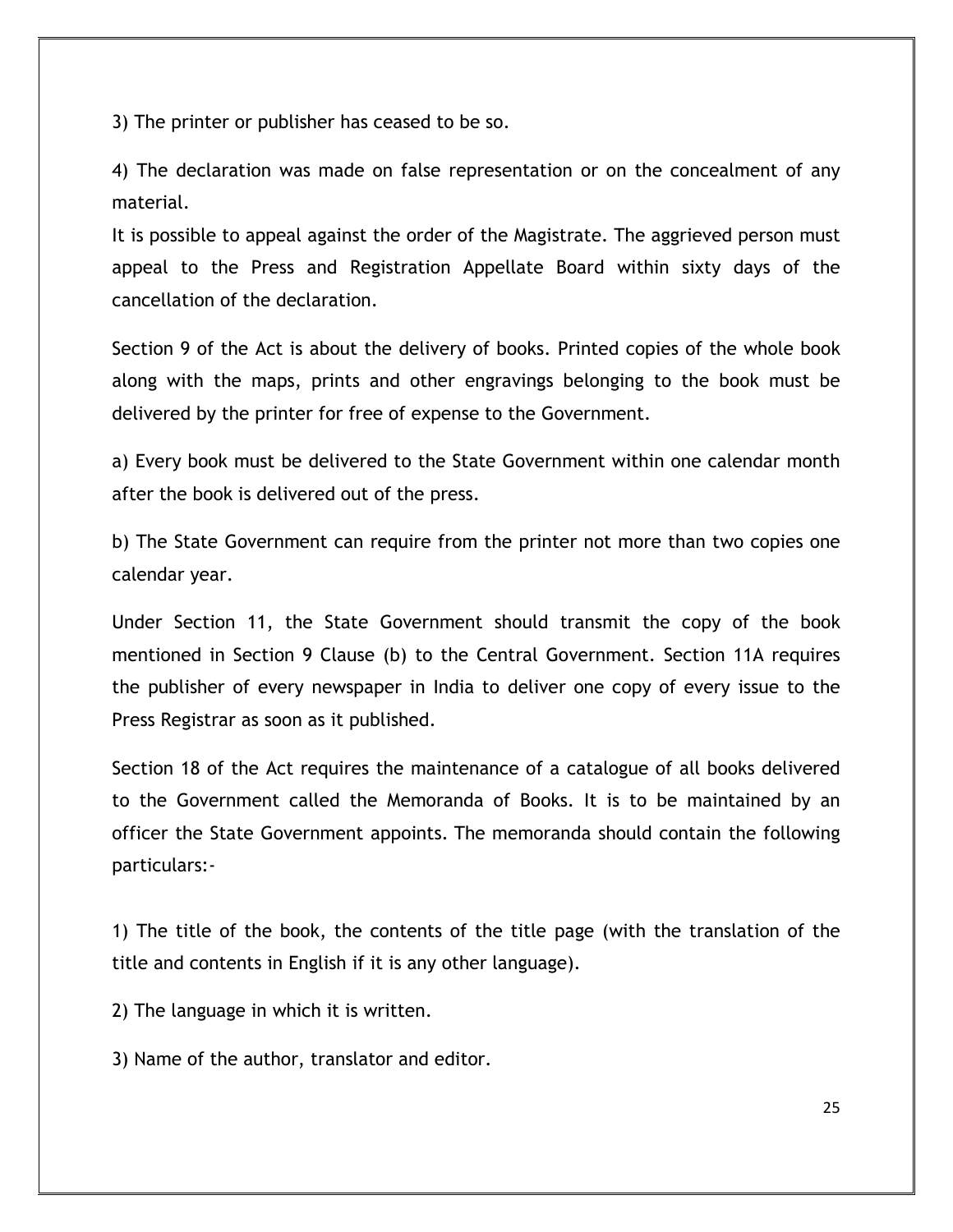4) The subject.

5) Place of printing and place of publishing.

6) Name of the firm of the printer and publisher.

7) Date of issue from the press.

8) Number of sheets/leaves/pages.

9) The size.

10) The edition.

11) The Price.

12) The number of copies of an edition.

13) Whether printed/cyclostyled or lithographed.

14) The name and residence of the proprietor of the copyright or of any portion of such copyright.

Section 19A provides for the appointment of the Registrar of Newspapers i.e. the Press Registrar and other officers by the Central Government.

The Press Registrar should maintain a register of newspapers that will contain the following particulars of all newspapers:-

1) The title

2) The language

3) The periodicity of publication

4) Names of the editors, publisher and printer

5) Average number of pages per week

6) Number of days of publication in a year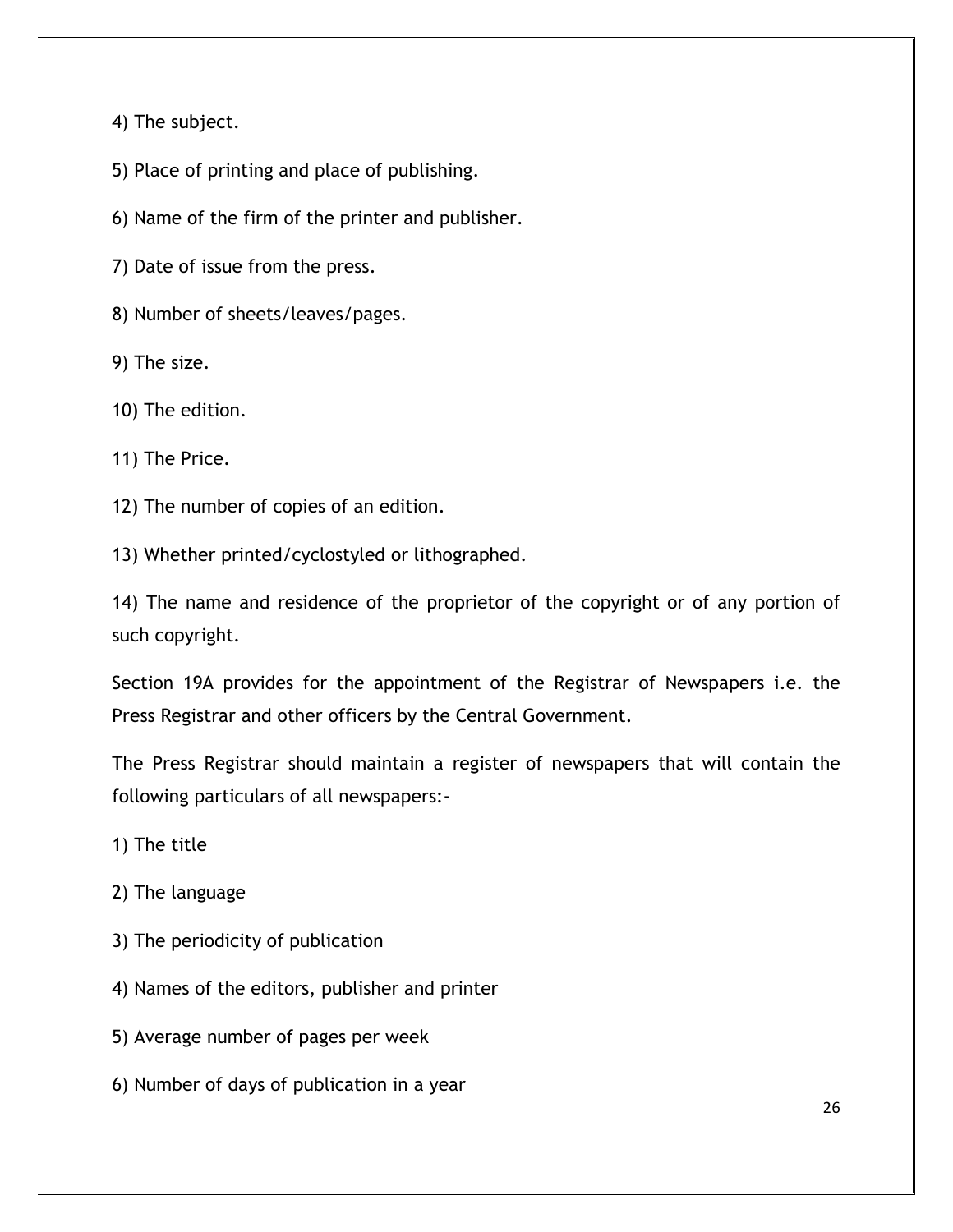7) Retail selling price per copy

8) Average number of copies printed, sold to the public and distributed for free

9) Name and address of the owner

Section 19D prescribes the duty of the publisher of every newspaper to furnish to the Press Registrar, an annual statement in Form II containing the above mentioned particulars in respect of the newspaper. Penalty for failure to furnish annual statement is fine upto five hundred rupees. Section 14 of the Act also provides that any publisher making false statement on conviction before a Magistrate, may be punished by fine up to Rs. 2000/- and imprisonment for a term, which may extend to six months.

The Press Registrar should prepare an Annual Report containing a summary of the information obtained by him during the previous year in respect of the newspapers in India and give an account of the working of such newspapers and a copy of the report should be forwarded to the Central Government.

# **Procedure for registration of newspaper**

After publication of the first issue of the newspaper as provided under Section 5(5) of the Press and Registration of Books Act, the Registrar of Newspapers (RNI) must be requested to issue a certificate of registration to the newspaper. The check list/guidelines for registration of newspapers/periodicals are as under:-

- 1. Documents required:
	- a. Photocopy of title verification letter issued by RNI.
	- b. Attested copy of Declaration authenticated by the DM/ADM/DCP /CMM/SDM as prescribed in form-I.
	- c. First issue indicating Volume I and Issue-I.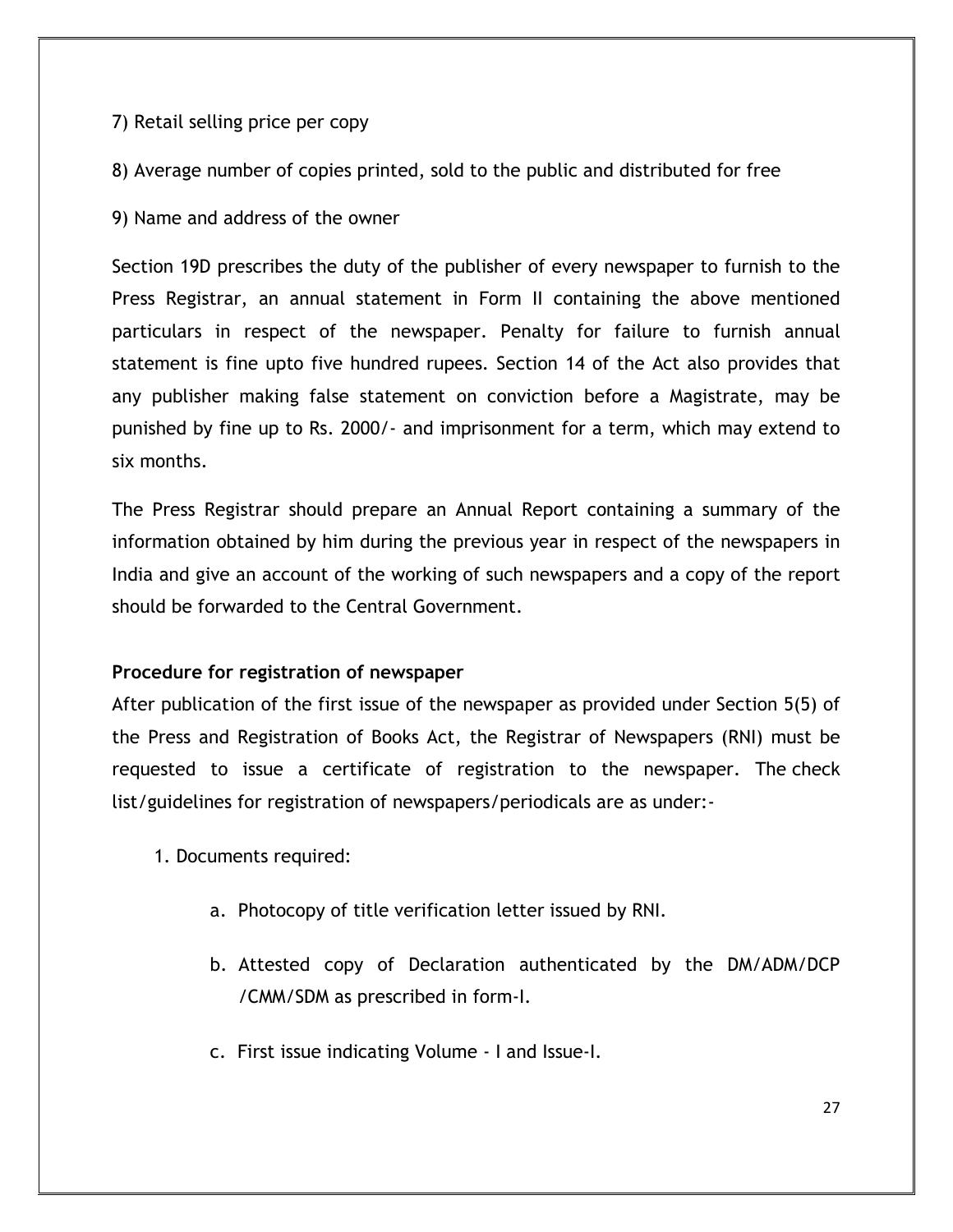- d. An affidavit from the publisher for "No Foreign Tie-up" in the prescribed form
- 2. Separate declaration should be filed in case the printer and publisher are different or the place of publication and place of printing come under the jurisdiction of two different magistrates.
- 3. The first issue should indicate Volume-I and Issue-I, date line, page number and the title in full prominently on the cover.
- 4. The publication should be brought out within six weeks (in case of daily/weekly) and three months (in case of other periodicity) from the date of authentication of Declaration.
- 5. The imprint line should contain the name of the Publisher, Printer, Owner, Printing press with complete address, Place of publication with complete address and the name of the editor.

If the documents are found to be complete in all respects and the publication is in order, the Press Registrar will enter the particulars of the newspaper in the register maintained by him and issue a Certificate of Registration to the publisher.

RNI does not accept incomplete applications for registration or issuing of revised registration certificate. All pending applications for registration or revised registration will be processed only when all the complete and correct documents are submitted.

Check List for the required documents:-

For the Certificate of Registration:

a) Copy of title verification letter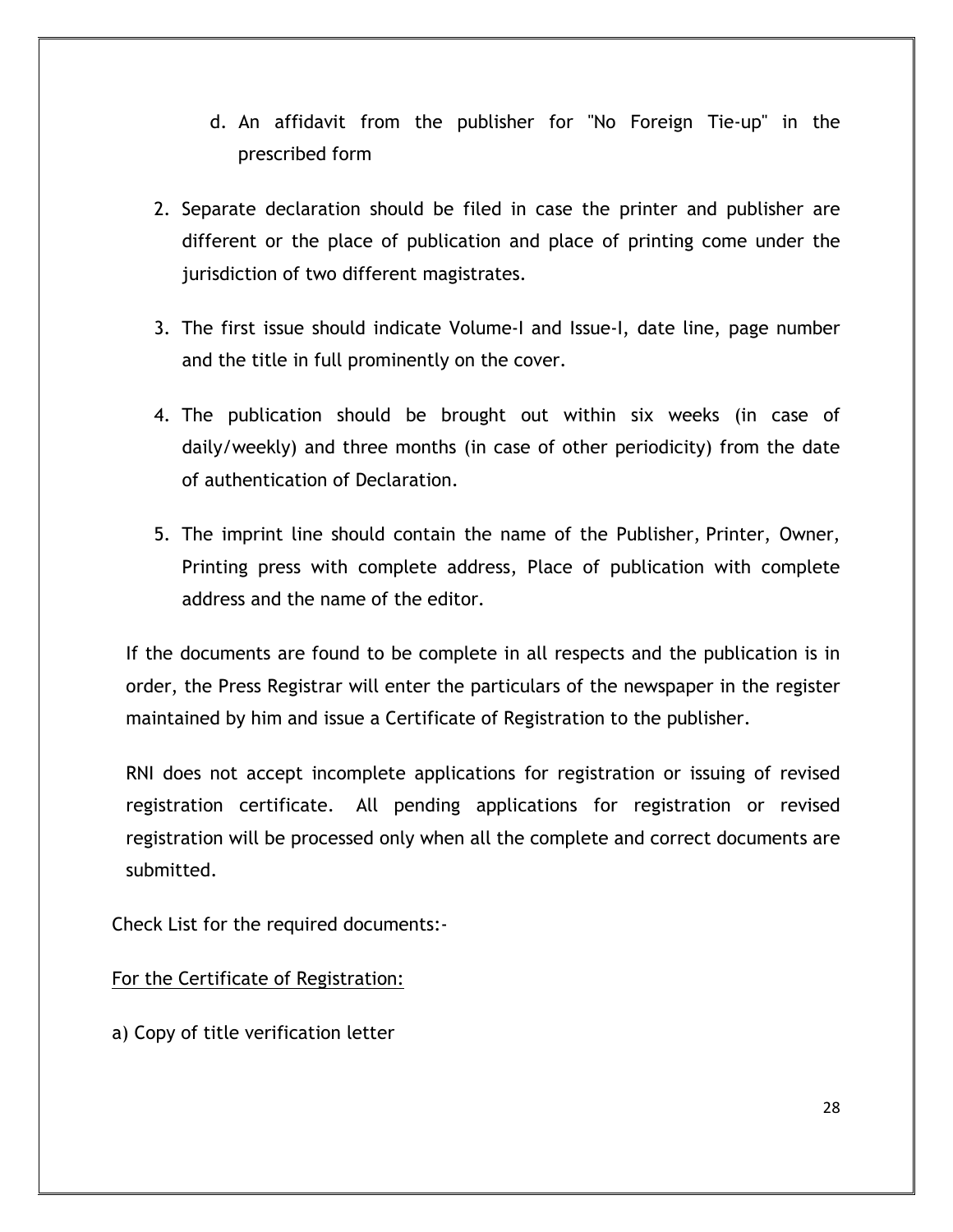b) Attested copy of the declaration duly filled in and authenticated by the District Magistrate /Addl. District Magistrate etc.

c) Affidavit for 'No foreign tie up' duly filled in and notarized.

d) First Issue of publication brought out within 42 days in case of dailies and weeklies and 90 days for fortnightly and above.

e) Copy of the latest issue of the publication.

For Revised certificate of registration:

Following documents are required on the basis of which Revised Registration Certificate is issued:

a) Original Certificate of Registration issued by the O/o Registrar of Newspapers for India and in case it is lost, he/she is required to submit the affidavit for loss of certificate duly filled in and notarized along with the IPO of Rs.5/-.

b) Attested copy of the latest declaration, duly filled in and authenticated by DM/ADM concerned.

c) Affidavit for No foreign tie up, duly filled in and notarized.

d) Latest issue of the publication.

# Fresh/Revised Certificates -

A fresh declaration is to be made in the case of any change in (a) title (b) language (c) periodicity (d) ownership (e) place of publication (f) place of printing (g) publisher and (h) printer. It will be necessary to apply to the Press Registrar for a revised certificate of registration. A revised certificate will not be necessary if the fresh declaration has been made under other circumstances.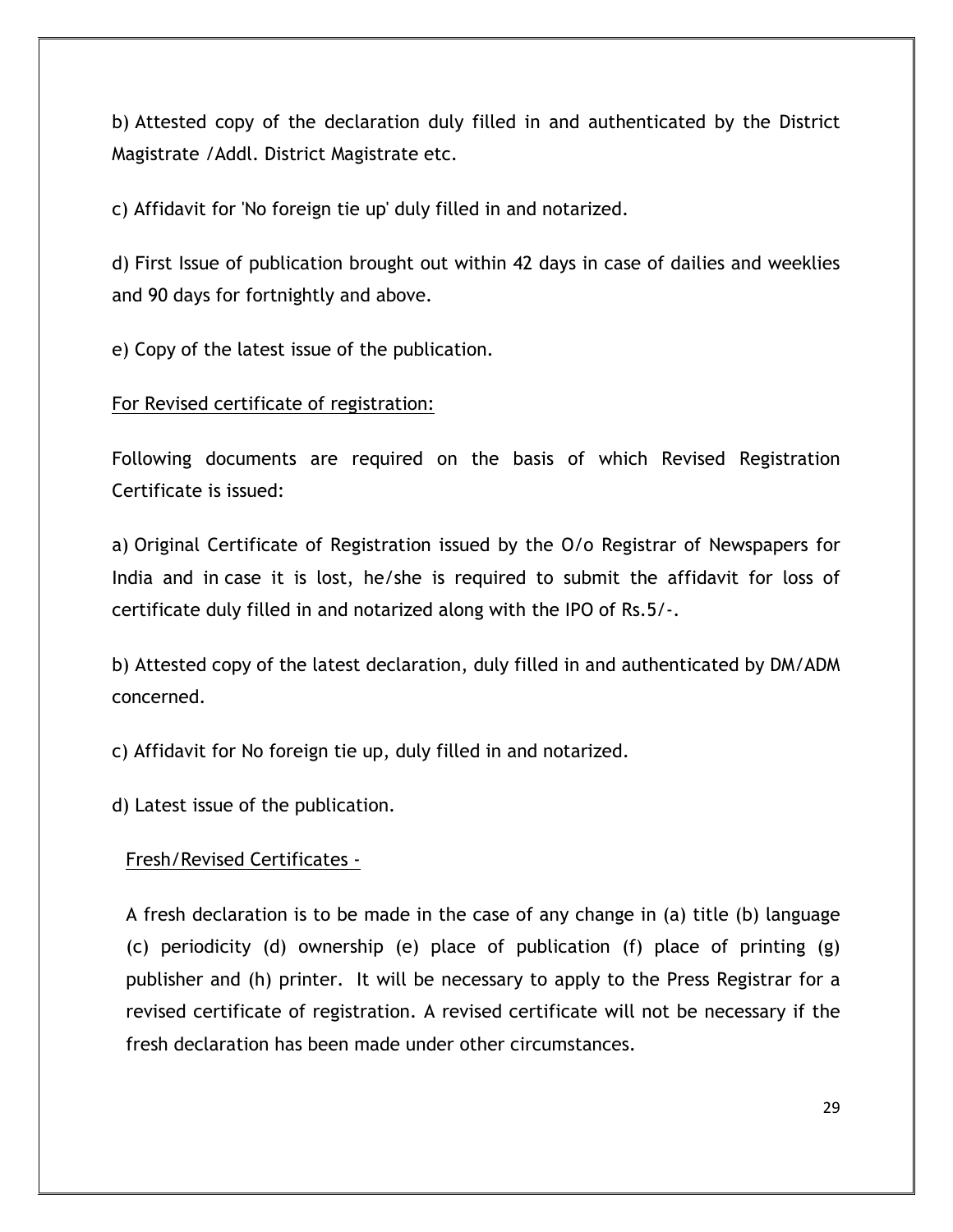The documents required are given below:

- (a) An attested photocopy of the fresh declaration duly authenticated by the magistrate concerned etc. indicating the change(s).
- (b) A copy of the latest issue of the publication with correct imprint line, title and date line printed on each page of the publication.
- (c) Original Certificate of registration issued by the office of RNI.
- (d) If Original Certificate of Registration is lost, damaged, stolen etc., an affidavit duty signed by a magistrate, with a five rupee Indian Postal Order in favour of RNI has to be furnished.
- (e) In case of change of ownership, attested photocopy of the transfer deed in respect of ownership, duly authenticated by the magistrate concerned, is also to be submitted.
- $(f)$  In case of change of title/language, a copy of the title verification letter is to be submitted.
- (g) An affidavit for no foreign tie-up.

# Duplicate Certificates

When the original certificate of registration is lost, damaged, or stolen, and if none of the circumstances requiring a fresh declaration as noted above exist, an application may be submitted to the Press Registrar for issue of a duplicate certificate of registration with full details given on a separate sheet of paper. Please note that if the certificate has been lost or stolen, adequate documentary proof of having reported the matter to the concerned police authorities, such as a copy of the FIR or a copy of the complaint bearing their stamp/seal, would be necessary. The documents required are as under: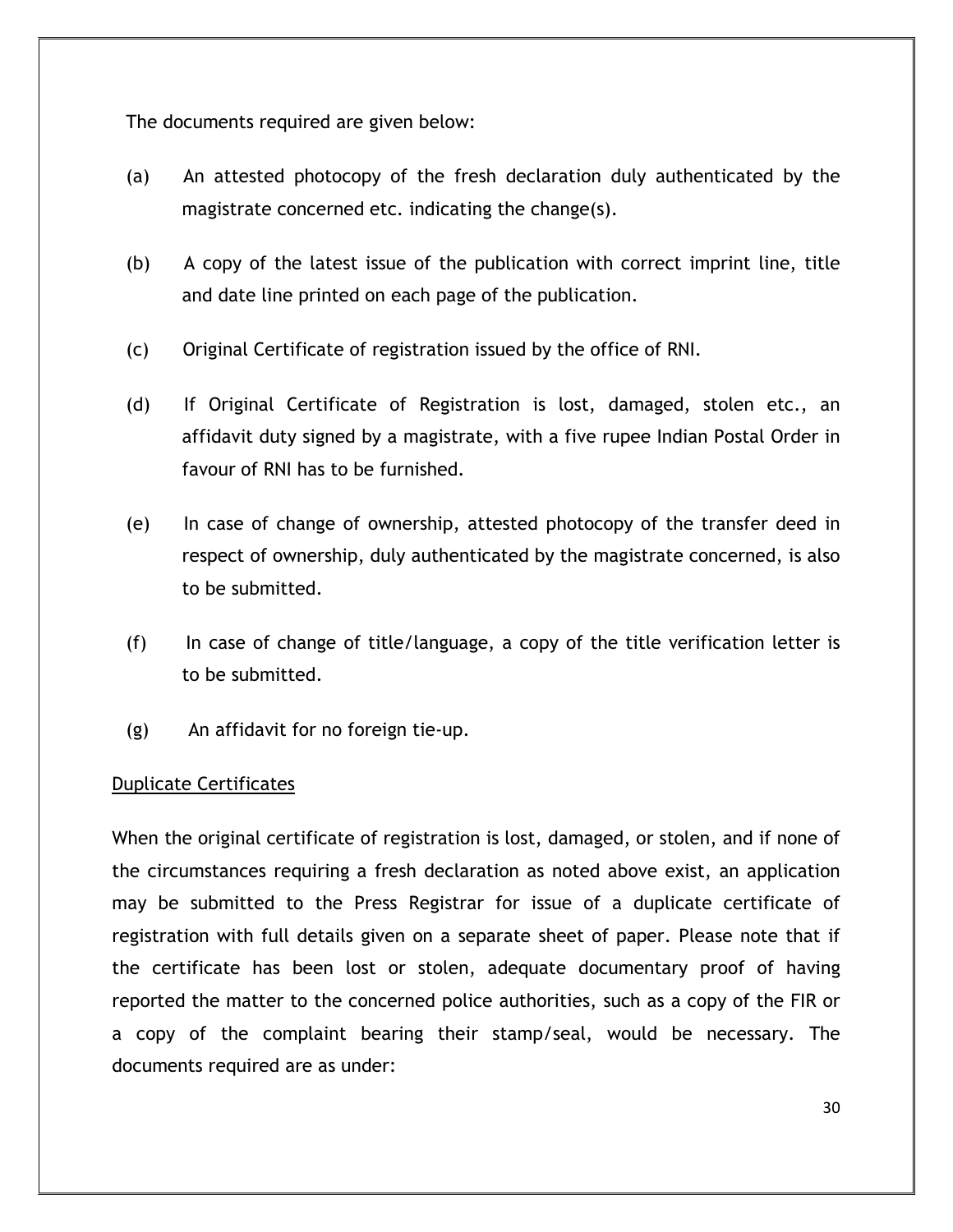(a) An affidavit to this effect duly authenticated by Notary or the Magistrate concerned under his signature and office seal.

- (b) Attested photocopy of the latest declaration authenticated by the magistrate concerned.
- (c) A copy of the latest issue of the publication with correct imprint line.
- (d) An Indian Postal Order of Rs.5/- in favour of RNI.
- (e) An affidavit for "No Foreign Tie Up"

### **Duties of a Publisher**

- a) According to the Registration of Newspaper (central) Rules, 1956, within 48 hours of the publication of a newspaper, one copy of the issue is to be sent to the Press Registrar, either by post or by a messenger. In the case of multiedition newspapers published under the same declaration, one copy of each edition is required to be sent if the retail selling price or the number of pages in an edition is different from another edition.
- b) Every publisher should furnish to the Press Registrar an annual statement regarding the newspaper. The statement is to be in the format given as in Form II in the Schedule to the Registration of Newspapers (Central) Rules, 1956. The statement will be on financial year basis, and it should reach the Press Registrar on or before the last day of May of the following year. Where the circulation of newspaper exceeds 2000 copies per publishing day, a certificate from a chartered accountant or a qualified auditor as given below Part B of the prescribed format is to be furnished along with the annual statement.
- c) Every year, in the first issue after the last day of February, a statement regarding the ownership and other details of the newspaper should be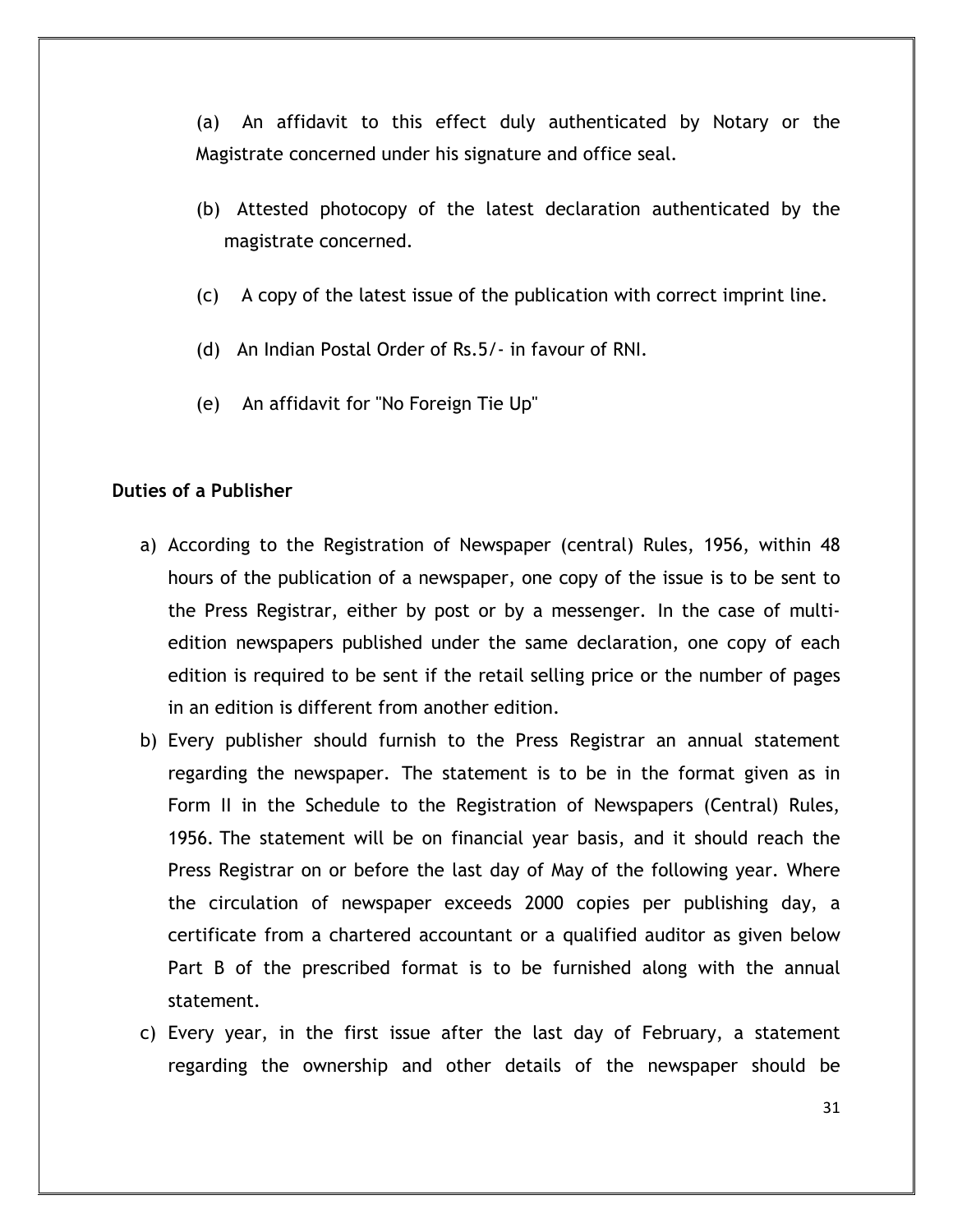published, in the format given as Form IV in the Schedule to the Registration of Newspapers (Central) Rules, 1956.

- d) In the event a person ceases to be the printer or a publisher of the newspaper, he/she should appear before any Magistrate (District, Presidency, or Sub-Divisional) and make a declaration. The Magistrate will authenticate the declaration and an attested copy of the same is to be forwarded to Press Registrar by the printer/publisher.
- e) The publisher/owner of a newspaper should submit half-yearly returns for the period ending 30th September by 31st October of the same year and annual returns for the period ending 31st March by 30th April, indicating the quantity of imported newsprint purchased and consumed during the relevant periods. The half-yearly return is to be certified by the publisher/owner and the annual return is to be certified by a Chartered Accountant. Failure to submit the returns in time or submission of false information will disqualify the newspaper for authentication of Certificate of Registration for import of newsprint.

# **The Newspaper (Price and Page) Act, 1956**

The Newspaper (Prices and Pages) Act, 1956 has been enacted to provide for the regulation of the prices charged for newspapers in relation to their pages and of matters connected therewith for the purpose of preventing unfair competition among newspapers so that newspapers can have fuller opportunities of freedom of expression. The Act empowers the central government to make orders providing for the regulation of the prices charged for newspapers in relation to their maximum or minimum number of pages, sizes or areas and for the space to be allotted for advertising and other related matters for the purpose of preventing unfair competition among newspapers so that newspapers generally and in particular, newspapers with smaller resources and those published in Indian languages can have fuller opportunities of freedom of expression. The Act also provides that the Central Government should before making any order, consult associations of publishers and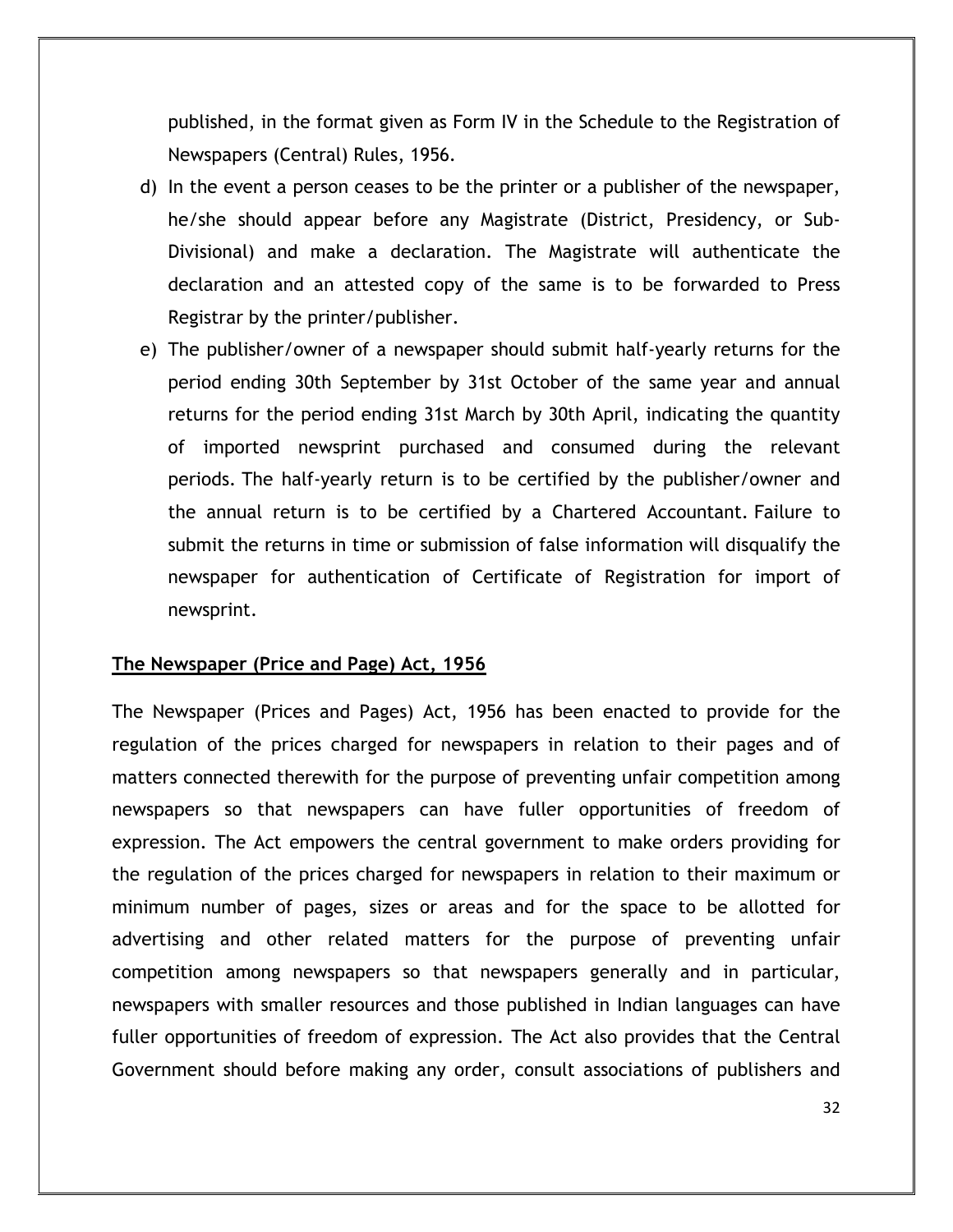such publishers likely to be affected by the order. The Act prohibits publication and sale of newspapers in contravention of any order made under the provisions of this Act.

# **The Press Council Act, 1978**

The Press Council Act, 1978 was enacted to establish a Press council for the purpose of preserving the freedom of the Press and for maintaining the standards of newspaper and news agencies in India. The Act established the Press Council of India which is a body corporate having perpetual succession, with effect from 1st March 1979. The Press Council of India is empowered to make observations in respect of conduct of any authority including Government, if considered necessary for performance of its functions under the Act. The Council can warn, admonish or censure the newspaper, the news agency, the editor or the journalist or disapprove the conduct of the editor or the journalist if it finds that a newspaper or a news agency has not complied with the standards of journalistic ethics or public taste or that an editor or a working journalist has committed any professional misconduct.

# **Complaints against the Press**

It is open to any person to lodge a complaint with the Press Council against a newspaper for a breach of the recognized ethical canons of journalistic propriety and taste. The complainant need not necessarily be the person aggrieved or directly involved. The alleged breach may be in the publication or non-publication of a newsitem or statement, or other material, like cartoons, pictures, photographs, strips or advertisement which are published in a newspaper. Cases can also be initiated by any member of the public against any professional misconduct by an editor, working journalist, staff of a newspaper or engaged in freelance work. There can also be a complaint against any matter transmitted by a news agency by any means whatsoever. By virtue of the Press Council (Procedure for Inquiry) Regulations, 1979, complaint shall be lodged with the Council within the following periods:

(i) Dailies, News agencies and Weeklies - within 2 months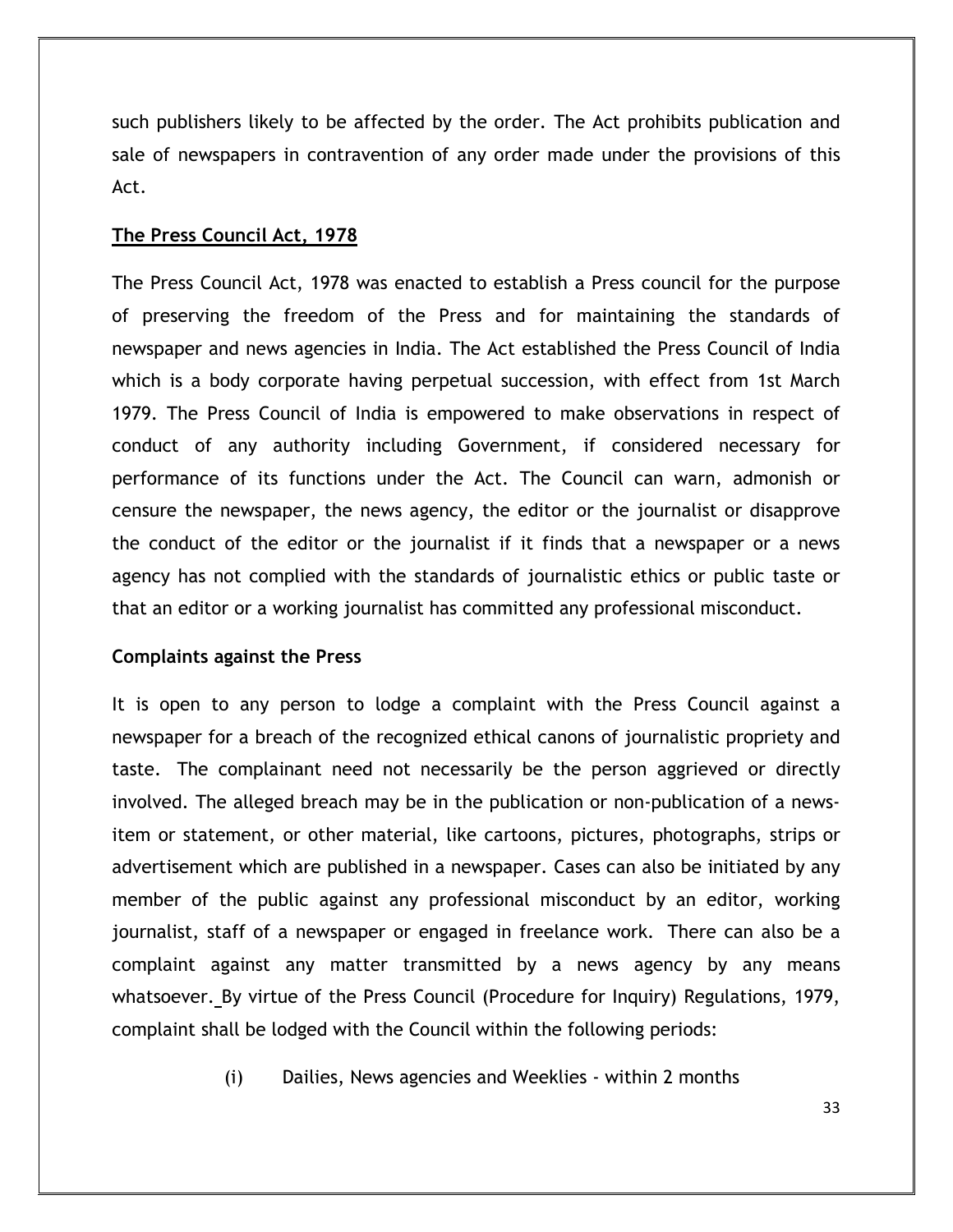(ii) In all other cases - within 4 months Provided that a relevant publication of an earlier date may be referred to in the complaint

#### **Write to the editor first**

It is a requirement of the Inquiry Regulations that the complainant should initially write to the editor of the newspaper drawing his attention to what the complainant considers being a breach of journalistic ethics or an offence against public taste. Such prior reference to the editor affords him an opportunity to deal with the matter in the first instance and thus allows the respondent to take such remedial action as he might consider appropriate before the complaint is lodged with the Council. This rule is necessary because it acquaints the editor with the identity of his accuser and the details of the complaint. It is conceivable that in some instance the complainant has been wrongly informed or has misinterpreted the facts. In others, it may be a case of inadvertent error which the editor is only too ready to admit and correct. If the would-becomplainant is satisfied, that would be the end of the matter.

Where, after reference to the newspaper, the person desires to proceed with the complaint, he should enclose with his complaint copies of correspondence with the editor, if no reply has been received from the editor, the fact should be mentioned in the complaint.

The complainant has, in his complaint, to give the name and address of the newspaper, editor or journalist against whom the complaint is directed. A clipping of the matter or news-items complained of, in original or self attested copy (English translation, if the news item(s) is in vernacular) should accompany the complaint. The complainant has to state in what manner the passage or news-items or the material complained of is objectionable. He should also supply other relevant particulars, if any.

In case of a complaint against non-publication of material the complainant will, of course, say how that constitutes a breach of journalistic ethics.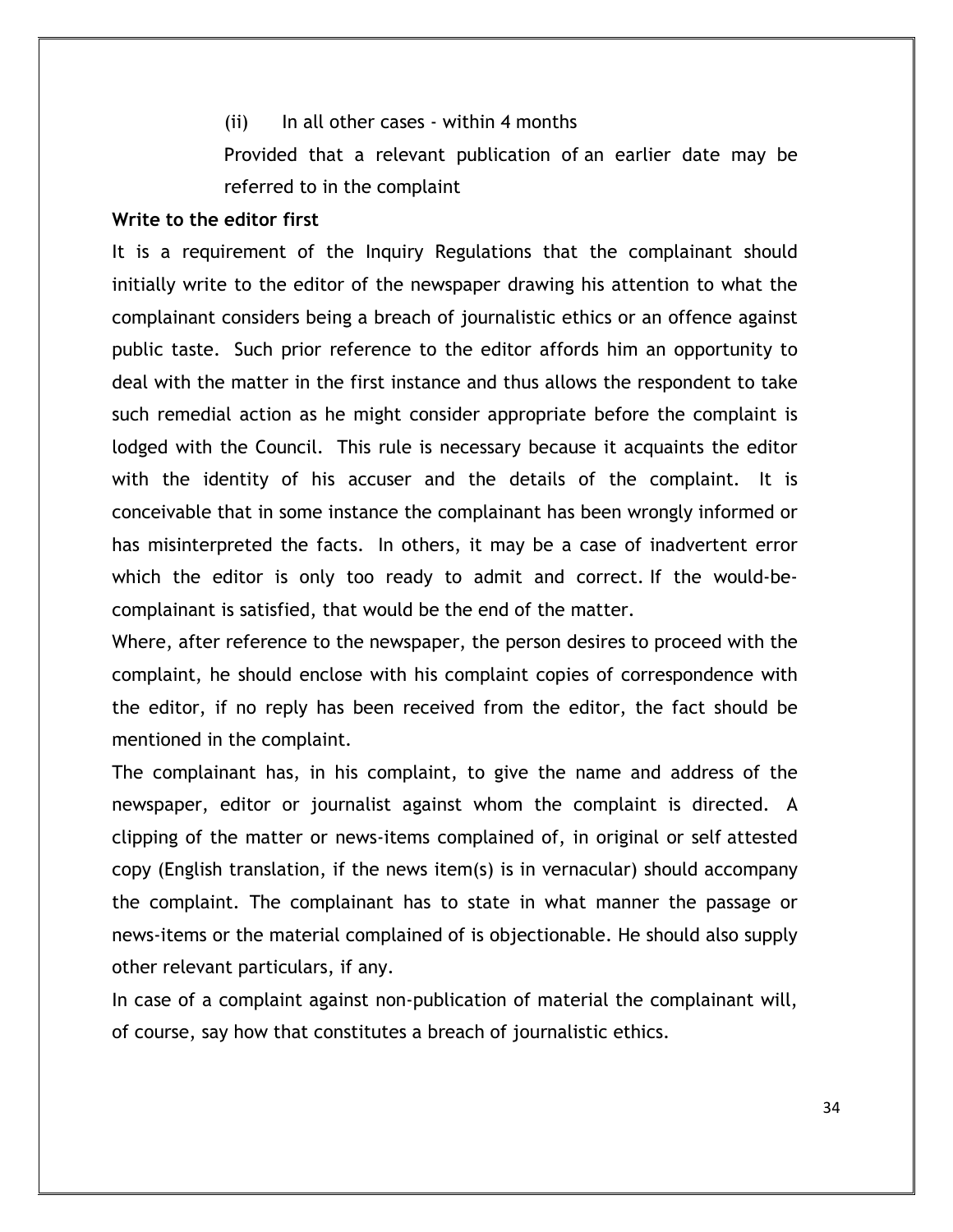The Council cannot deal with any matter which is *sub-judice* in the court of law. The complainant has to declare that "to the best of his knowledge and belief he has placed all the relevant facts before the Council and that no proceedings are pending in any court of law in respect of any matter alleged in the complaint." A declaration that " he shall notify the Council forthwith if during the pendency of the inquiry before the Council any matter alleged in the complaint becomes the subject matter of any proceedings in a court of law" is also necessary.

### **Complaints regarding oppression to Press freedom**

A newspaper, a journalist or any institution or individual can complain against Central or State Government or any organization or person for interference with free functioning of the press or encroachment on the freedom of the press. Such complaints should contain full particulars of the alleged infringement whereupon the Council shall follow the procedure of inquiry set out herein above so far as may be.

The opinion expressed by the Council serves two useful purposes, namely (i) that any abuse of press freedom does not pass without anybody noticing it or raising a finger of protest, and (ii) that the press should not in its own interest indulge in scurrilous or other objectionable writings-writings such as have been considered below the level of recognized standards of journalistic ethics by a fair minded jury like the Council constituted of the press itself, for it would lead to the very loss of the much prized freedom of the press.

### **Address of the respondent**

It is a requirement of the Inquiry Regulations that the complainant should draw the attention of the respondent(s)/authorities towards the grievances, state how the action/inaction of the respondent authorities amounts to curtailment of the freedom of the press, mention the possible reason for the action/inaction of the respondent(s)/authorities duly supported by documentary evidence and furnish a copy of the letter written to the respondent(s)/authorities.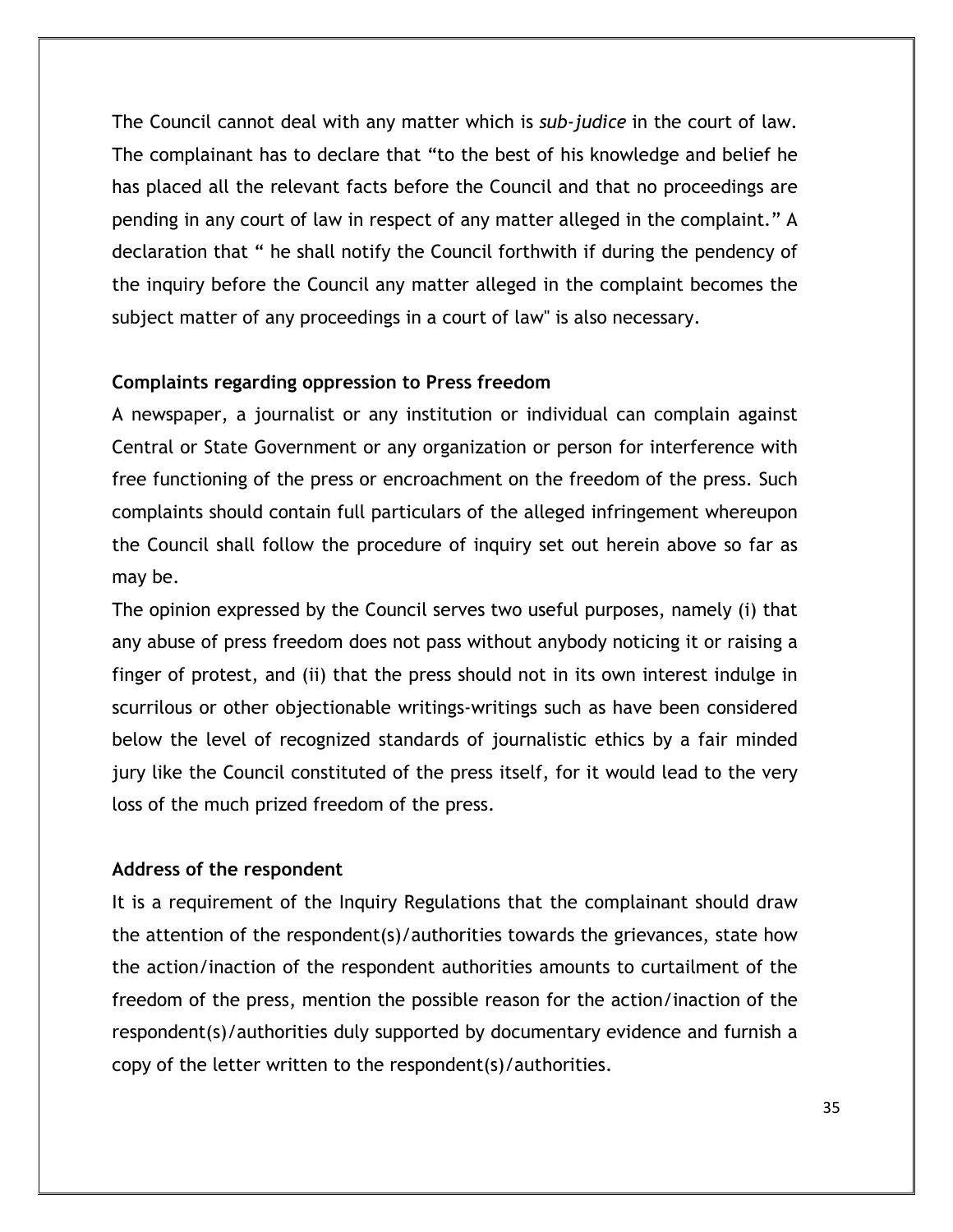In case the action of the respondent(s)/authorities is a reprisal measure for writings in the newspaper, critical of the respondent(s), the cuttings of such reports be furnished in original or as self attested copies (English translation, if the news item(s) is in vernacular.

Furnish a copy of the reply, if any received from the respondent(s)/authorities, provided that the Chairman may waive this requirement in his discretion.

By virtue of the Press Council(Procedure for Inquiry) Regulations, 1979, limitation of time is four months from the date of cause of action, provided that the Chairman may condone the delay if he is satisfied that there exist sufficient reasons for such condonation.

The Council cannot deal with any matter which is *sub-judice* in the court of law. The complainant has to declare that "to the best of his knowledge and belief he has placed all the relevant facts before the Council and that no proceedings are pending in any court of law in respect of any matter alleged in the complaint." A declaration that " he shall notify the Council forthwith if during the pendency of the inquiry before the Council any matter alleged in the complaint becomes the subject matter of any proceedings in a court of law" is also necessary.

### **Delivery of Books 'and Newspapers' (Public Libraries) Act, 1954**

The Delivery of Books 'and Newspapers' (Public Libraries) Act, 1954 has been enacted to regulate delivery of Books to the National Library, Calcutta, and other public libraries. The Act provides that subject to any rules that may be made under the Act, but without prejudice to the provisions contained in Section 9 of the Press and Registration of Books Act, 1867, the publisher of every book published in the territories to which this Act extends after the commencement of this Act should, despite any agreement to the contrary, deliver at his own expense a copy of the book to the National Library at Calcutta and one such copy to each of the other three public libraries within thirty days from the date of its publication. Regarding the delivery of newspapers to public libraries, the Act provides that subject to any rules that may be made under this Act, but without prejudice to the provisions contained in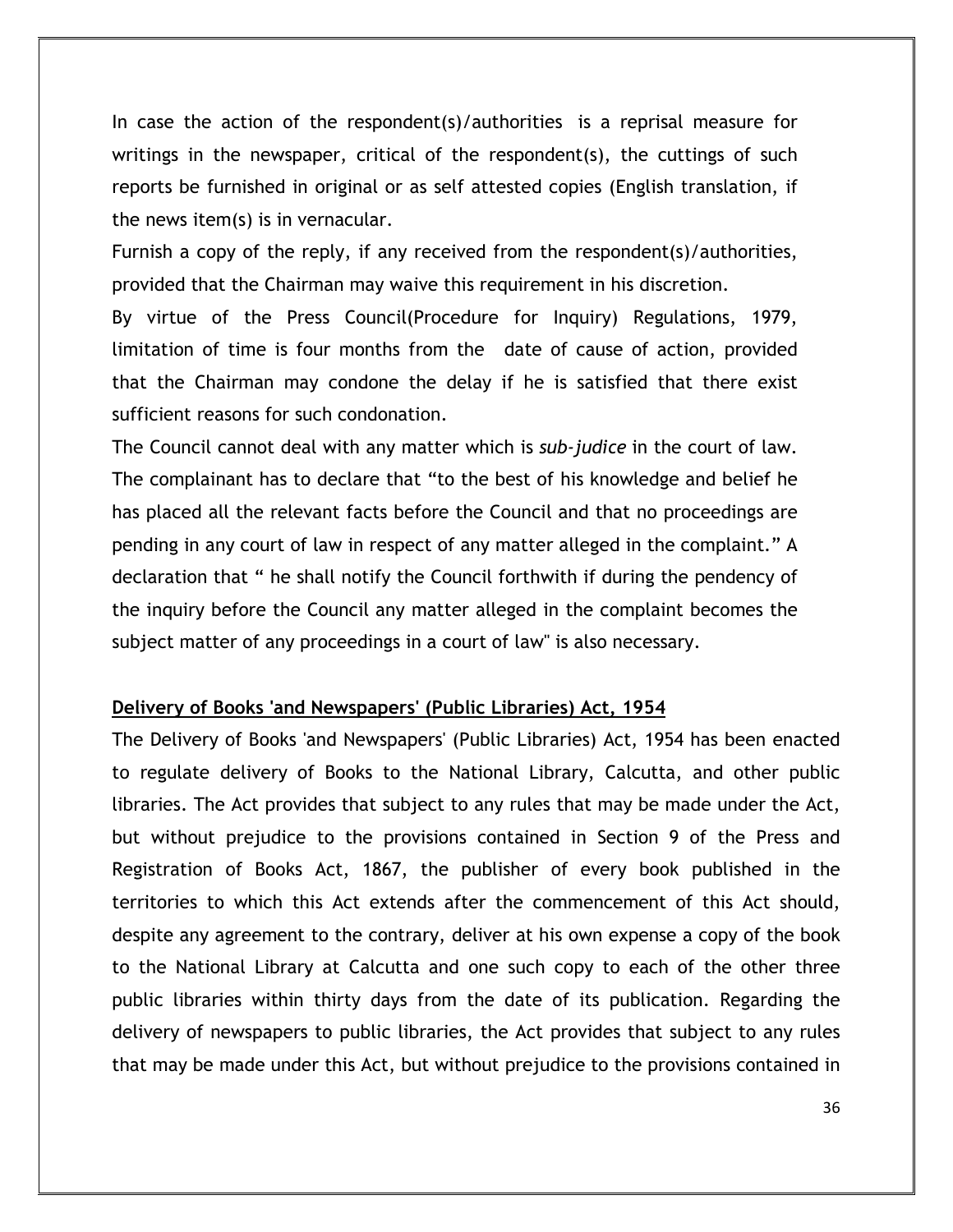the Press and Registration of Books Act,1867, the publisher of every newspaper, published in the territories to which this Act extends, should deliver at his own expense one copy of each issue of such newspaper as soon as it is published, to each such public library as may be notified in this behalf by the Central Government in the Official Gazette.

# **Guidelines for publication of Indian editions of foreign magazines dealing with news and current affairs dated 4.12.2008**

Publication of Indian editions of foreign magazines publishing news and comments on public news i.e., periodicals falling in the news and current affairs category, by Indian entity(ies), with or without foreign investment is allowed. Entities/publishers of such editions would be eligible for attracting 26% foreign investment. The ceiling of total Foreign Direct Investment {which includes foreign direct investments by Non-Resident Indians (NRIs), Persons of Indian Origin (PIOs) and portfolio investments by recognized Foreign Institutional Investors (FIIs), together} is up to 26%, as per the consolidated FDI policy.

'Magazine' has been defined as 'a periodical publication brought out on non-daily basis containing public news or comments on public news'.

# **Eligibility**

Any Indian entity, with or without foreign investment, will be permitted to publish an Indian edition of a foreign magazine falling in the news and current affairs sector. Entities/Publishers of such editions would be eligible for attracting 26% foreign investment as per FDI Guidelines issued by this Ministry from time to time.

# **Verification of Title of the Publication and its Registration**

The title of the magazine should be got verified and subsequently registered by the Indian entities/publishers from the Registrar of Newspapers for India (RNI) under the Press and Registration of Books Act, 1867 and as per the prescribed procedure.

# **Conditions**

• The publisher/owner of the foreign magazine of which Indian edition is proposed to be published should have sound credentials.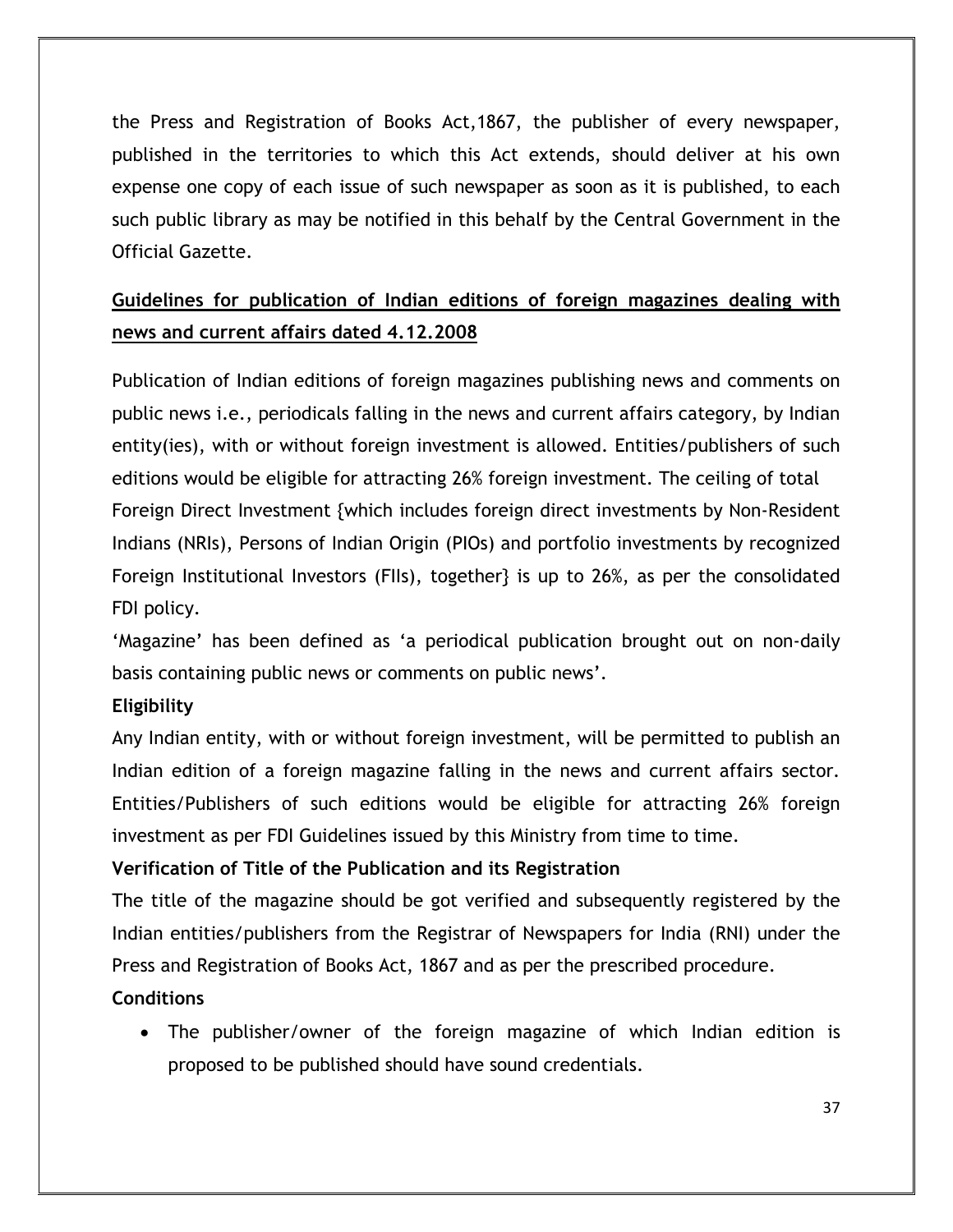- Permission to publish such editions would be granted only to those entities/publishers which are registered as an Indian company with the Registrar of Companies under the provisions of the Indian Companies Act, 1956.
- The Indian companies would be allowed to enter into financial arrangements (such as royalty payment arrangements, etc.) with the owners of the foreign magazines subject to the rules and regulations of the Government of India issued on the matter from time to time.
- At least 3/4th of the Directors on the Board of Directors of the Applicant Indian Company and all key executives and editorial staff should be resident Indians.
- The applicant Indian company should frame its Articles/Memorandum of Association to ensure compliance with the prescribed eligibility criteria.
- 100% identical content of the foreign magazine concerned would be allowed and the Indian publisher would be free to add local content and advertisements.
- That permission may be granted for publication of only such magazines which are being published in the country of their origin with the approval of the regulatory authority of the respective Governments of those countries in cases where such approvals are granted by the Governments.
- That the proposed publication should have been published continuously for a period of at least 5 years, and the publication must have had a circulation of at least 10,000 paid copies in the last financial year in the country of its origin. The period of continuous publication and circulation must be certified by the respective Governmental authority of the country, and if there is no such Governmental authority regulating such matters, the certificate should be from respected and recognized agencies engaged in the business of certification.
- Any Indian company publishing Indian edition of foreign magazines in India will be subject to all the relevant laws and guidelines applicable to Indian news magazines and their publishers.
- The applicant entity should make full disclosure, at the time of application, of the Licence Agreement/ Financial Arrangement with the foreign entity for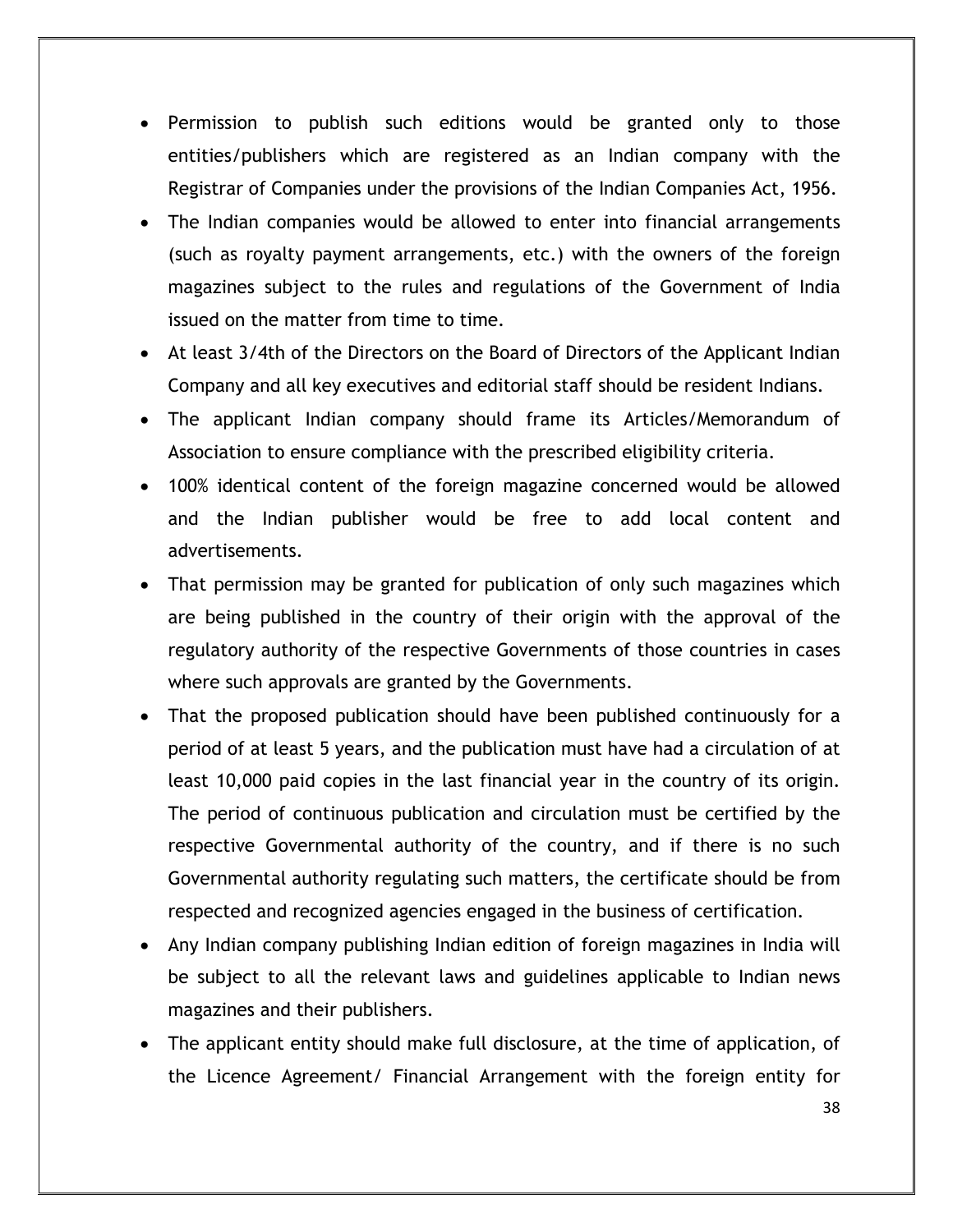publishing such Indian editions. Any subsequent change, should be disclosed to the Ministry of Information & Broadcasting within fifteen days of such a change.

- The applicant company should inform the Ministry of Information & Broadcasting within 15 days of effecting any changes in the composition of resident Indian Directors or key executives and editorial staff. Such a change would be subject to post facto approval of the Ministry of Information & Broadcasting.
- The applicant company will be liable to intimate the names and details of any foreigners/NRIs/PIOs proposed to be employed/engaged in the Entity for more than 60 days in a year, either as Consultant or as regular employees or in any other capacity. The Entity will be liable to dispense with the services of such persons if subsequently not found security cleared.
- The applicant company should obtain prior clearance from the Ministry of Information & Broadcasting of all persons not being resident Indians who are proposed to be inducted in the Board of Directors/Key Executives/Editorial Staff of the company.
- The applicant company should permit the Government agencies to inspect the facilities required for publishing Indian edition of foreign magazine, as and when required.
- The Government of India, Ministry of Information & Broadcasting will have the right to suspend/ withdraw/ cancel the permission of the company for a specified period or for whole time, if the conditions specified in the grant of permission is violated or in public interest or in the interest of national security. The company should immediately comply with the directives issued in this regard.
- The company should stop publication of the Indian edition of the magazine whenever approval for such publication is suspended/ withdrawn/ cancelled by the Ministry of Information & Broadcasting.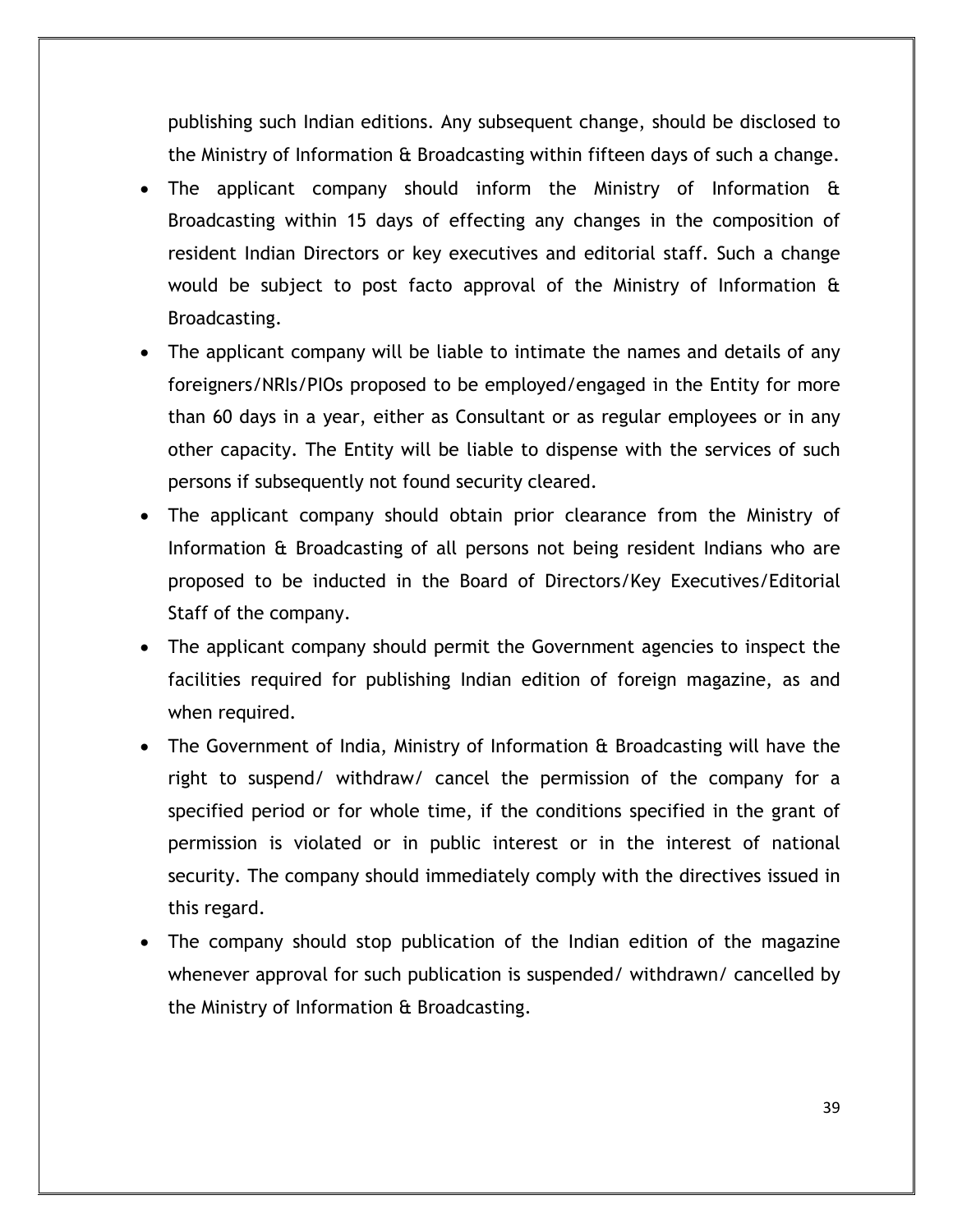## **Procedure for application**

- Eleven copies of the prescribed application form, duly filled in, along with the requisite documents should be submitted to the Ministry of Information & Broadcasting.
- Application fee of Rs.20,000/- (Rupees Twenty thousand only) will have to be deposited through demand draft made in favour of Pay & Accounts Officer, Ministry of Information and Broadcasting, payable at New Delhi.
- In case the original foreign magazine is in a language other than English/Hindi, the certified/ authenticated English transcripts of the magazine, one issue each for the last five years along with the original copy may be provided with the application.
- Certification/ authentication should be done by the publisher of the original foreign magazine.

All new applications for publication of Indian editions of foreign magazines dealing in news and current affairs sector, will be processed and decided in the Ministry of Information & Broadcasting on the basis of inter-ministerial consultation with the Ministry of Home Affairs, Ministry of External Affairs, Department of Industrial Policy & Promotion, Ministry of Corporate Affairs and other Ministries/Departments, as may be required.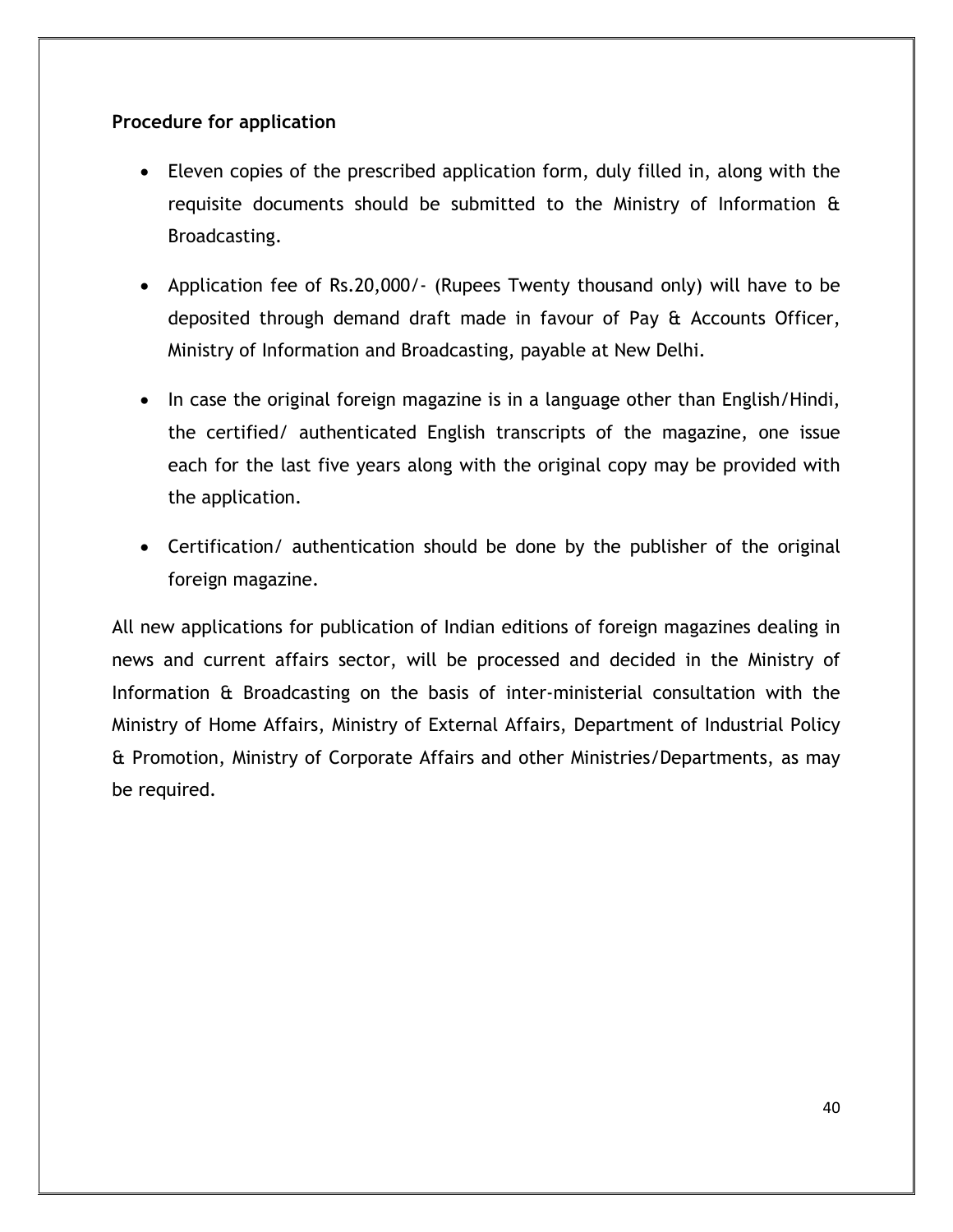## **6. LAWS APPLICABLE FOR BROADCASTING**

#### **The list of legislations applicable for Cable Network –**

- i. Cable Television Networks Regulation Act, 1995
- ii. Cable Television Networks Rules, 1994

**The list of legislations related to Prasar Bharati –** 

- i. Prasar Bharati (Broadcasting Corporation of India) Act, 1990
- ii. Prasar Bharati Investment of Money Rules, 2007

## **The list of legislations related to Sports Broadcasting –**

- i. Sports Broadcasting Signals (mandatory Sharing with Prasar Bharati) Act, 2007
- ii. Sports Broadcasting Signals (mandatory Sharing with Prasar Bharati) Rules, 2007

#### **The following guidelines and policies are applicable for Broadcasting –**

- i. Internet Protocol Television (IPTV) Guidelines
- ii. Direct to Home (DTH) Service Guidelines
- iii. CRS (Community Radio Stations) Guidelines
- iv. Uplinking guidelines
- v. Policy guidelines for Downlinking of TV Channels
- vi. FM Radio Phase-II
- vii. Conditional Access System (CAS)
- viii. Content Regulation on Private TV Channels
- ix. Guidelines for providing Headend-in-the-Sky (HITS) broadcasting service in India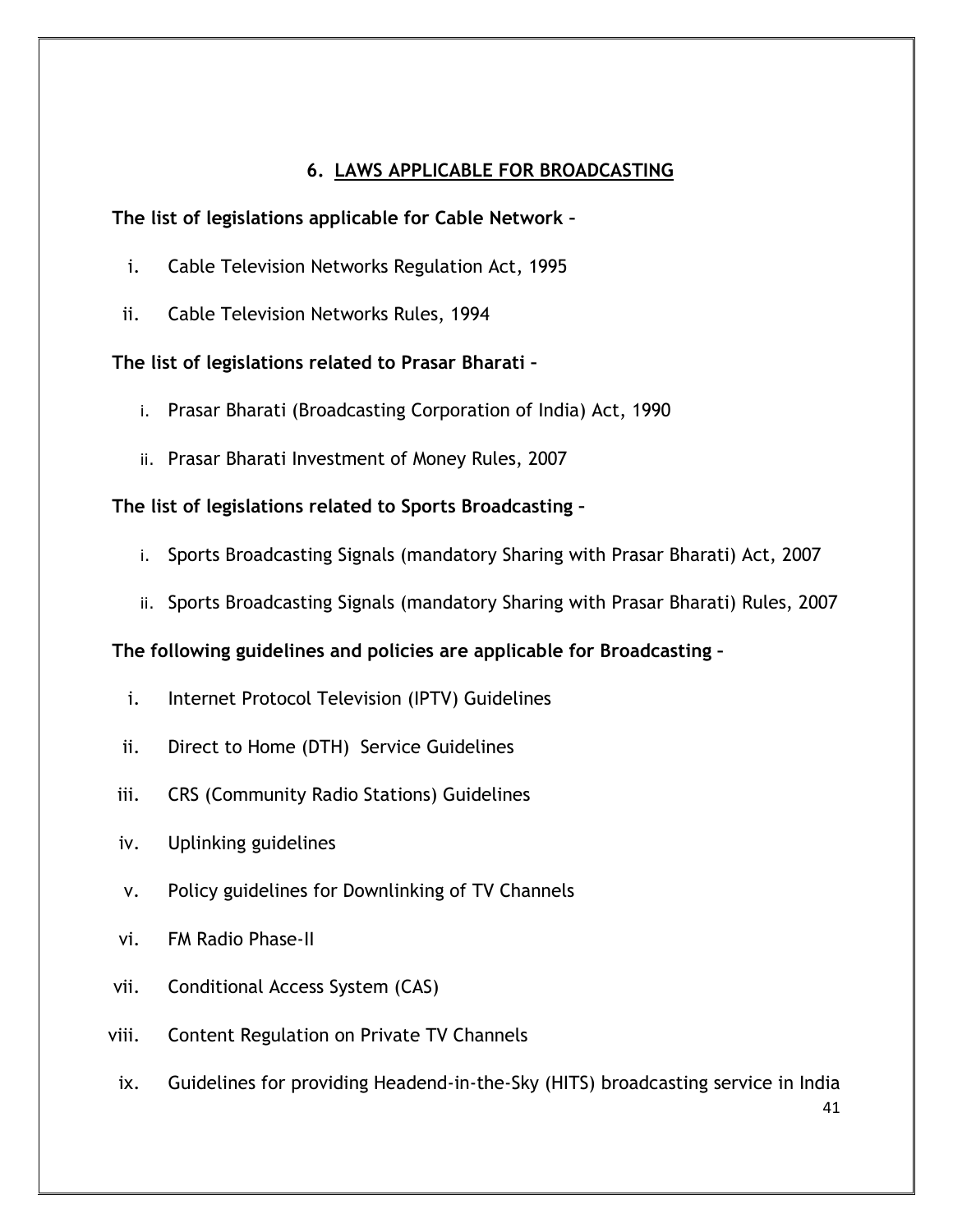- x. Advertisement of Political Nature on Radio
- xi. Policy guidelines for Internet Protocol Television (IPTV) service in India
- xii. Certification of film songs, film promos etc. for cable service
- xiii. TRAI's DTH Regulation
- xiv. The Code of advertising Practice of the Advertising Standards Council of India
- xv. FM phase II Policy
- xvi. Policy Guidelines for expansion of FM Radio broadcasting services through Private Agencies (Phase-III)
- xvii. Policy Guidelines for setting up Community Radio Stations in India
- xviii. Guidelines to regulate child participation in TV serials, reality shows and advertisements
- xix. Protection of identity of Children in Need of Care and Protection and juveniles in conflict with Law

## **The Cable Television Networks Regulation Act, 1995**

The principal purpose of the Act was to introduce regulatory certainty to the cable market that had emerged in the early 1990s. The statement of objects and reasons declared that cable TV constituted a 'cultural invasion' as cable programmes were predominantly western and alien to Indian culture and way of life. It declared that the lack of regulation had resulted in undesirable programmes and advertisements being shown to Indian viewers without any censorship.

The Cable Television Networks (Regulation) Act, 1995 was enacted for the purpose of regulating the operations of cable television networks in the country so as to bring uniformity in their operations, avoid undesirable programmes from being made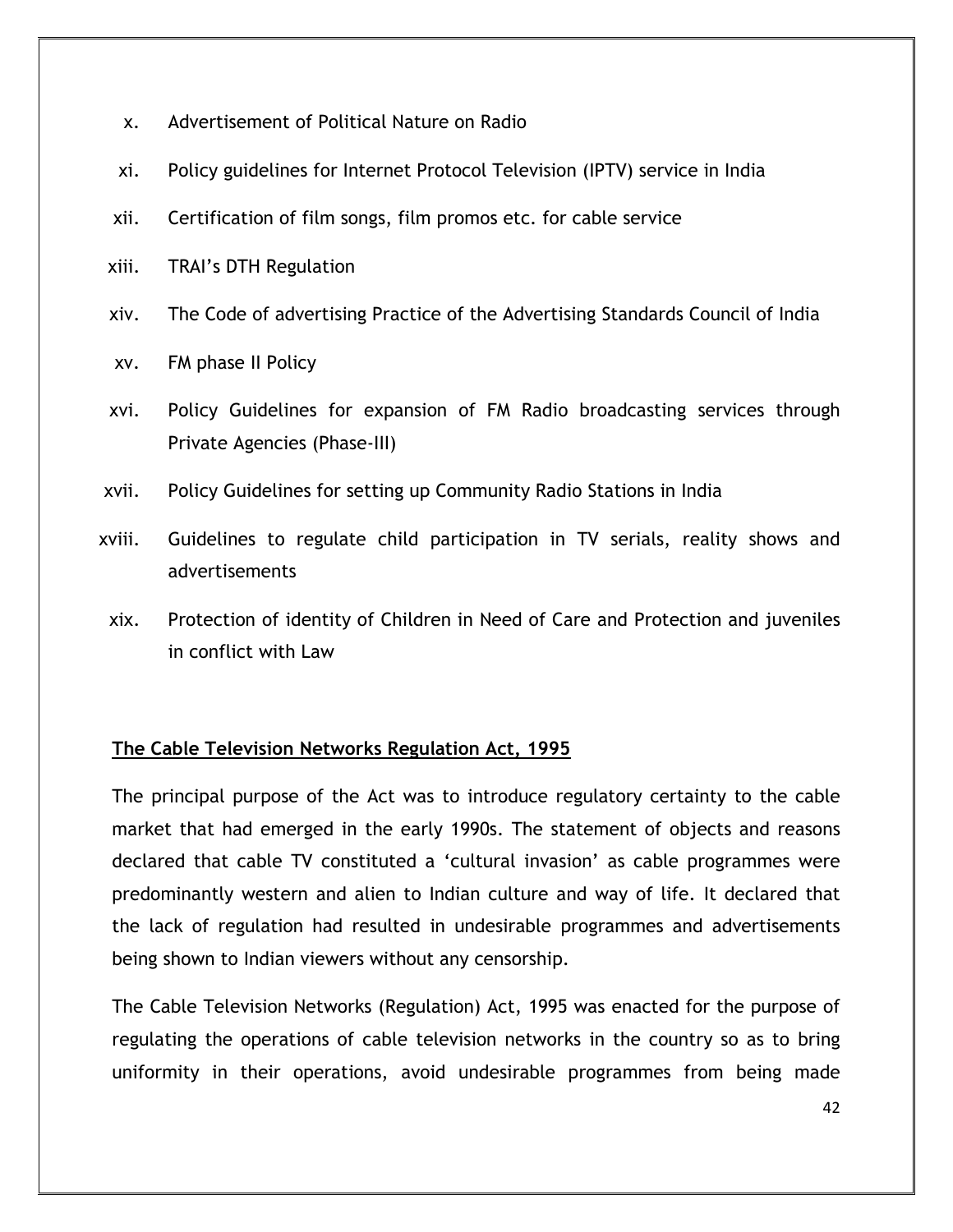available to the viewers as well as to enable the optimal exploitation of the technology which had the potential of making available to the subscribers a vast pool of information and entertainment.

Section 3 of the Act mandates that a cable television network can be operated only by a registered cable operator. In order to register, an entity could be

- an Indian citizen
- an association of individuals whose members are Indian citizens
- a company in which not less than 51 per cent of paid up equity share capital is held by Indian citizens

The Cable Networks Act empowers and authorizes a government officer to seize a cable operator's equipment if the officer has reason to believe that the cable operator is functioning without proper registration.

The Cable Television Networks Rules, 1994 were enacted under the Cable Television Networks (Regulation) Ordinance, 1994. The programme code under Rule 6 lays down restrictions on the content of both programmes and advertisements that can be shown on cable TV. No programme can be shown that:

- Offends against good taste or decency
- Contains criticism of friendly countries
- § Contains attack on religions or communities or visuals or words contemptuous of religious groups or which promote communal attitudes
- § Contains anything obscene, defamatory, deliberate, false and suggestive innuendos and half truths
- § Is likely to encourage or incite violence or contains anything against maintenance of law and order or which promote-anti-national attitudes
- Contains anything amounting to contempt of court
- § Contains aspersions against the integrity of the President and Judiciary
- Contains anything affecting the integrity of the Nation
- § Criticises, maligns or slanders any individual in person or certain groups, segments of social, public and moral life of the country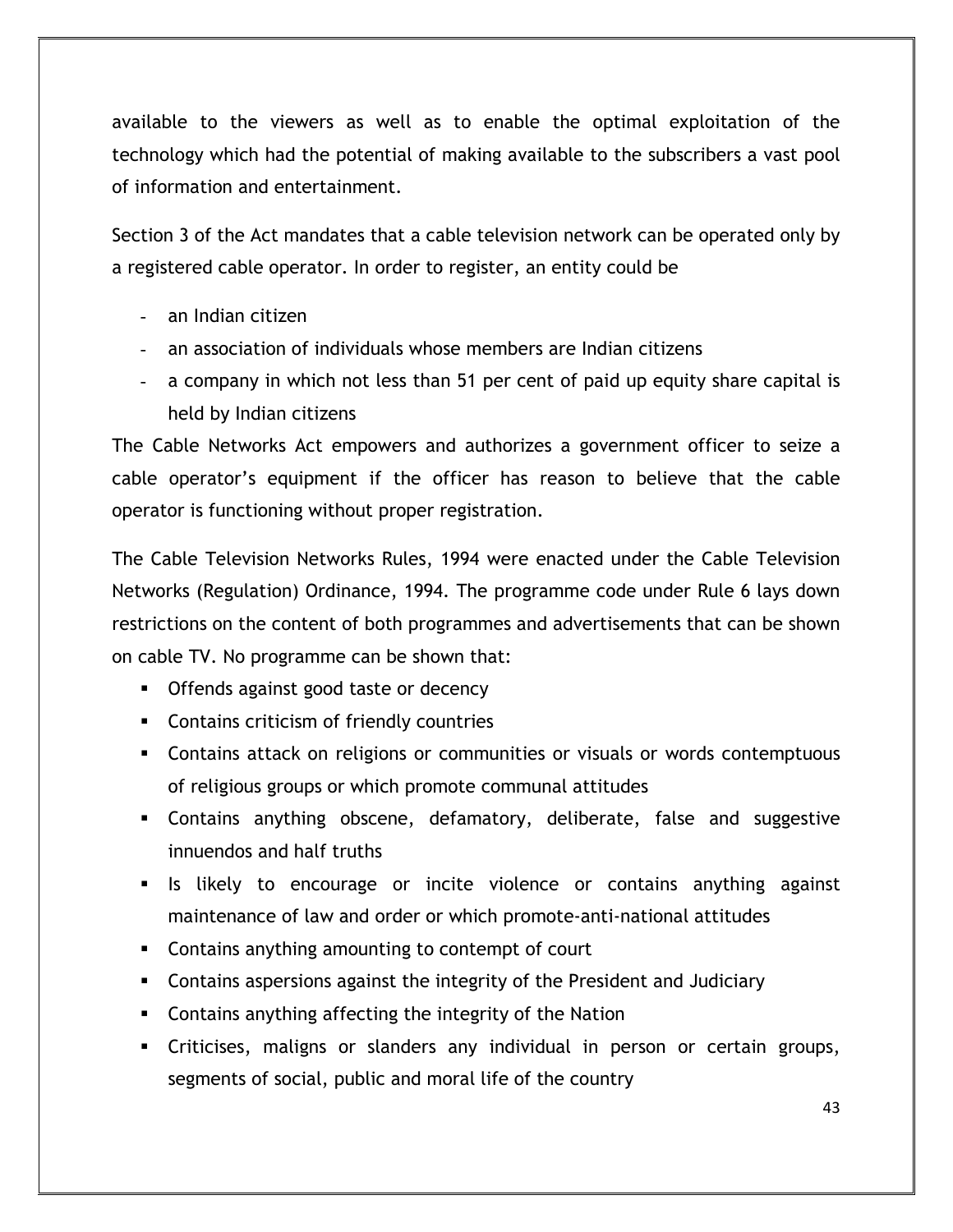- **Encourages superstition or blind belief**
- § Denigrates women through the depiction in any manner of the figure of a women, her form or body or any part thereof in such a way as to have the effect of being indecent, or derogatory to women, or is likely to deprave, corrupt or injure the public morality or morals
- Denigrates children
- § Contains visuals or words which reflect a slandering, ironical and snobbish attitude in the portrayal of certain ethnic, linguistic and regional groups
- Is not suitable for unrestricted public exhibition

Rule 7 deals with restrictions on advertisements. The Advertising Code in the Cable Network Rules says that all advertising carried in the cable service have to conform to the laws of the country and should not offend morality, decency and religious susceptibilities of the subscribers. The code says that no advertisement shall be permitted which:

- Derides any race, caste, colour, creed and nationality
- Is against any provision of the Constitution of India
- Tends to incite people to crime, cause disorder or violence, or breach of law or glorifies violence or obscenity in any way
- Presents criminality as desirable
- Exploits the national emblem, or any part of the Constitution or the person or personality of a national leader or a State dignitary
- In its depiction of women violates the constitutional guarantees to all citizens.
- Projects a derogatory image of women. The Rules say that women should not be portrayed in a manner that emphasises passive, submissive qualities and encourages them to play a subordinate, secondary role in the family and society. The cable operator is supposed to ensure that the portrayal of the female form, in the programmes carried in his cable service, is "tasteful and aesthetic, and is within the well-established norms of good taste and decency".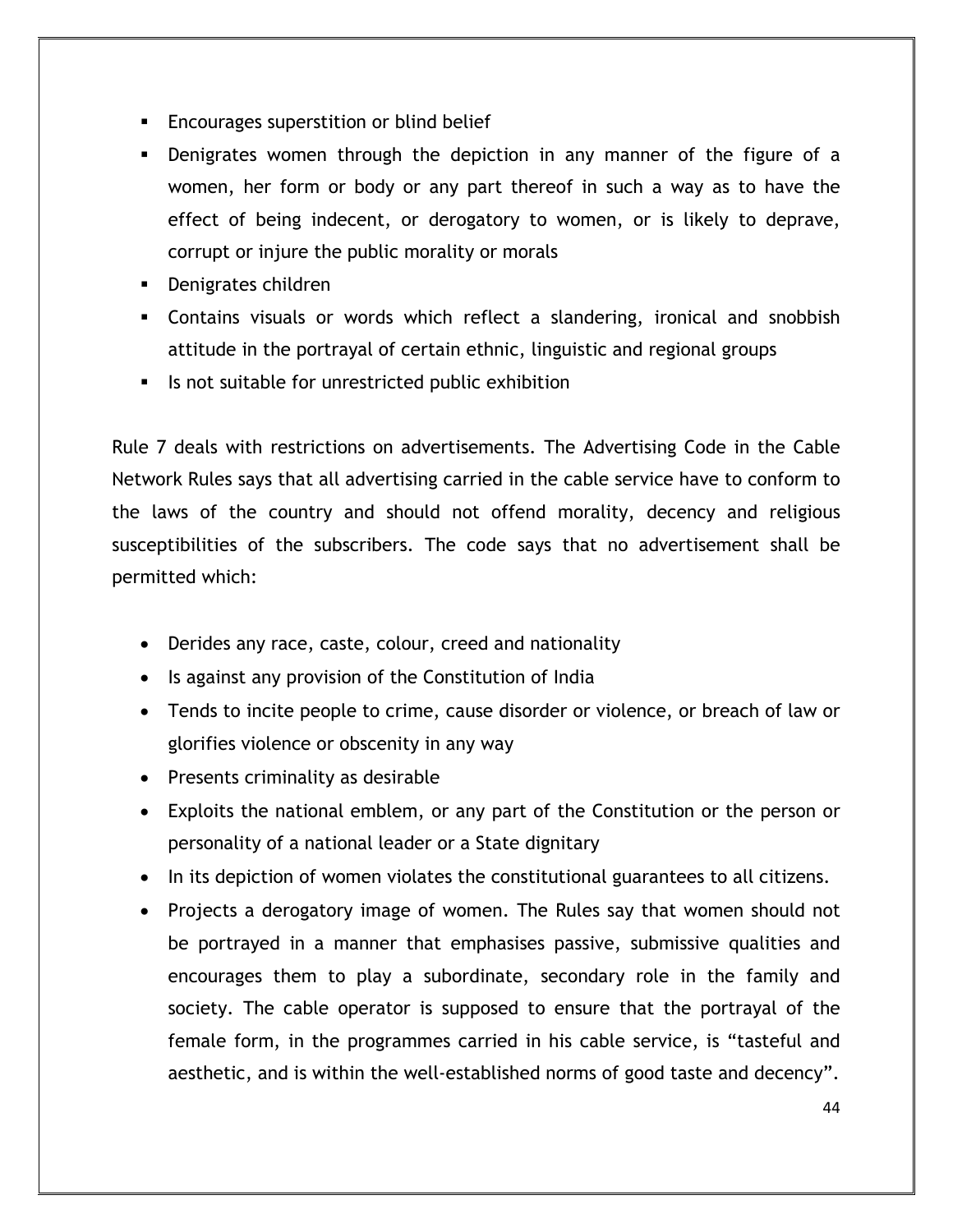- Exploits social evils like dowry, child marriage.
- Promotes directly or indirectly production, sale or consumption of cigarettes, tobacco products, wine, alcohol, liquor or other intoxicants, infant milk substitutes, feeding bottle or infant food.

The Rules prohibit advertisements that

- Are wholly or mainly of a religious or political nature or directed towards any religious or political end.
- Contain references that hurt religious sentiments.
- Contain references that are likely to lead the public to infer that the product advertised or any of its ingredients has some special or miraculous or supernatural property or quality, which is difficult of being proved.
- Contain pictures and audible matter of the advertisement that are excessively loud
- Endanger the safety of children or creates in them any interest in unhealthy practices or shows them begging or in an undignified or indecent manner
- Contain indecent, vulgar, suggestive, repulsive or offensive themes or treatment
- Contain advertisements that violate the standards of practice for advertising agencies as approved by the Advertising Agencies Association of India, Bombay, from time to time.

# **The Cable Television Networks (Regulation) Amendment Act, 2011**

The Telecom Regulatory Authority of India (TRAI), in its recommendations dated the 5th August, 2010 on "Implementation of Digital Addressable Cable Systems in India" had, inter alia, recommended that "digitalization with addressability be implemented on priority in cable TV services in Non-CAS areas" and, accordingly, recommended a time-frame comprising four phases for switch over from analog system to the digital addressable system (DAS) in the cable TV sector. In view of the above-mentioned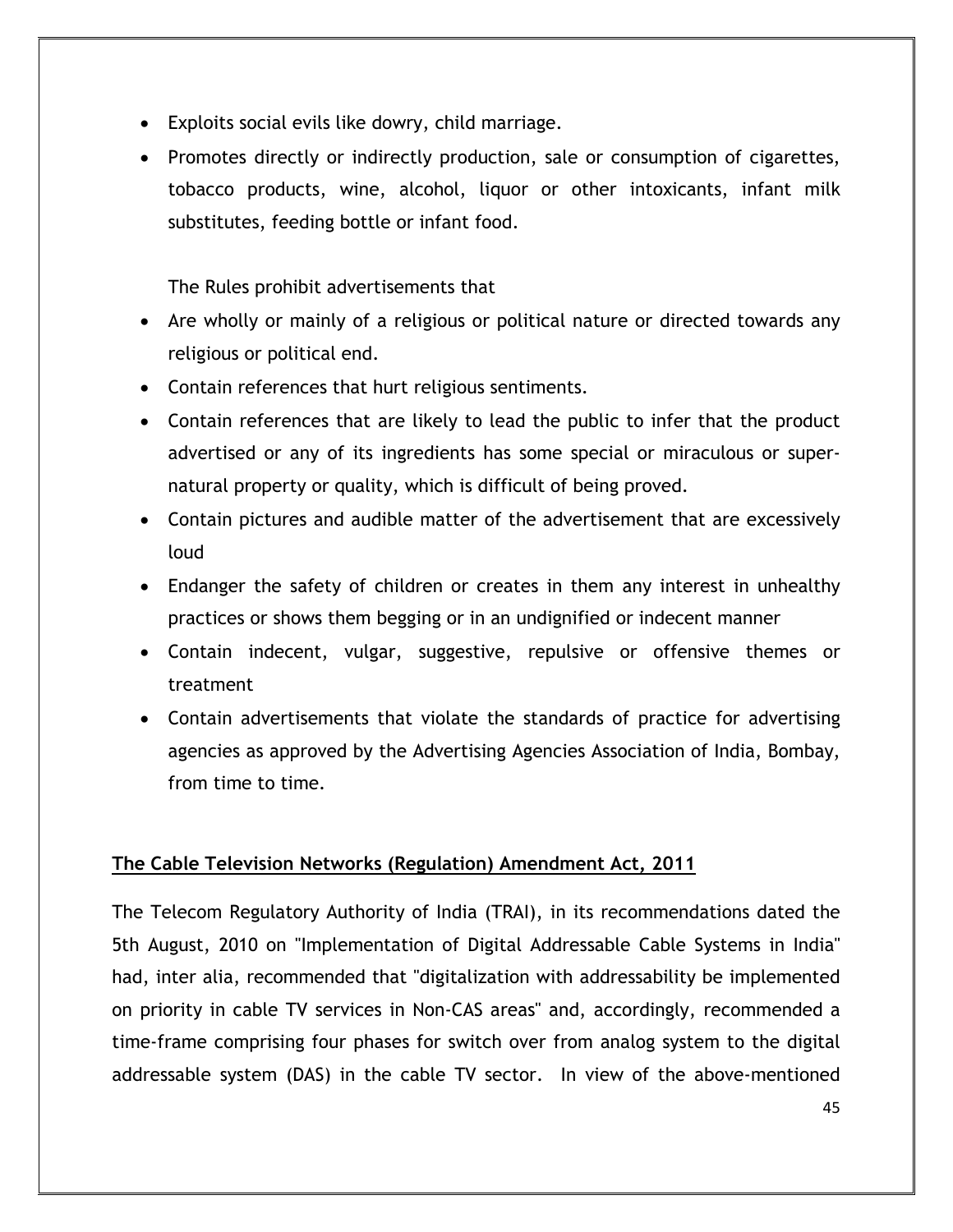recommendations of the TRAI, the Central Government decided to introduce digitalization with addressability in the cable TV services in a phased time bound manner on a pan India basis, leading to complete switch off of analog TV services by the 31st December, 2014.

For the implementation of DAS, certain amendments were required to be made in the aforesaid Act mandating all cable operators to provide programmes of all channels, including free-to-air (FTA) channels, in an encrypted form through DAS in a phased manner at specified areas from specified dates to be notified by the Central Government. It is also mandatory that any such notification should give at least six months time to the cable operators for being able to install the necessary digital equipments for migration and educate the subscribers in this area. In order to protect the interest of consumers, it has been proposed to empower TRAI to specify a package of free-to-air channels, called basic service tier, which shall be offered by every cable operator to the consumers. It is also necessary that every cable operator should offer channels in the basic service tier on a la carte (individual) basis to consumers at a tariff fixed by TRAI.

It has also been considered necessary to carry out certain amendments in the Act for rectifying certain deficiencies noticed during the operation of the Act for the last fifteen years. These, inter alia, include systemization of registration of cable operators, providing right of way to cable operators and permission by public authorities, compulsory transmission of certain channels, inspection of cable network services, prescription of interference standards by the Central Government and empowering the TRAI to specify basic service tier and its tariff.

The Act has come into force from 25<sup>th</sup> day of December 2011.

#### **Prasar Bharati (Broadcasting Corporation of India) Act, 1990**

The introduction of the Prasar Bharati Bill in Parliament in May 1979 was the direct result of the recommendations of the B. G. Verghese Committee set up in 1977 after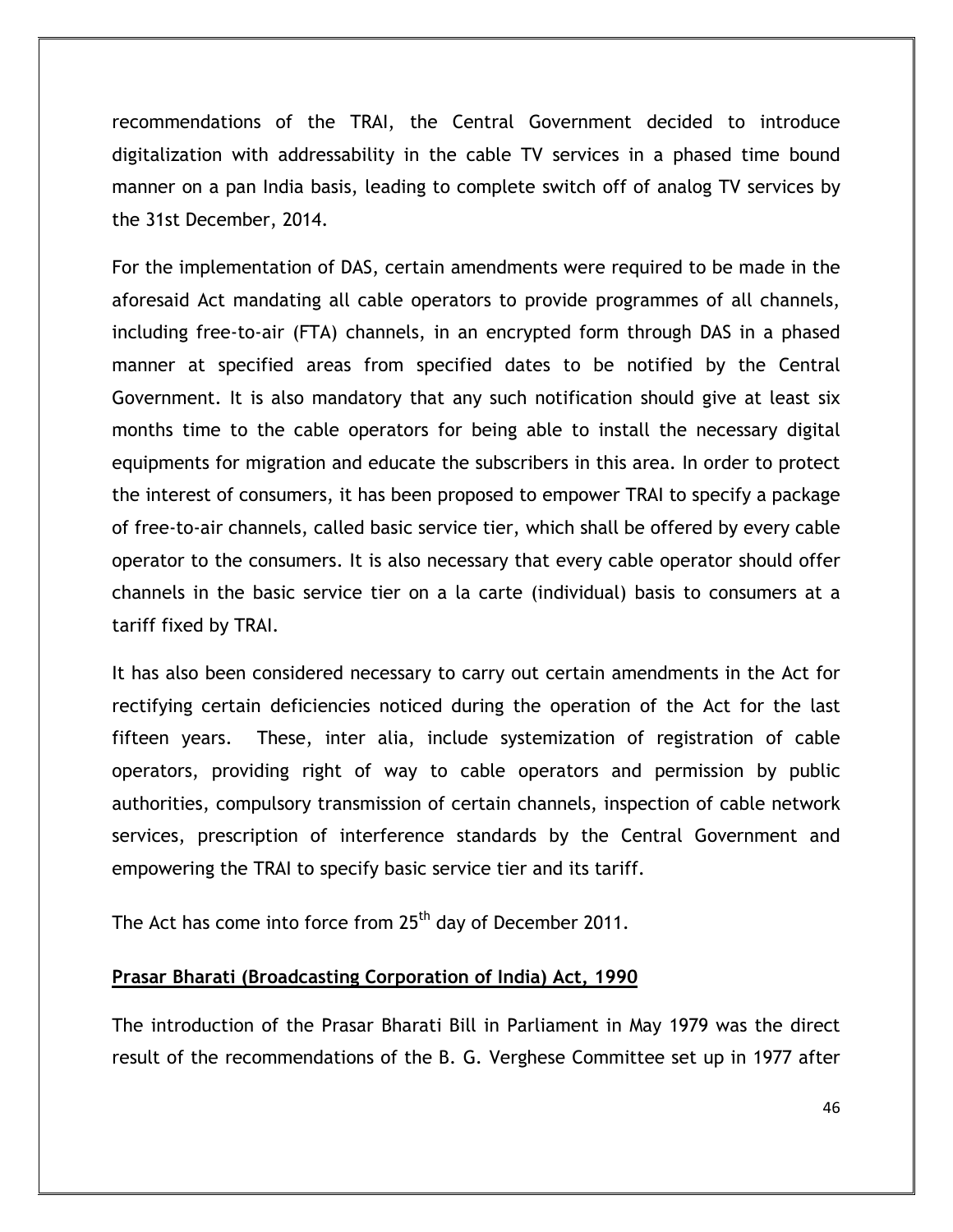the Internal Emergency declared by the then Prime Minister Indira Gandhi (1975-77). The Bill was allowed to lapse after the Janata party government elected to form the government after the Emergency collapsed and the Congress party returned to power.

The victory of the National Front government in 1989 saw the revival of the Prasar Bharati Bill in a somewhat modified form; the Bill was passed by Parliament and received presidential assent on September 12, 1990. The Act provided for the formation of an autonomous Broadcasting Corporation that would manage Doordarshan and AIR, discharging all powers previously held by the Information and Broadcasting Ministry. The corporation would inherit the capital assets of Doordarshan and AIR and would be managed by a 15-member Prasar Bharati Board, including the Directors-General of the two organisations and two representatives from amongst the employees. The Chair and other members of the Board would be appointed on the recommendations of the selection committee headed by the Vice President. A fifteenmember Broadcasting Council would address public complaints.

The primary duty of the Broadcasting Corporation was to 'organize and conduct public broadcasting services to inform, educate, and entertain the public' and to ensure 'a balanced development' of broadcasting of radio and television. The Corporation was to be guided by a set of objectives while discharging its functions. These include:

- Upholding the unity and integrity of the country and the values enshrined in the Constitution
- Safeguarding the citizen's right to be informed freely, truthfully and objectively on all matters of public interest, national or international, and presenting a fair and balanced flow of information including contrasting views without advocating any opinion or ideology of its own
- Paying special attention to the fields of education and spread of literacy, agriculture, rural development, environment, health and family welfare and science and technology.
- Providing adequate coverage to the diverse cultures and languages of the various regions of the country by broadcasting appropriate programmes.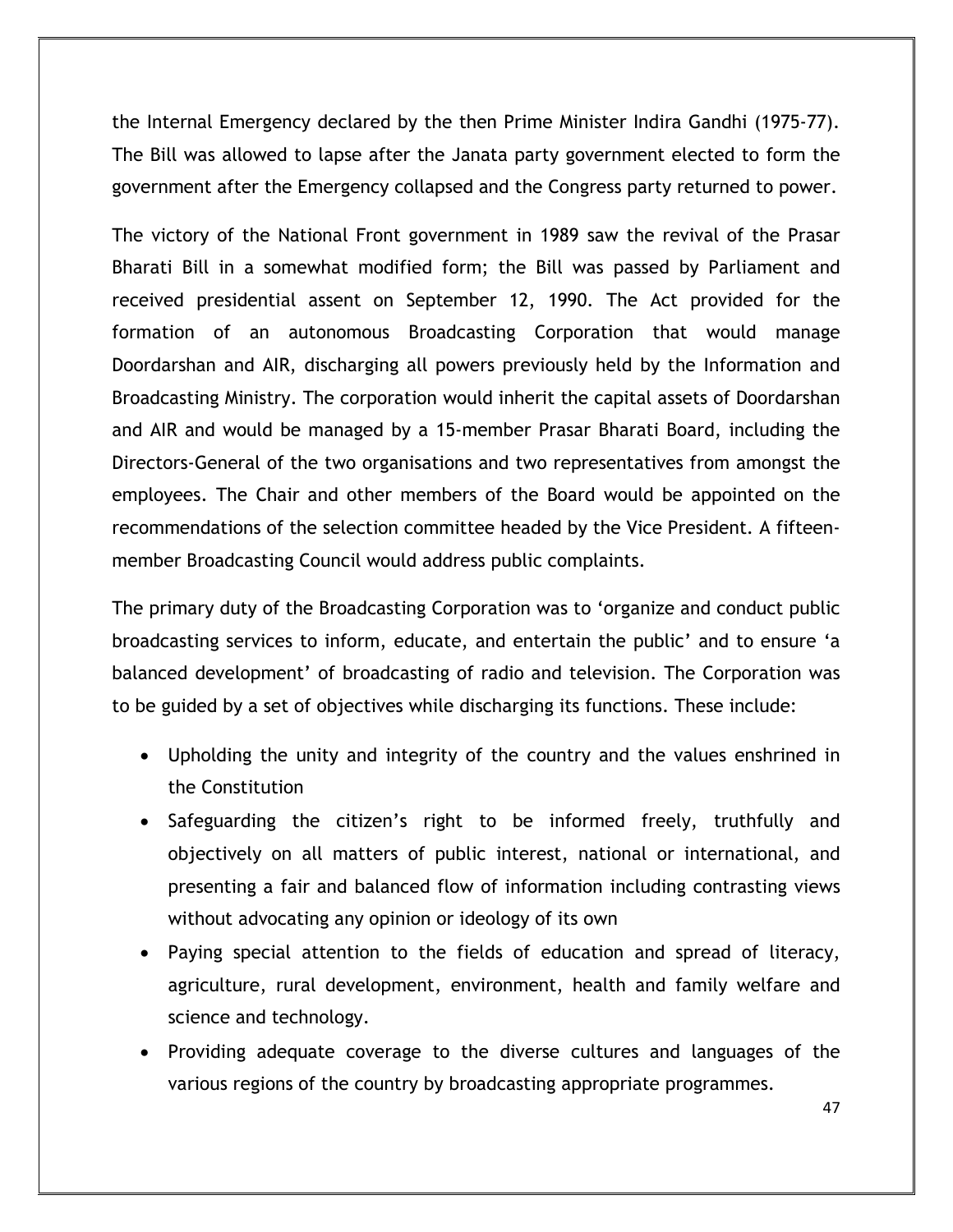- Providing adequate coverage to sports and games so as to encourage healthy competition and the spirit of sportsmanship.
- Providing appropriate programmes keeping in view the special needs of the youth.
- Informing and stimulating the national consciousness in regard to the status and problems of women and paying special attention to the upliftment of women.
- Promoting social justice and combating exploitation, inequality and such evils as untouchability and advancing the welfare of the weaker sections of the society.
- Safeguarding the rights of the working classes and advancing their welfare
- Serving the rural and weaker sections of the people and those residing in border regions, backward or remote areas.
- Providing suitable programmes keeping in view the special needs of the minorities and tribal communities.
- Taking special steps to protect the interests of children, the blind, the aged, the handicapped and other vulnerable sections of the people.
- Promoting national integration by broadcasting in a manner that facilitates communication in the languages in India; and facilitating the distribution of regional broadcasting services in every State in the languages of that State.
- Providing comprehensive broadcast coverage through the choice of appropriate technology and the best utilisation of the broadcast frequencies available and ensuring high quality reception.
- Promoting research and development activities in order to ensure that radio and television broadcast technology are constantly updated.
- Expanding broadcasting facilities by establishing additional channels of transmission at various levels.
- Ensuring that broadcasting is conducted as a public service to provide and produce programmes.
- Establishing a system for the gathering of news for radio and television;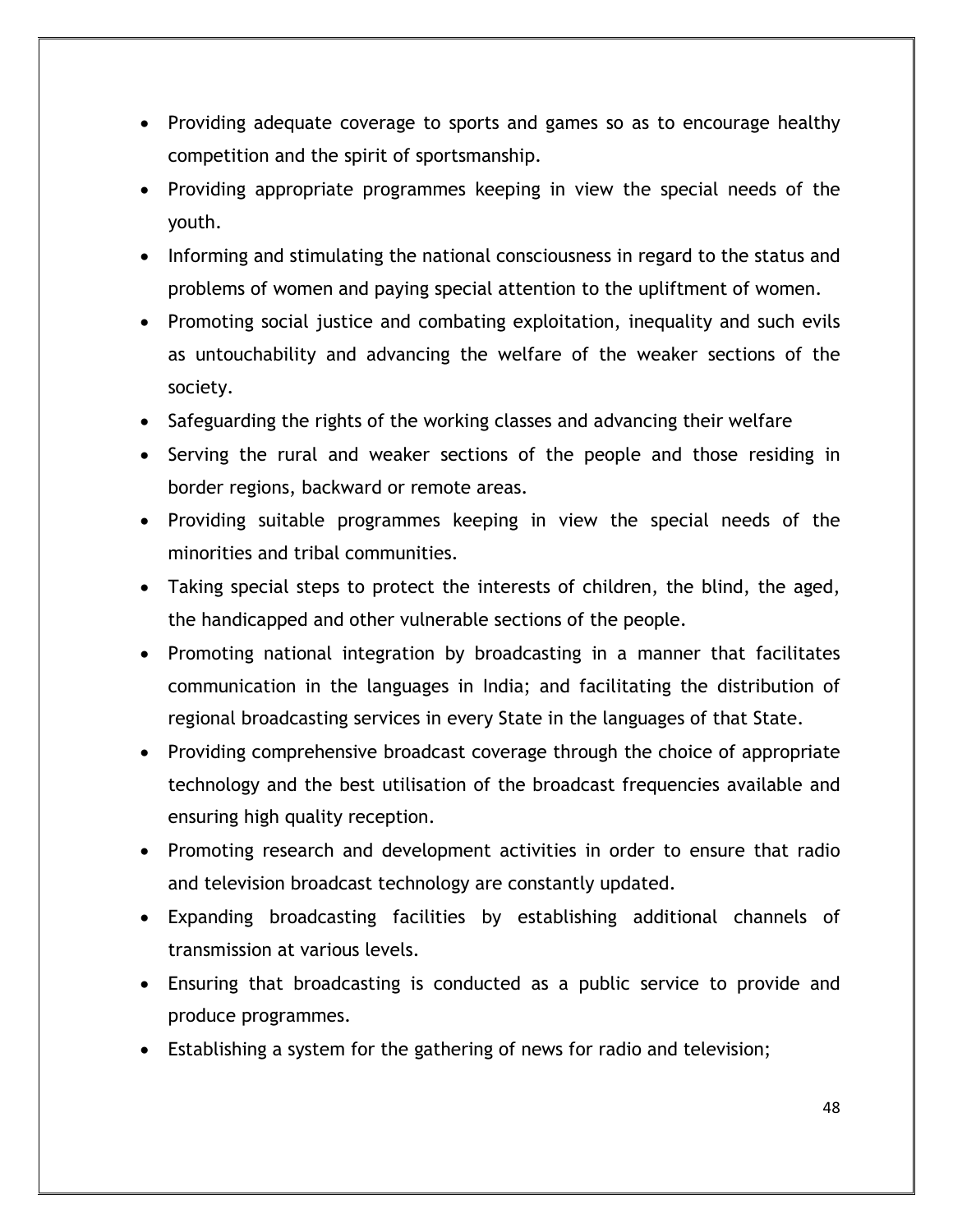- Negotiating for the purchase of, or otherwise acquire, programmes and rights or privileges in respect of sports and other events, films, serials, occasions, meetings, functions or incidents of public interest, for broadcasting and to establish procedures for the allocation of such programmes, rights or privileges to the services.
- Establishing and maintain a library or libraries of radio, television and other materials. Conducting or commissioning, from time to time, programmes, audience research, market or technical service, which may be released to such persons and in such manner and subject to such terms and conditions as the Corporation may think fit.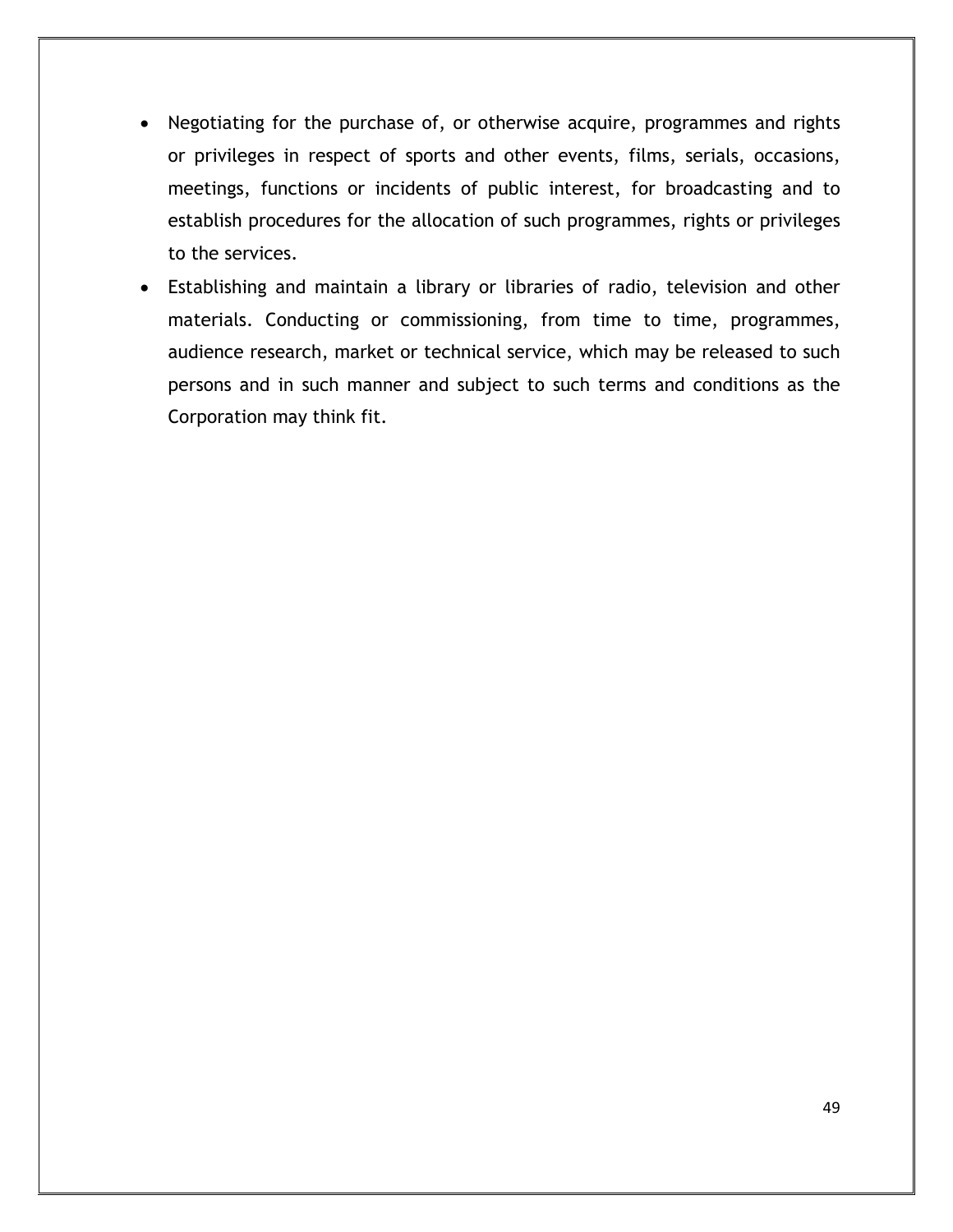## **7. LAWS APPLICABLE FOR FILMS**

### **The list of legislations applicable for films -**

- i. The Cinematograph Act, 1952
- ii. The Cinematograph (Certification) Rules, 1983

**The following guidelines and policies are applicable for Films –** 

- 1. Guidelines for import of films
- 2. Policy for import of Cinematograph films and other films.
- 3. Revised guidelines for shooting feature films in India by foreign nationals/coproductions.
- 4. Guidelines to certify Films (CBFC)
- 5. Policy for certification of films for Film festivals

## **Cinematograph Act, 1952**

The Cinematograph Act of 1952 has been passed to make provisions for certification of cinematographed films for exhibition by means of Cinematograph. Under this Act, the Board of Film Censor (i.e. Central Board of Film Certification) with advisory panels at regional centres is empowered to examine every film and sanction it whether for unrestricted exhibition or for exhibition restricted to adults. The Board is also empowered to refuse to sanction a film for public exhibition.

The Certification process is in accordance with The Cinematograph Act, 1952, The Cinematograph (certification) Rules, 1983, and the guidelines issued by the Central government u/s 5 (B). At present films are certified under 4 categories –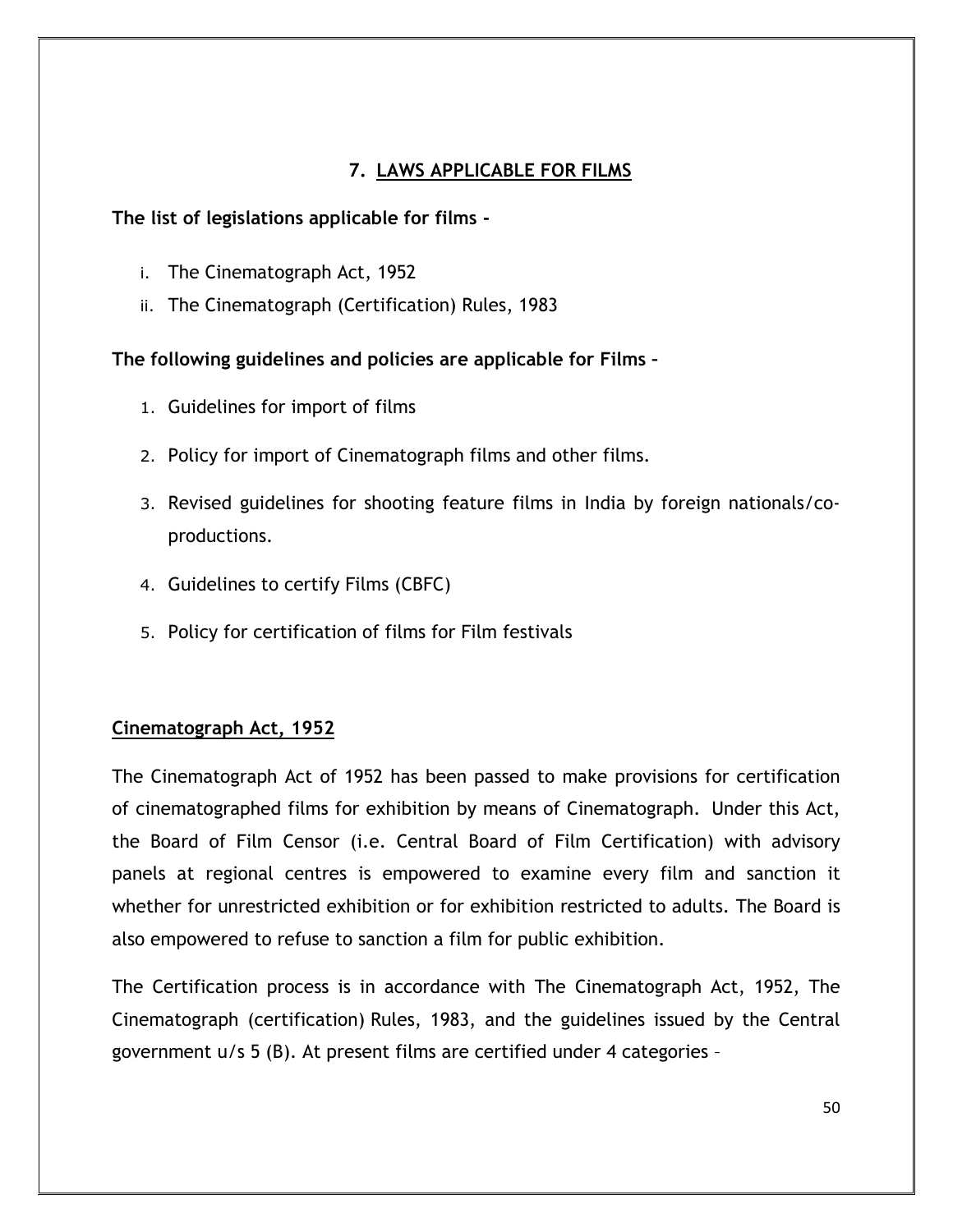- U Unrestricted Public Exhibition
- UA Unrestricted Public Exhibition but with a word of caution that Parental discretion required for children below 12 years
- A Restricted to adults
- S Restricted to any special class of persons

The Cinematograph Act lays down that a film should not be certified if any part of it is against the interest of the sovereignty and integrity of India, the security of the State, friendly relations with foreign States, public order, decency or involves defamation or contempt of court or is likely to incite commission of any offence.

Under section 5B(2) the Central Government has issued the following guidelines.

A film is judged in its entirety from the point of view of its overall impact and is examined in the light of the period depicted in the film and the contemporary standards of the country and the people to whom the film relates, provided that the film does not deprave the morality of the audience. Guidelines are applied to the titles of the films also.

- 1. Objectives of Film Certification
	- i) the medium of film remains responsible and sensitive to the values and standards of society;
	- ii) artistic expression and creative freedom are not unduly curbed;
	- iii) certification is responsible to social changes;
	- iv) the medium of film provides clean and healthy entertainment; and
	- v) as far as possible, the film is of aesthetic value and cinematically of a good standard.
- 2. In pursuance of the above objectives, the CBFC shall ensure that
	- i) anti social activities such as violence are not glorified or justified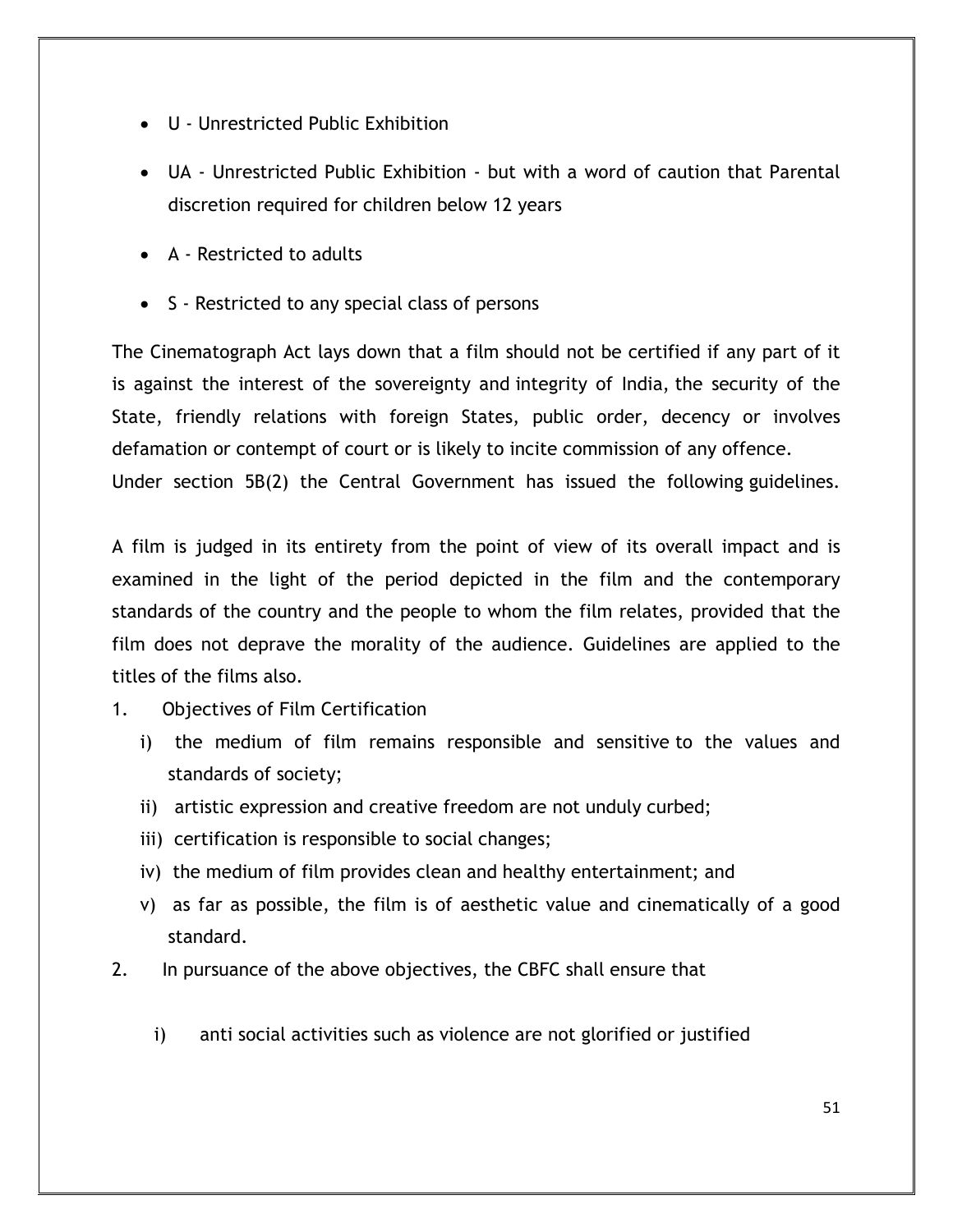- ii) the modus operandi of criminals, other visuals or words likely to incite the commission of any offence are not depicted;
- iii) scenes
	- a. showing involvement of children in violence as victims or perpetrators or as forced witnesses to violence, or showing children as being subjected to any form of child abuse.
	- b. showing abuse or ridicule of physically and mentally handicapped persons; and
	- c. showing cruelty to, or abuse of animals, are not presented needlessly

iv) pointless or avoidable scenes of violence, cruelty and horror, scenes of violence primarily intended to provide entertainment and such scenes as may have the effect of de-sensitising or de-humanising people are not shown;

- v) scenes which have the effect of justifying or glorifying drinking are not shown;
- vi) scenes tending to encourage, justify or glamorise drug addiction are not shown;

a. scenes tending to encourage, justify or glamorise consumption of tobacco or smoking are not shown;

- vii) human sensibilities are not offended by vulgarity, obscenity or depravity;
- viii) such dual meaning words as obviously cater to baser instincts are not allowed;
- ix) scenes degrading or denigrating women in any manner are not presented;
- x) scenes involving sexual violence against women like attempt to rape, rape or any form of molestation or scenes of a similar nature are avoided, and if any such incidence is germane to the theme, they shall be reduced to the minimum and no details are shown
- xi) scenes showing sexual perversions shall be avoided and if such matters are germane to the theme they shall be reduced to the minimum and no details are shown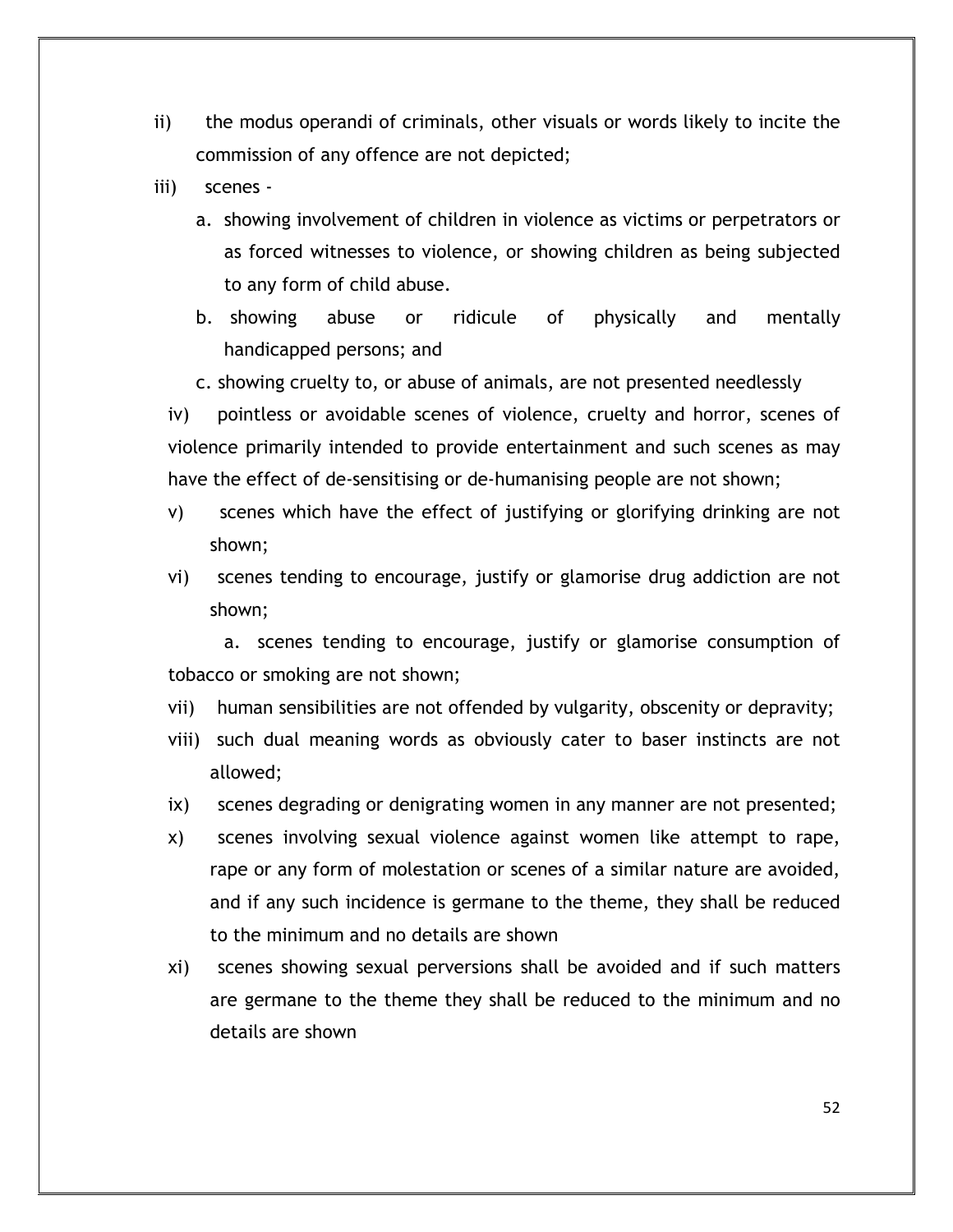- xii) visuals or words contemptuous of racial, religious or other groups are not presented
- xiii) visuals or words which promote communal, obscurantist, anti-scientific and anti-national attitude are not presented
- xiv) the sovereignty and integrity of India is not called in question;
- xv) the security of the State is not jeopardized or endangered
- xvi) friendly relations with foreign States are not strained;
- xvii) public order is not endangered
- xviii) visuals or words involving defamation of an individual or a body of individuals, or contempt of court are not presented

**EXPLANATION**: Scenes that tend to create scorn, disgrace or disregard of rules or undermine the dignity of court will come under the term ''Contempt of Court'' : and

xix) national symbols and emblems are not shown except in accordance with the provisions of the Emblems and Names (Prevention of Improper Use) Act, 1950 (12 of 1950)

3. The Board of Film Certification shall also ensure that the film

i) Is judged in its entirety from the point of view of its overall impact; and ii) Is examined in the light of the period depicted in the films and the contemporary standards of the country and the people to which the film relates provided that the film does not deprave the morality of the audience.

4. Films that meet the above – mentioned criteria but are considered unsuitable for exhibition to non-adults shall be certified for exhibition to adult audiences only.

5.

i) While certifying films for unrestricted public exhibition, the Board shall ensure that the film is suitable for family viewing, that is to say, the film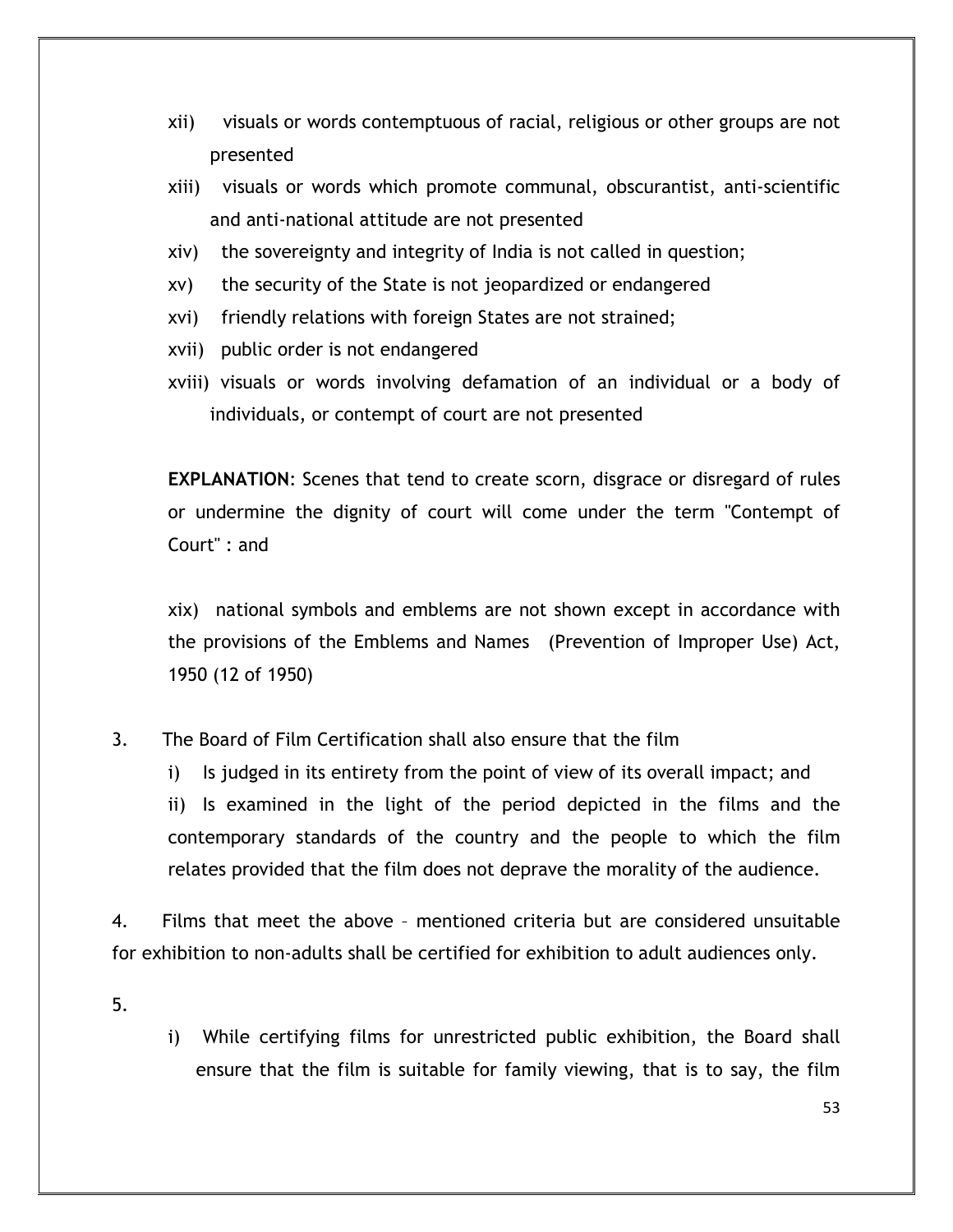shall be such that all the members of the family including children can view it together.

- ii) If the Board, having regard to the nature, content and theme of the film is of the opinion that it is necessary to caution the parents / guardian to consider as to whether any child below the age of twelve years maybe allowed to see such a film, the film shall be certified for unrestricted public exhibition with an endorsement to that effect.
- iii) If the Board having regard to the nature, content and theme of the film, is of the opinion that the exhibition of the film should be restricted to members of any profession or any class of persons, the film shall be certified for public exhibition restricted to the specialized audiences to be specified by the Board in this behalf.
- 6. The Board shall scrutinize the titles of the films carefully and ensure that they are not provocative, vulgar, offensive or violative of any of the abovementioned guidelines.

The Central Board of Film Certification is responsible for certifying films. The enforcement of compliance to the provisions of the Cinematograph Act, 1952 is entrusted to the State Governments /Union Territory Administrations, since exhibition of films is a State subject.

The following are the major violations that agitate the minds of the public:

- exhibition of an ""A"" certified film to a non-adult;
- exhibition of an ""S"" certified film to persons other than those for whom it is meant;
- exhibition of a film in a form other than the one in which it was certified. Such violations are known as interpolations. Interpolations can be described as follows –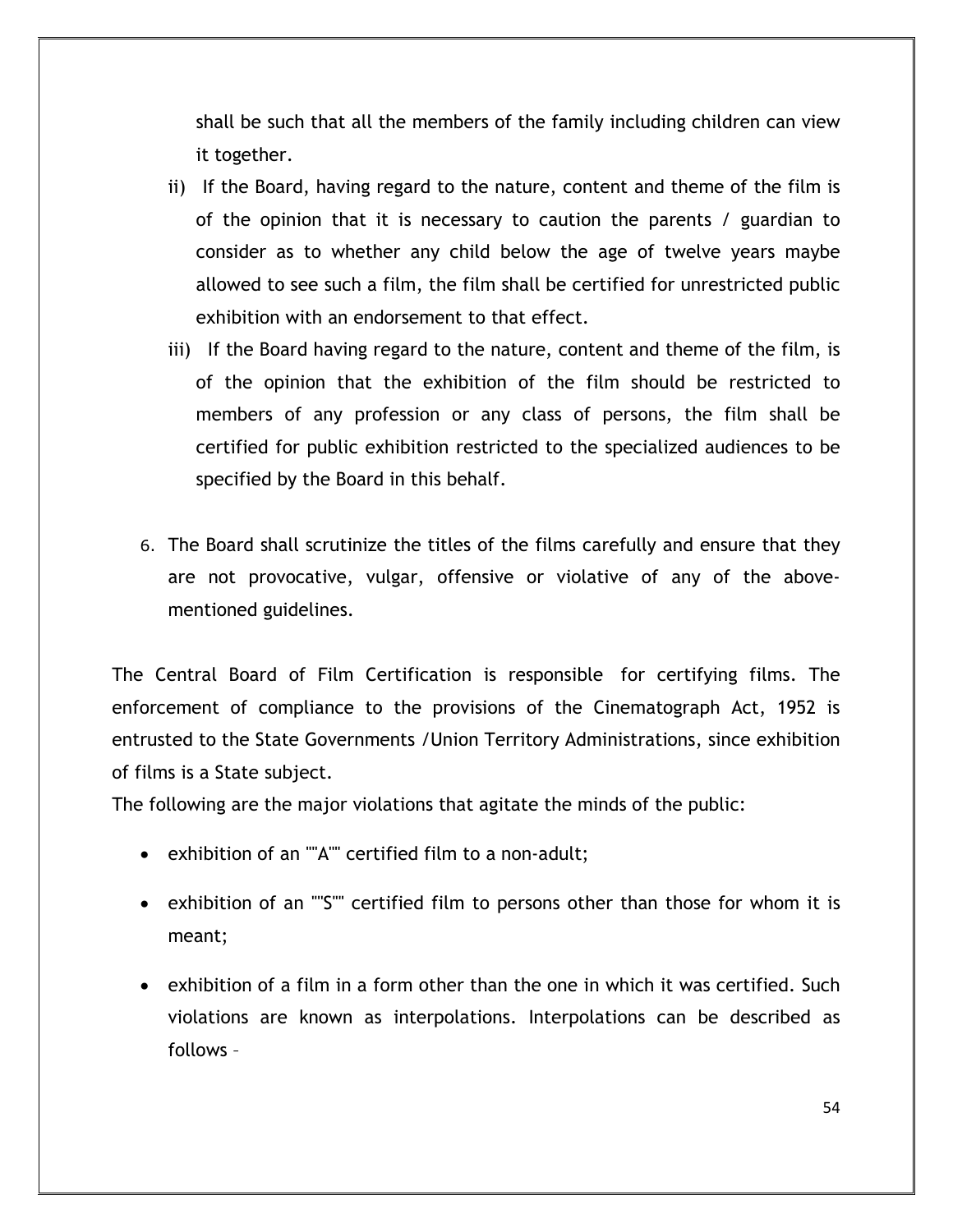- $\circ$  re-insertion in the prints of a film, those portions which were deleted by the Board while certifying the film
- $\circ$  insertion in prints of a film, portions which were never shown to the Board for certification
- $\circ$  exhibition of ""bits"" unconnected with the certified film
- exhibition of a film which was refused a certificate (or ""banned"" in common parlance)
- exhibition of uncertified films with forged certificates of other films
- exhibition of films without CBFC certificate

## Violations of Cinematograph act and penalties –

Section 7 of the Cinematograph Act provides penalties for violation of censorship provisions. Penalty can also be imposed for failure to comply with section 6A which requires that any person delivering a film to an exhibitor or a distributor will also give to him details of all cuts, certification, title, length and conditions of certification.

A person guilty of violation while exhibiting celluloid films is punishable with imprisonment for a term which may extend to Three years, or with fine which may extend to Rs.1/-lakh, or with both, and with a further fine up to Rs.20,000 for each day for a continuing offence. Similarly, Showing of video films which violate the rules in the manner prescribed in this section will attract imprisonment of not less than three months but which may extend to three years and a fine of not less than Rs.20,000 but which may extend to Rs.1/-lakh and a further fine up to Rs.20,000 for each day for a continuing offence.

Furthermore, the trial court can direct that the offending film be forfeited to the Government. Under Section 7A, any police officer can enter a hall where an offending film is being screened, search the premises and seize the print. Films can also be seized when they are likely to be exhibited in violation of Cinematograph Act.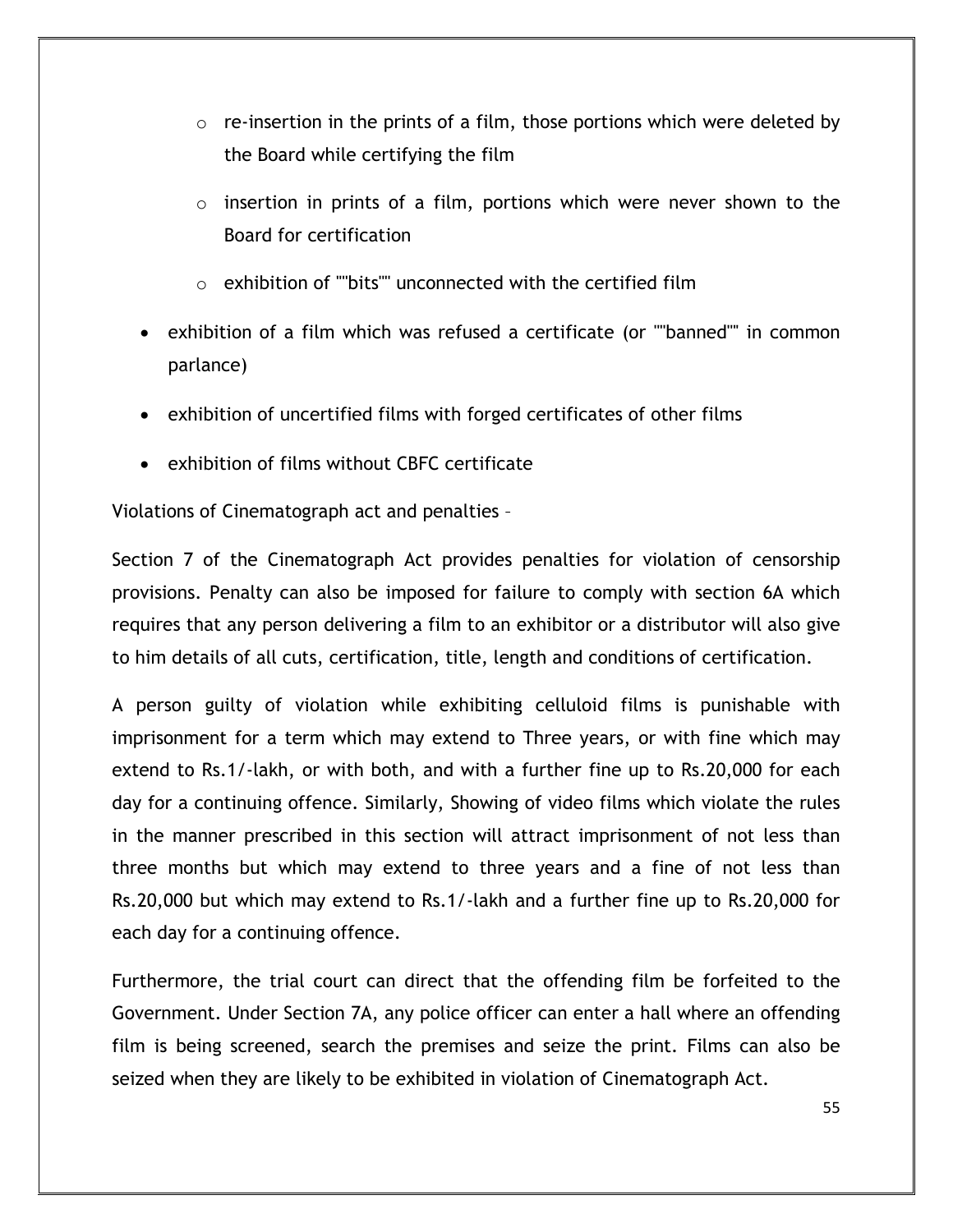## **8. OTHER LAWS APPLICABLE TO MEDIA**

### **8.1. FDI in media sector**

Foreign direct investment (FDI) is that investment, which is made to serve the business interests of the investor in a company, which is in a different nation distinct from the investor's country of origin.

FDI in India is governed by the Consolidated FDI Policy issued by the Department of Industrial Policy and Promotion (DIPP), Ministry of Commerce and Industry, Government of India.

### **Print Media**

| SI.No.         | Activity                          | % of FDI cap/equity | <b>Entry route</b> |
|----------------|-----------------------------------|---------------------|--------------------|
| $\mathbf{1}$   | Publishing of Newspaper and       | 26%<br>(FDI<br>and  | Government         |
|                | periodicals dealing with news and | investment<br>by    |                    |
|                | current affairs                   | NRIs/PIOs/FII)      |                    |
| $\overline{2}$ | Publication of Indian editions of | 26%<br>(FDI<br>and  | Government         |
|                | foreign magazines dealing with    | investment<br>by    |                    |
|                | news and current affairs          | NRIs/PIOs/FII)      |                    |
| $\overline{3}$ | Publishing/printing of Scientific | 100%                | Government         |
|                | Technical<br>and<br>Magazines/    |                     |                    |
|                | specialty journals/ periodicals,  |                     |                    |
|                | subject to compliance with the    |                     |                    |
|                | legal framework as applicable     |                     |                    |
|                | and guidelines issued in this     |                     |                    |
|                | regard from time to time by       |                     |                    |
|                | Ministry of Information<br>and    |                     |                    |
|                | Broadcasting.                     |                     |                    |
| $\overline{4}$ | Publication of facsimile edition  | 100%                | Government         |
|                | of foreign newspapers             |                     |                    |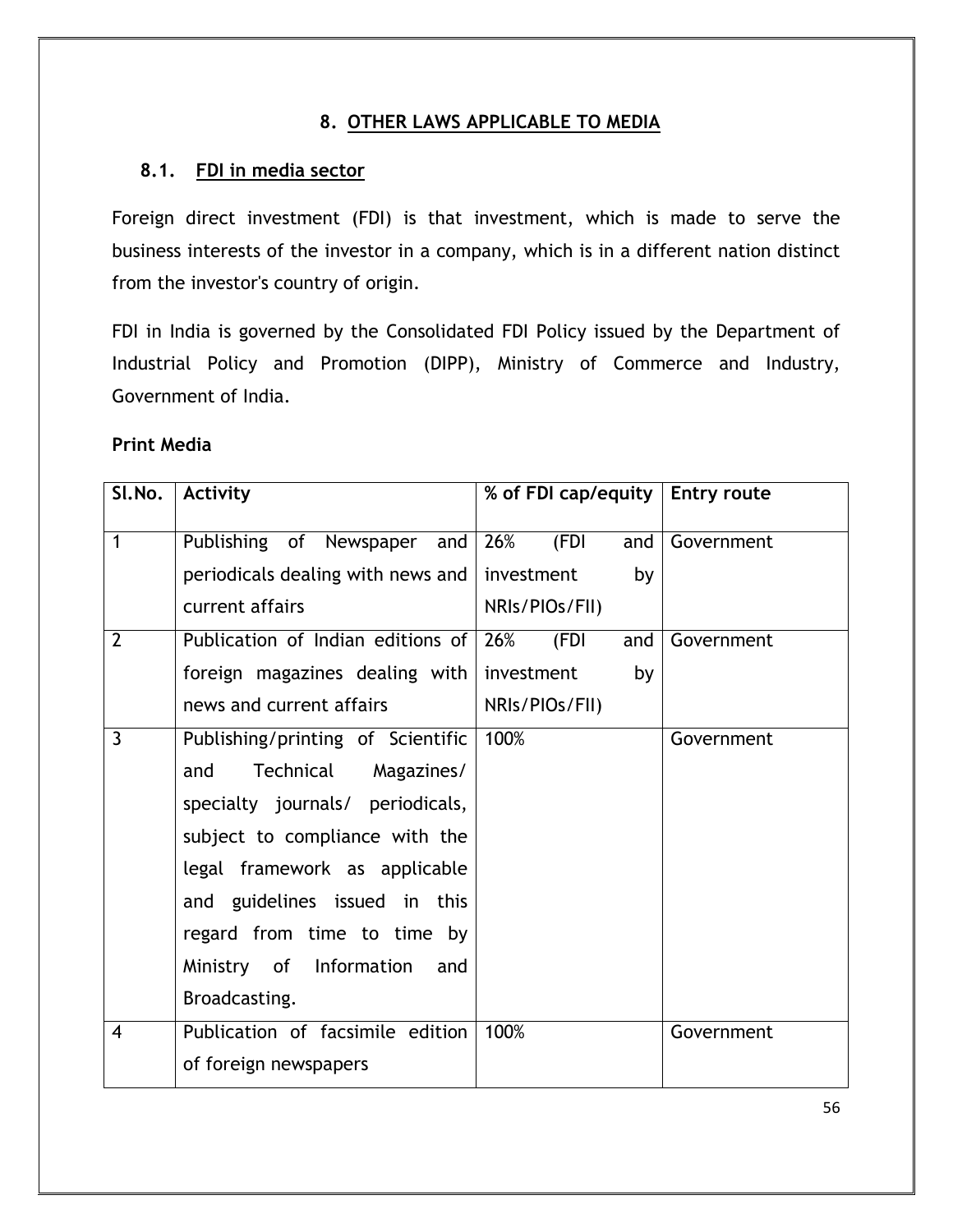FDI should be made by the owner of the original foreign newspapers whose facsimile edition is proposed to be brought out in India. Publication of facsimile edition of foreign newspapers can be undertaken only by an entity incorporated or registered in India under the provisions of the Companies Act, 1956. Foreign investment would also be subject to the Guidelines for Publication of Indian editions of foreign magazines dealing with news and current affairs issued by the Ministry of Information & Broadcasting on 4.12.2008. Publication of facsimile edition of foreign newspaper would also be subject to the Guidelines for publication of newspapers and periodicals dealing with news and current affairs and publication of facsimile edition of foreign newspapers issued by Ministry of Information & Broadcasting on 31.3.2006, as amended from time to time.

#### **Broadcasting**

| SI.No.         | Activity                           | % of FDI cap/equity | <b>Entry route</b> |
|----------------|------------------------------------|---------------------|--------------------|
|                |                                    |                     |                    |
|                | Terrestrial Broadcasting FM (FM)   | 26% (FDI, NRI & PIO | Government         |
|                | Radio) subject to such terms and   | investments<br>and  |                    |
|                | conditions as specified from time  | portfolio           |                    |
|                | to time by Ministry of Information | investment)         |                    |
|                | and Broadcasting for grant of      |                     |                    |
|                | permission for setting up of FM    |                     |                    |
|                | <b>Radio Stations</b>              |                     |                    |
| $\overline{2}$ | Cable Network, subject to Cable    | 49% (FDI, NRI & PIO | Government         |
|                | Television Network Rules, 1994     | investments<br>and  |                    |
|                | and other conditions as specified  | portfolio           |                    |
|                | from time to time by Ministry of   | investment)         |                    |
|                | Information and Broadcasting       |                     |                    |
| 3              | Direct-to-Home subject to such     | 49% (FDI, NRI & PIO | Government         |
|                |                                    |                     |                    |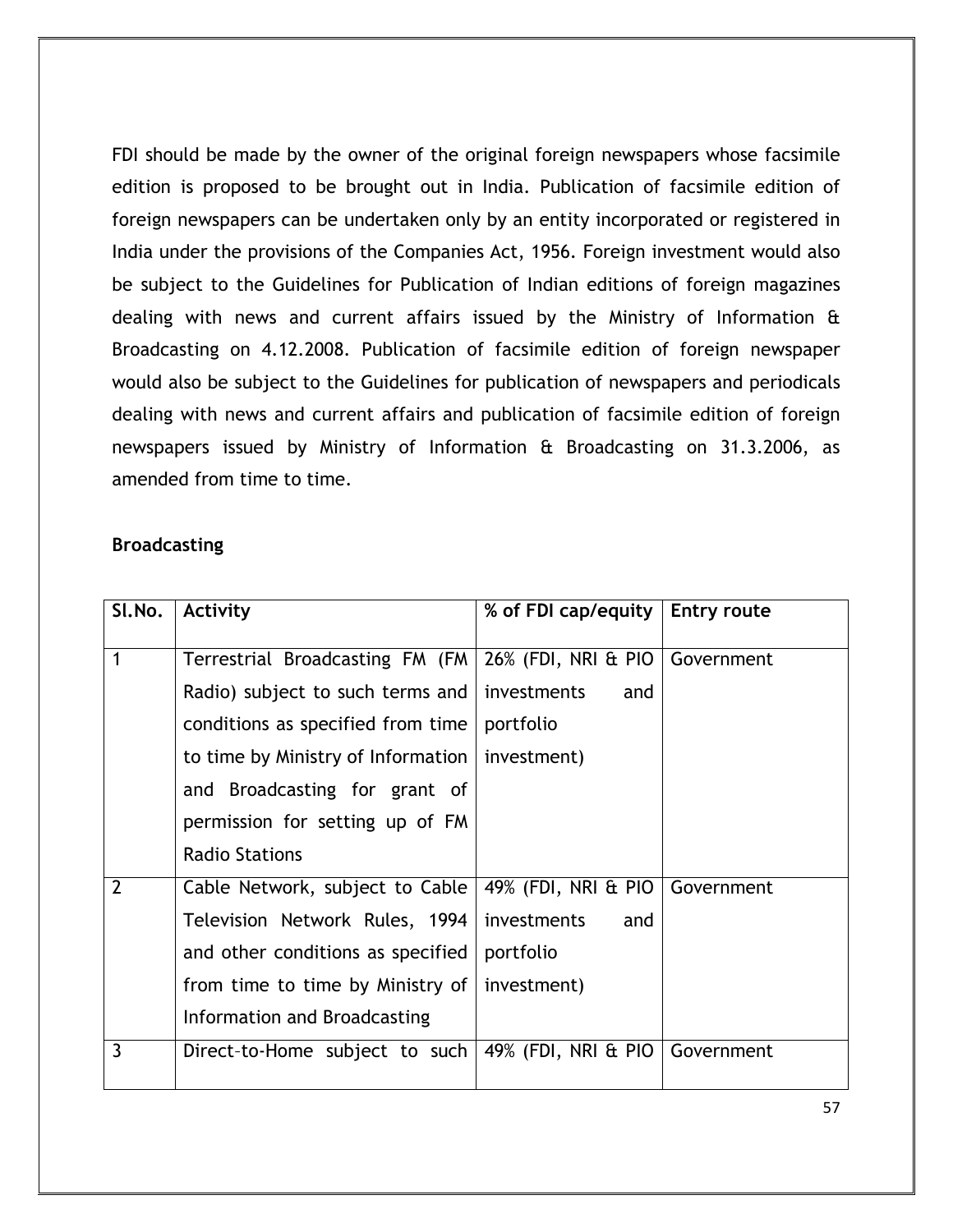|                | guidelines/terms and conditions   investments | and                   |                              |
|----------------|-----------------------------------------------|-----------------------|------------------------------|
|                | as specified from time to time by             | portfolio             |                              |
|                | Information<br>Ministry of<br>and             | investment)           |                              |
|                | <b>Broadcasting</b>                           | Within this<br>limit, |                              |
|                |                                               | FDI component not     |                              |
|                |                                               | to exceed 20%         |                              |
| 4              | FDI limit in (HITS) Broadcasting              | 74% (total direct     | Automatic<br><b>up</b><br>to |
|                | subject<br>Service<br>is<br>to<br>such        | and indirect foreign  | 49%;                         |
|                | guidelines/terms and conditions               | investment            | Government<br>route          |
|                | as specified from time to time by             | including portfolio   | beyond 49% and up            |
|                | Ministry of Information and                   | and FDI)              | to 74%                       |
|                | Broadcasting.                                 |                       |                              |
|                |                                               |                       |                              |
| 5              | Setting up of Up-linking HUB/ 49% (FDI & FII) |                       | Government                   |
|                | <b>Teleports</b>                              |                       |                              |
| 6              | Up-linking a Non-News & Current               | 100%                  | Government                   |
|                | <b>Affairs TV Channel</b>                     |                       |                              |
| $\overline{7}$ | Up-linking a News & Current                   | 26% (FDI & FII)       | Government                   |
|                | Affairs TV Channel subject to the             |                       |                              |
|                | condition that the portfolio                  |                       |                              |
|                | investment from FII/ NRI shall                |                       |                              |
|                | acting<br>in<br>not<br>be<br>persons          |                       |                              |
|                | with FDI investors, as<br>concert             |                       |                              |
|                | defined in the SEBI(Substantial               |                       |                              |
|                | Acquisition<br><b>Shares</b><br>of<br>and     |                       |                              |
|                | <b>Takeovers) Regulations</b>                 |                       |                              |

58 Headend-In-The-Sky (HITS) Broadcasting Service refers to the multichannel downlinking and distribution of television programme in C-Band or Ku Band wherein all the pay channels are downlinked at a central facility (Hub/teleport) and again uplinked to a satellite after encryption of channel. At the cable headend these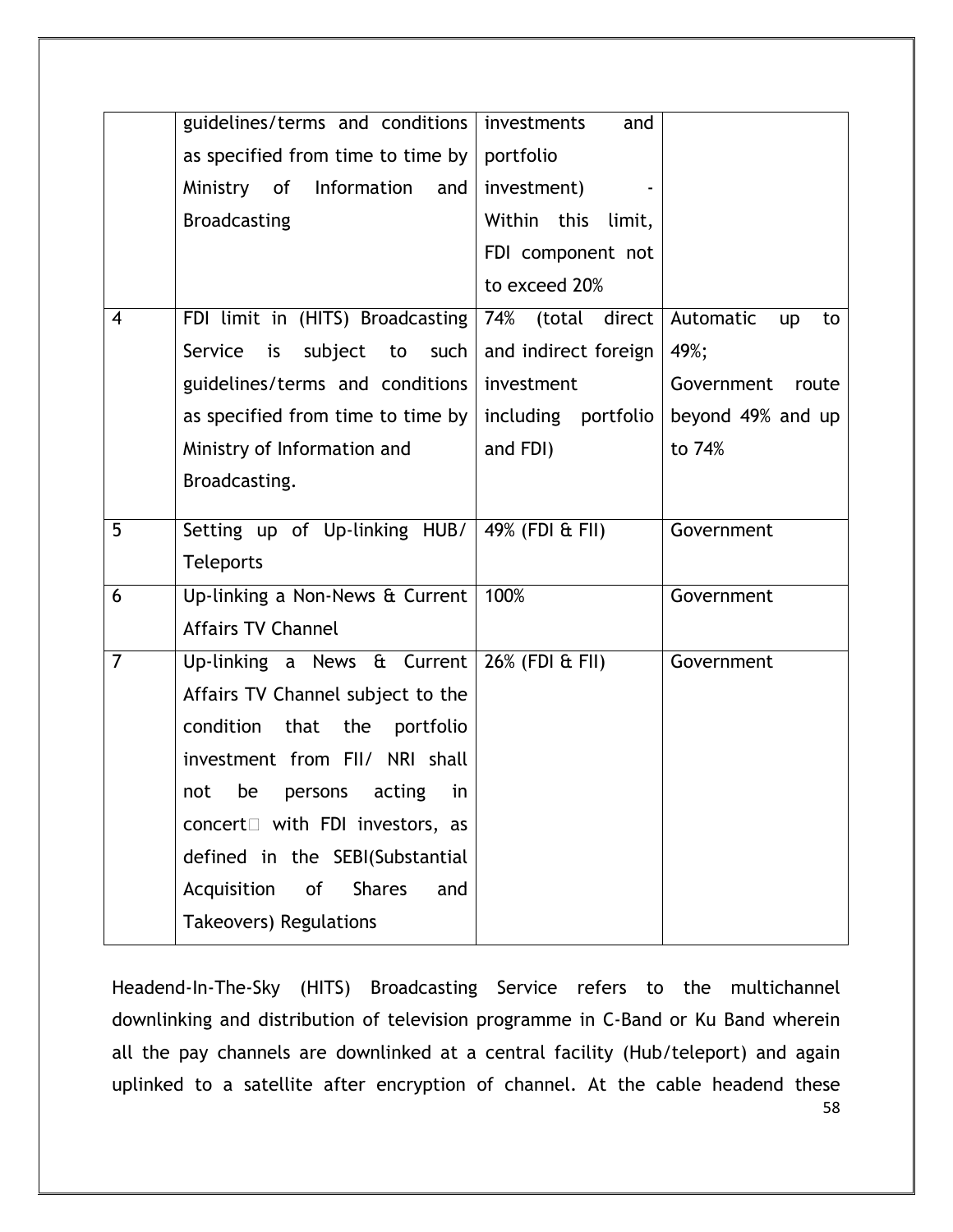encrypted pay channels are downlinked using a single satellite antenna, transmodulated and sent to the subscribers by using a land based transmission system comprising of infrastructure of cable/optical fibres network.

All the activities related to uplinking will be further subject to the condition that the Company permitted to uplink the channel should certify the continued compliance of this requirement through the Company Secretary at the end of each financial year. FDI for Up-linking TV Channels will be subject to compliance with the Up-linking Policy notified by the Ministry of Information & Broadcasting.

#### **8.2. Labour related legislations**

Generally all labour related legislations are applicable for people working in the media sector. But there are certain specific labour legislations that regulate the conditions of employment in this sector. A few of them have been discussed hereunder –

**The Working Journalists and Other Newspaper Employees (Conditions of Service) and Miscellaneous Provisions Act, 1955 & The Working Journalists (Conditions of Service) and Miscellaneous Provisions Rules, 1957** 

The Working Journalists and Other Newspaper Employees (Conditions of Service) and Miscellaneous Provisions Act, 1955 provides for regulation of certain conditions of service of working journalists and other persons employed in newspaper establishments. The Act provides that for the purpose of fixing or revising rates of wages in respect of working journalists, the Central Government shall constitute Wage Board as and when necessary. The Central Government has set up a centrallevel monitoring committee in the Ministry of Labour to oversee the implementation of wage board's recommendations. After receipt of the recommendations of the Board, the Central Government is required to make an order in terms of recommendations and this order becomes applicable on the class of newspaper establishments for which the Board has recommended.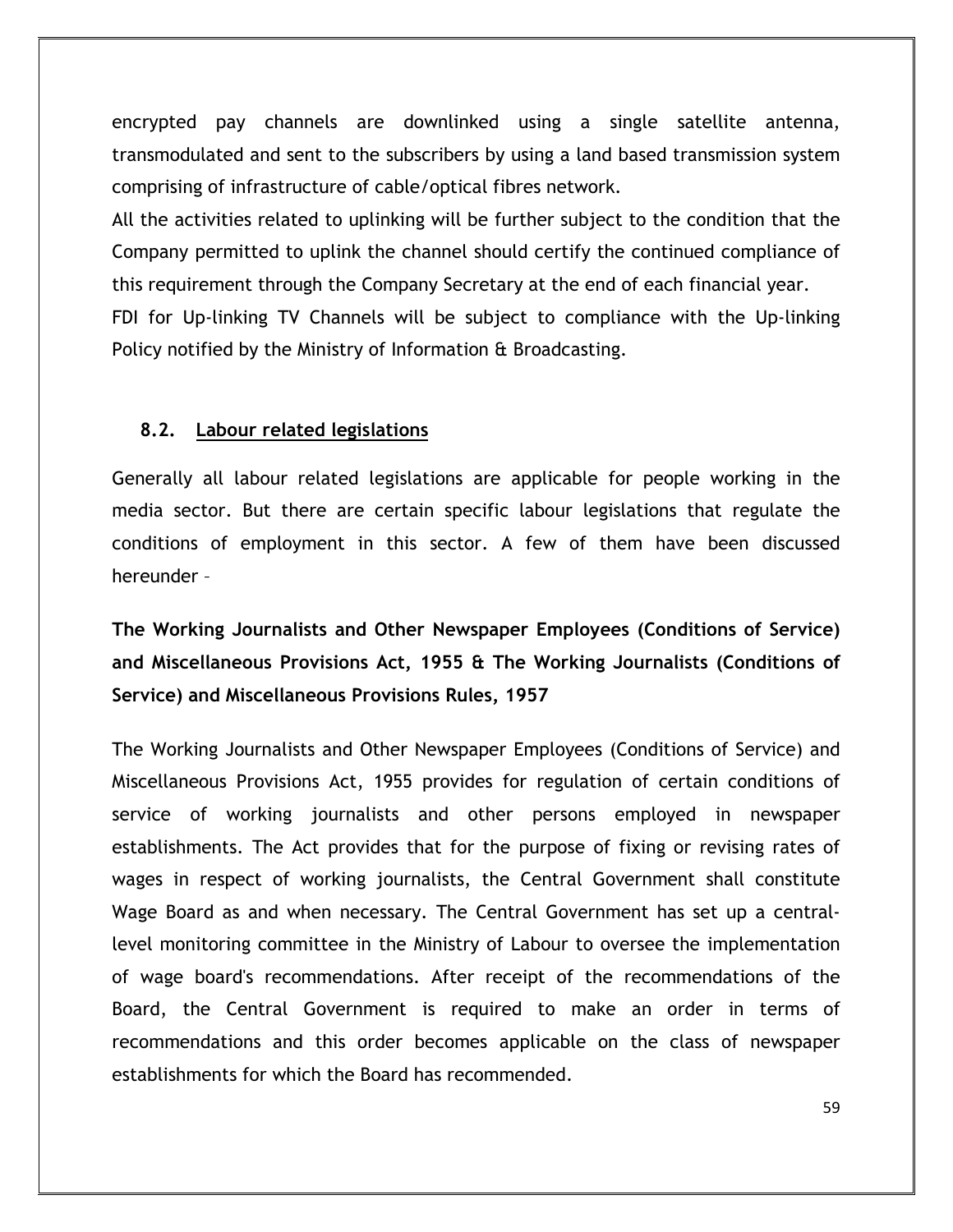All the Assistant Labour Commissioners of the Labour Department have been appointed Inspectors for carrying out the enforcement work under the Act for their respective districts. Deputy Labour Commissioners have been authorized for the recovery of the amount due to the newspaper employees under the provisions of the Act. The amount can be recovered by issue of a certificate for the amount to the Collector, for recovery of the amount as arrears of land revenue. The penalty provided for violation of any of the provisions of the Act or any rule made there under is punishment with a fine which may extend to Rs. 200/- and Rs. 500/- for subsequent violation.

Working Journalist is a person whose principal avocation is that of a journalist and who is employed either wholetime in one or more newspaper establishments and includes an editor, a leader-writer, newseditor, sub-editor, feature writer, copy tester, reporter, correspondent, cartoonist, news photographer, and proof reader, but does not include any such person who -- (i) is employed mainly in a managerial or administrative capacity; or (ii) being employed in a supervisory capacity, performs, either by the nature of the duties attached to his office or by reason of the powers vested in him, function mainly of a managerial nature. (Section 2 (f))

Newspaper means any printed periodical work containing public news or comments on public news and includes such other class of printed periodical work as may, from time to time, be notified in this behalf by the Central Government in the Official Gazette. (Section 2(b))

Newspaper establishment means an establishment under the control of any person or body of persons, whether incorporated or not, for the production or publication of one or more newspaper or for conducting any news agency or syndicate; and includes newspaper establishments specified as one establishment under the Schedule.

*Explanation*: - For the purposes of this clause-

(a) different departments, branches and centres of newspaper establishments shall be treated as parts thereof,-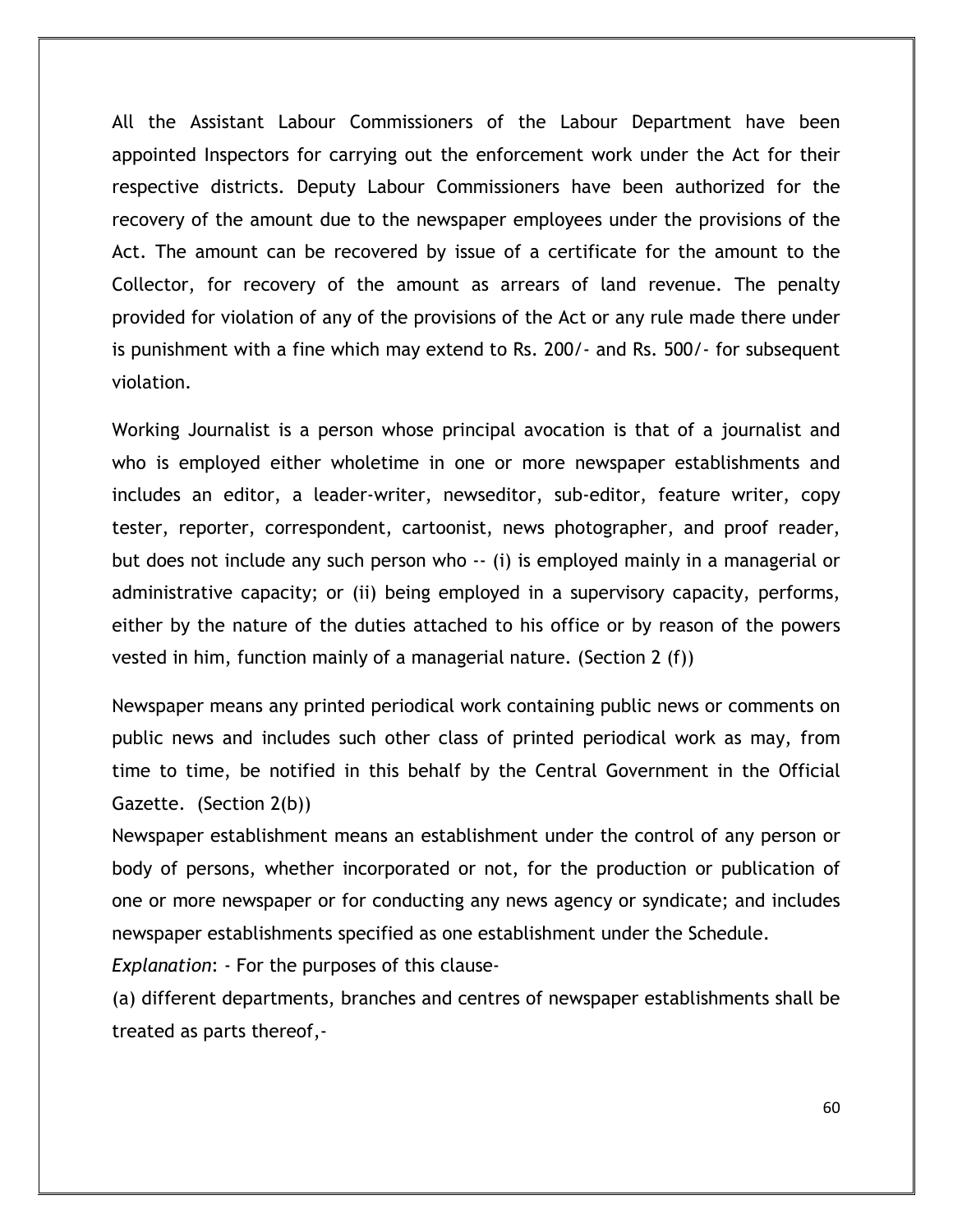(b) a printing press shall be deemed to be a newspaper establishment if the principal business thereof is to print newspaper. (Section 2(d)

#### **Important provisions of the Act**

The provisions of the Industrial Disputes Act will apply to the working journalist with some modifications. The period of notice referred in the ID Act in relation to the retrenchment has been enhanced to six months in the case of editor and three months in the case of other working journalists. (Section 3)

The Industrial Employment (Standing Orders) Act, 1946 is made applicable to every newspaper establishment wherein twenty or more newspaper employees are employed. (Section 14)

Gratuity is payable to working journalists who has put in a minimum service of three years. (Section 5)

The Employees' Provident Fund Act 1952 is applicable to every newspaper establishment in which twenty or more persons are employed on any day. (Section 15)

No working journalist will be required or allowed to work more than 144 hours in four consecutive weeks. The total working hours in a day should not exceed six hours and in the case of night shift shall be  $5\frac{1}{2}$  hours only. They shall be given one day off in a week. These provisions will not be applicable to editors, or to correspondents, reporters or news photographers. (Section 6 & Rule 7)

A working journalist is entitled to 10 holidays in a year and is also entitled to for a compensatory holiday within a period of 30 days in lieu of attending on a holiday.

A working journalist is entitled to 15 days casual leave and one month earned leave. The earned leave can be accumulated upto 90 days in every year. A female working journalist is entitled to three months maternity leave on full wages on production of medical certificate. The leave and other service conditions in respect of nonjournalists are regulated as per the provisions of the Factories Act, 1948.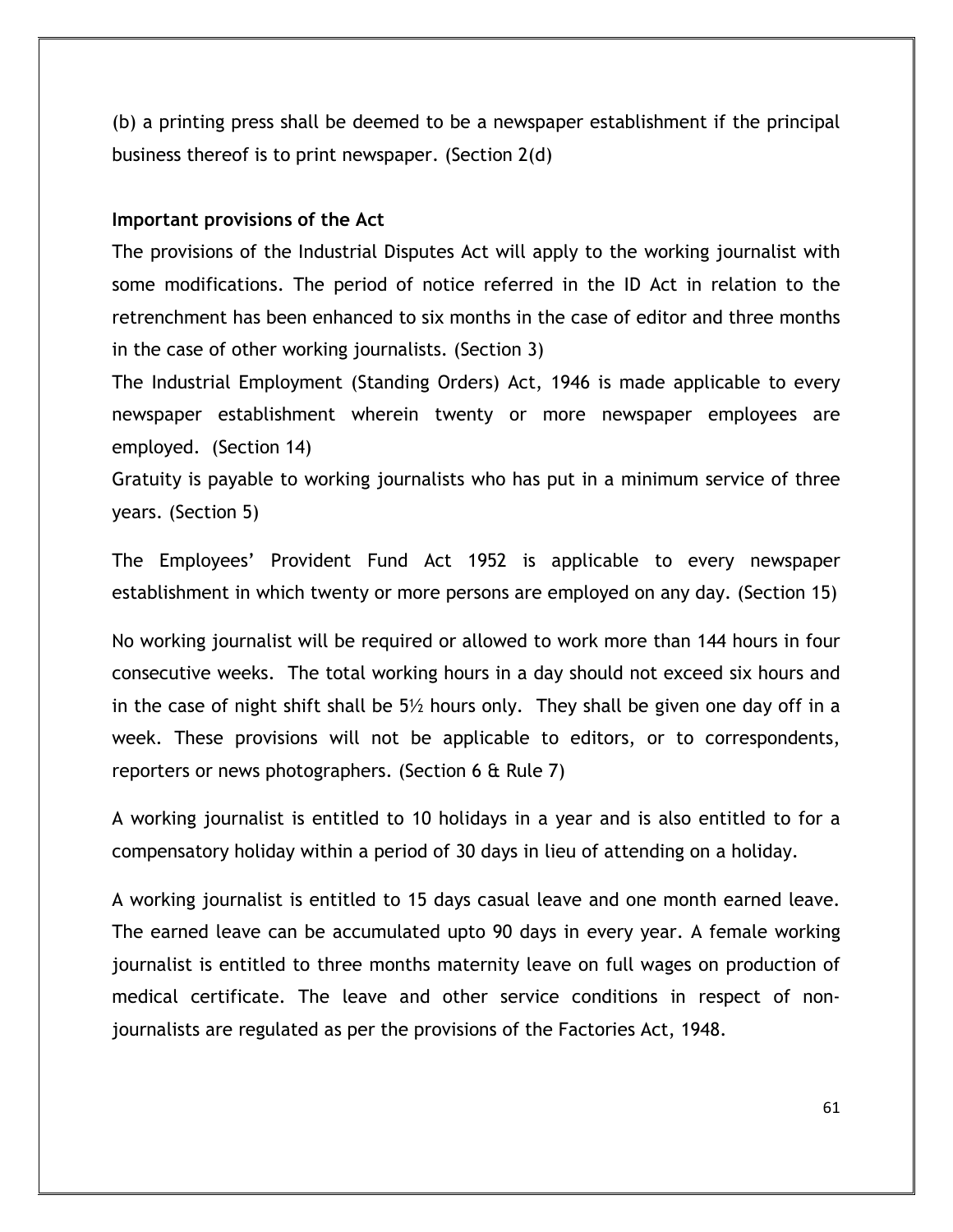The following registers and records are liable to maintain by the employer in respect of the working journalists –

- Register of employees in Form-D
- Service register of all working journalists, in Form-E
- Leave register of working journalist in Form-F
- Muster roll in form-G

# **The Cine-workers and Cinema Theatre Workers (Regulation of Employment) Act, 1981 & the Cine-workers and Cinema Theatre Workers (Regulation of Employment) Rules, 1984**

The Cine Workers and Cinema Theatre Workers (Regulation of Employment) Act, 1981 provides for the regulation of the conditions of employment of certain cine-workers and cinema theatre workers and related matters thereto.

'Cinema theatre' means a place which is licensed under Part III of the Cinematograph Act, 1952, or under any other law for the time being in force in a State for the exhibition of a cinematograph film.

A cine-worker is an individual who is employed, directly or through any contractor or other person, in or in connection with the production of a feature film to work as an artiste

(including actor, musician or dancer) or to do any work, skilled, unskilled, manual, supervisory, technical, artistic or otherwise and whose remuneration with respect to such

employment in or in connection with the production of such feature film does not exceed, where such remuneration is by way of monthly wages, a sum of one thousand six hundred rupees per month, and where such remuneration is by way of a lump sum, a sum of fifteen thousand rupees.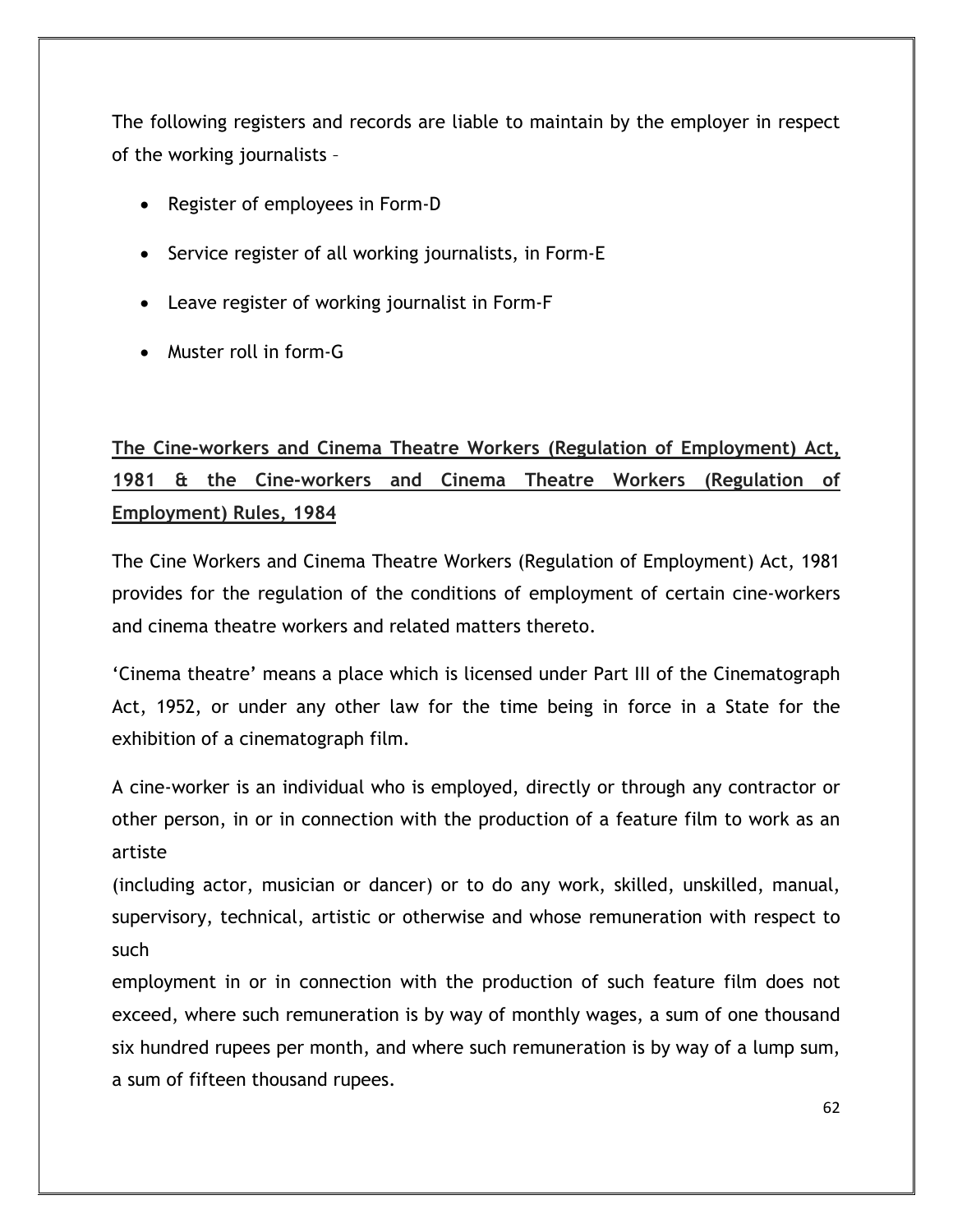Producer, in relation to a feature film, means the person by whom the arrangements necessary for the making of such film (including the raising of finances and engaging cine-workers for the making of such film) are undertaken.

The Act prohibits the employment of any cine-worker without an agreement in writing with the producer of the film or where any cine-worker is employed through a contractor or other person, with the producer of such film and such contractor or other person. Such agreement should be registered with the competent authority notified under the law by the producer of the film. The Agreement should be in Form A as given under the Rules. Whoever contravenes this provision will be punishable with fine not less than Rs.10,000 but which may extend to Rs.50,000.

The Act provides safeguards to low paid artistes and technicians engaged in the production of feature films with regard to their terms and conditions of employment, payment of wages and provision of other amenities.

The provisions of the Employees' Provident Funds and Miscellaneous Provisions Act, 1952 will apply to every cinema theatre in which five or more workers are employed on any day.

The provisions of the Payment of Gratuity Act, 1972 will apply to every worker employed in a cinema theatre in which five or more workers are employed or were employed on any day of the preceding twelve months.

In case of any dispute regarding breach of the terms and conditions of the agreement, a cine-worker may approach the Conciliation Officer for mediation. The Conciliation Officer will investigate the dispute and all matters affecting the merits and the right settlement and induce the parties to come to a fair and amicable settlement.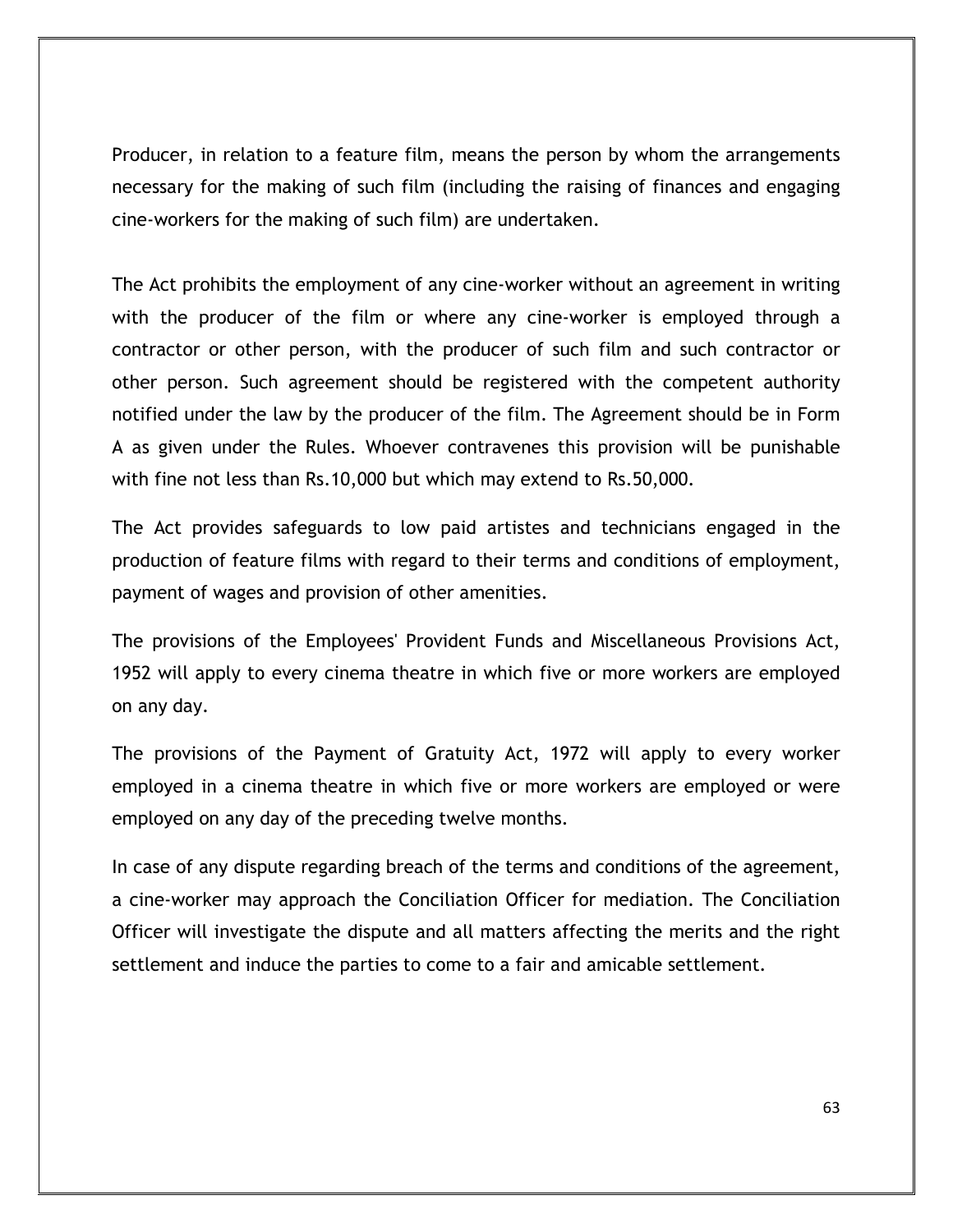#### **8.3. IPR**

The IPR issues relating to content for all media segments are very vast and cover a wide range from the rights of content creators to the issue of difficulty of licensing of content.

The main Intellectual Property Rights legislation related to media sector is the Copyright Act of 1957 and Copyright Rules, 1958 and the International Copyright Order, 1999.

Copyright is the set of exclusive rights granted to the author or creator of an original work, including the right to copy, distribute and adapt the work. Copyright ensures certain minimum safeguards of the rights of authors over their creations, thereby protecting and rewarding creativity.

#### **What is Copyright?**

According to Section 14 of the Act, "copyright" means "the exclusive right subject to the provisions of this Act, to do or authorise the doing of any of the following acts in respect of a work or any substantial part thereof, namely:-

(a) in the case of a literary, dramatic or musical work, not being a computer programme, -

(i) to reproduce the work in any material form including the storing of it in any medium by electronic means;

(ii) to issue copies of the work to the public not being copies already in circulation;

(iii) to perform the work in public, or communicate it to the public;

(iv) to make any cinematograph film or sound recording in respect of the work;

(v) to make any translation of the work;

(vi) to make any adaptation of the work;

(vii) to do, in relation to a translation or an adaptation of the work, any of the acts specified in relation to the work in sub-clauses (i) to (vi);

(b) in the case of a computer programme,-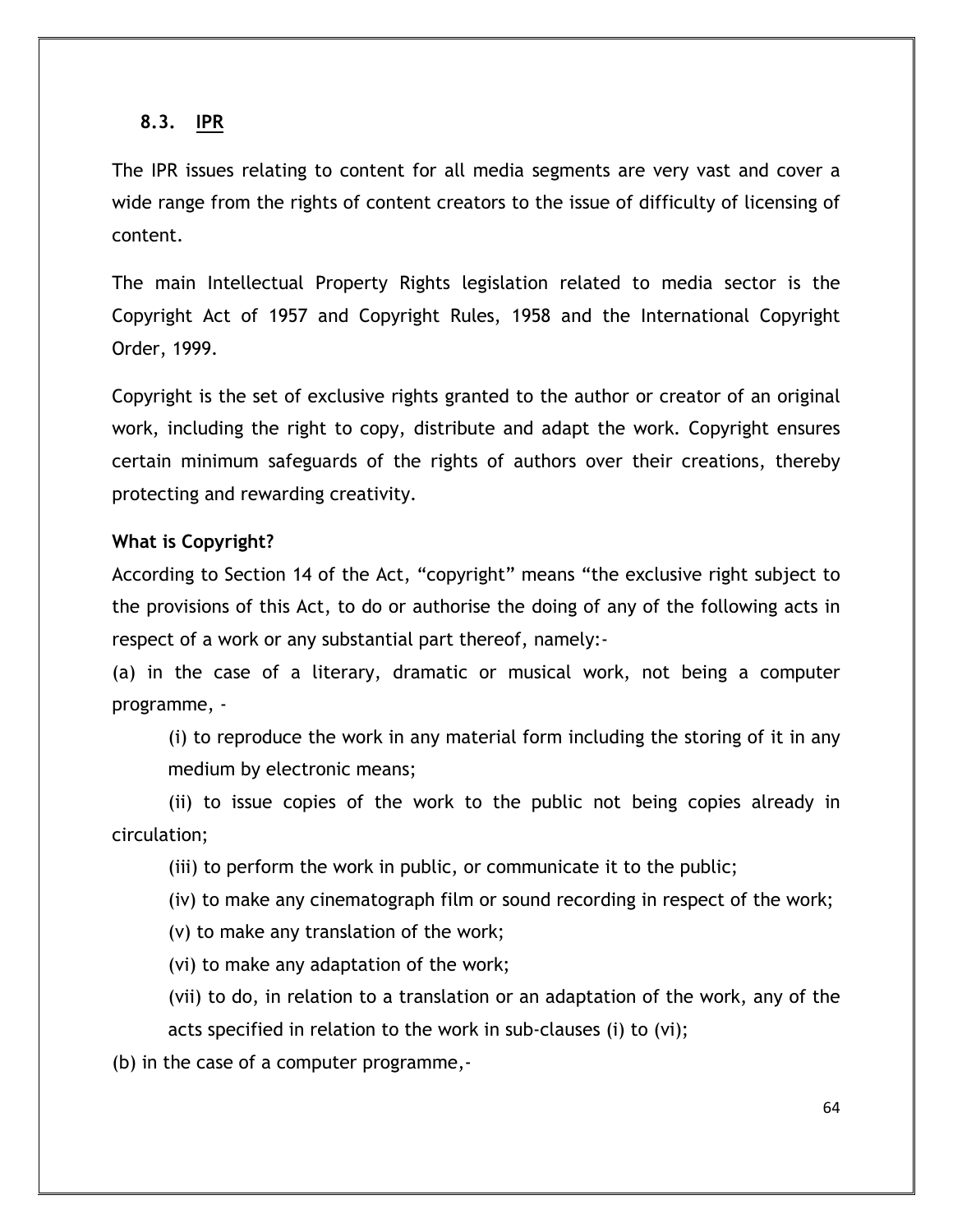(i) to do any of the acts specified in clause (a);

(ii) to sell or give on commercial rental or offer for sale or for commercial rental any copy of the computer programme:

Provided that such commercial rental does not apply in respect of computer programmes where the programme itself is not the essential object of the rental.

(c) in the case of an artistic work,-

(i) to reproduce the work in any material form including depiction in three dimensions of a two dimensional work or in two dimensions of a three dimensional work;

(ii) to communicate the work to the public;

(iii) to issue copies of the work to the public not being copies already in circulation;

(iv) to include the work in any cinematograph film;

(v) to make any adaptation of the work;

(vi) to do in relation to an adaptation of the work any of the acts specified in relation to the work in sub-clauses (i) to (iv);

(d) In the case of cinematograph film, -

(i) to make a copy of the film, including a photograph of any image forming part thereof;

(ii) to sell or give on hire, or offer for sale or hire, any copy of the film, regardless of whether such copy has been sold or given on hire on earlier occasions;

(iii) to communicate the film to the public;

(e) In the case of sound recording, -

(i) to make any other sound recording embodying it;

(ii) to sell or give on hire, or offer for sale or hire, any copy of the sound recording regardless of whether such copy has been sold or given on hire on earlier occasions;

(iii) to communicate the sound recording to the public.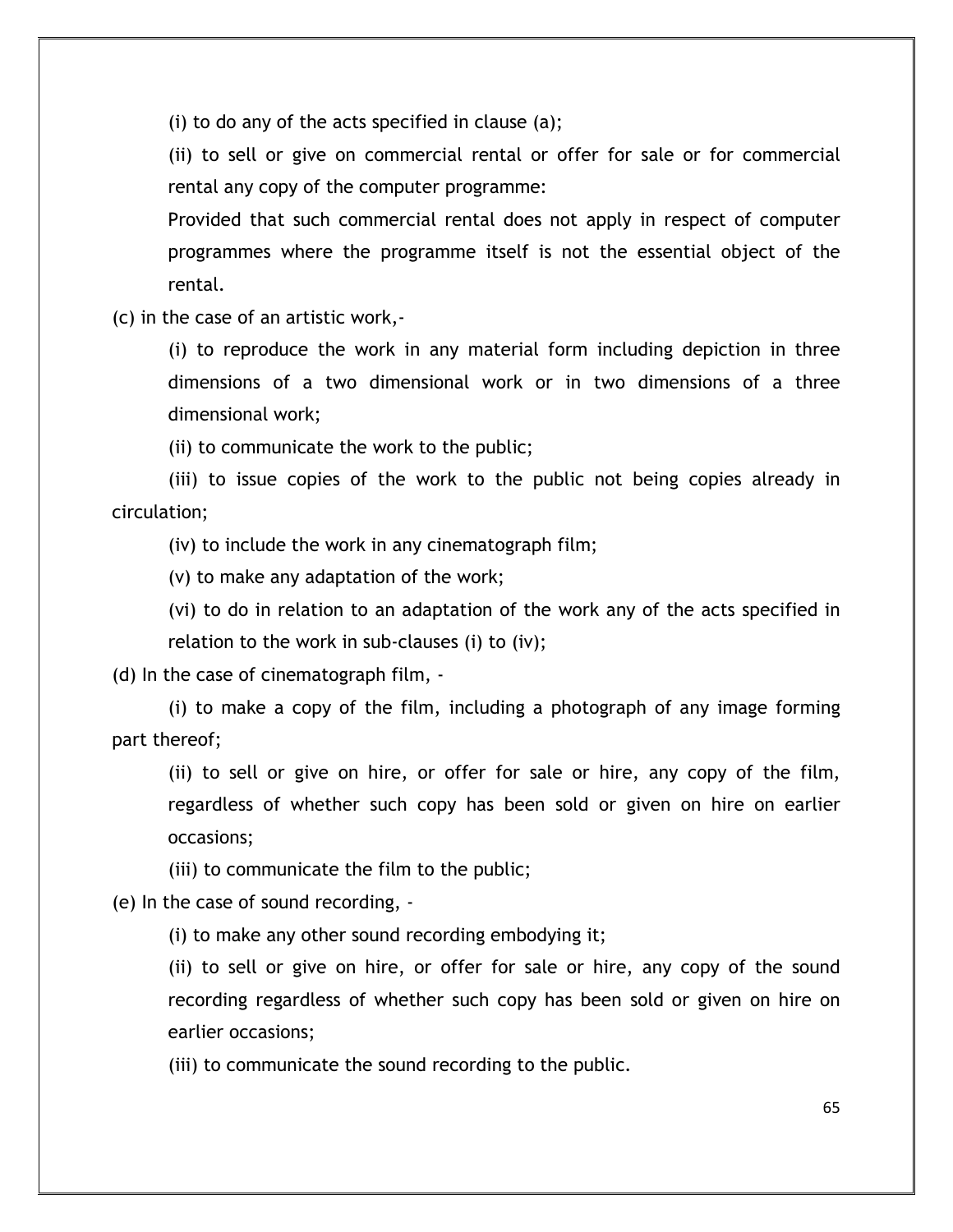**Explanation : For the purposes of this section, a copy which has been sold once shall** be deemed to be a copy already in circulation."

## **Classes of works for which copyright protection is available**

Indian Copyright Act affords separate and exclusive copyright protection to the following 7 clauses of work:

- 1. Original Literary Work
- 2. Original Dramatic Work
- 3. Original Musical Work
- 4. Original Artistic Work
- 5. Cinematograph Films
- 6. Sound recording
- 7. Computer Programme

Copyright will not subsist in any cinematograph film if a substantial part of the film is an infringement of the copyright in any other work or in any sound recording made in respect of a literary, dramatic or musical work, if in making the sound recording, copyright in such work has been infringed.

# **Ownership of Copyright**

The author of the work will be the first owner of the copyright in the following instances:

i. In the case of a literary, dramatic or artistic work made by the author in the course of his employment by the proprietor of a newspaper, magazine or similar periodical under a contract of service or apprenticeship, for the purpose of publication in a newspaper, magazine or similar periodical, the said proprietor will, in the absence of any agreement to the contrary, be the first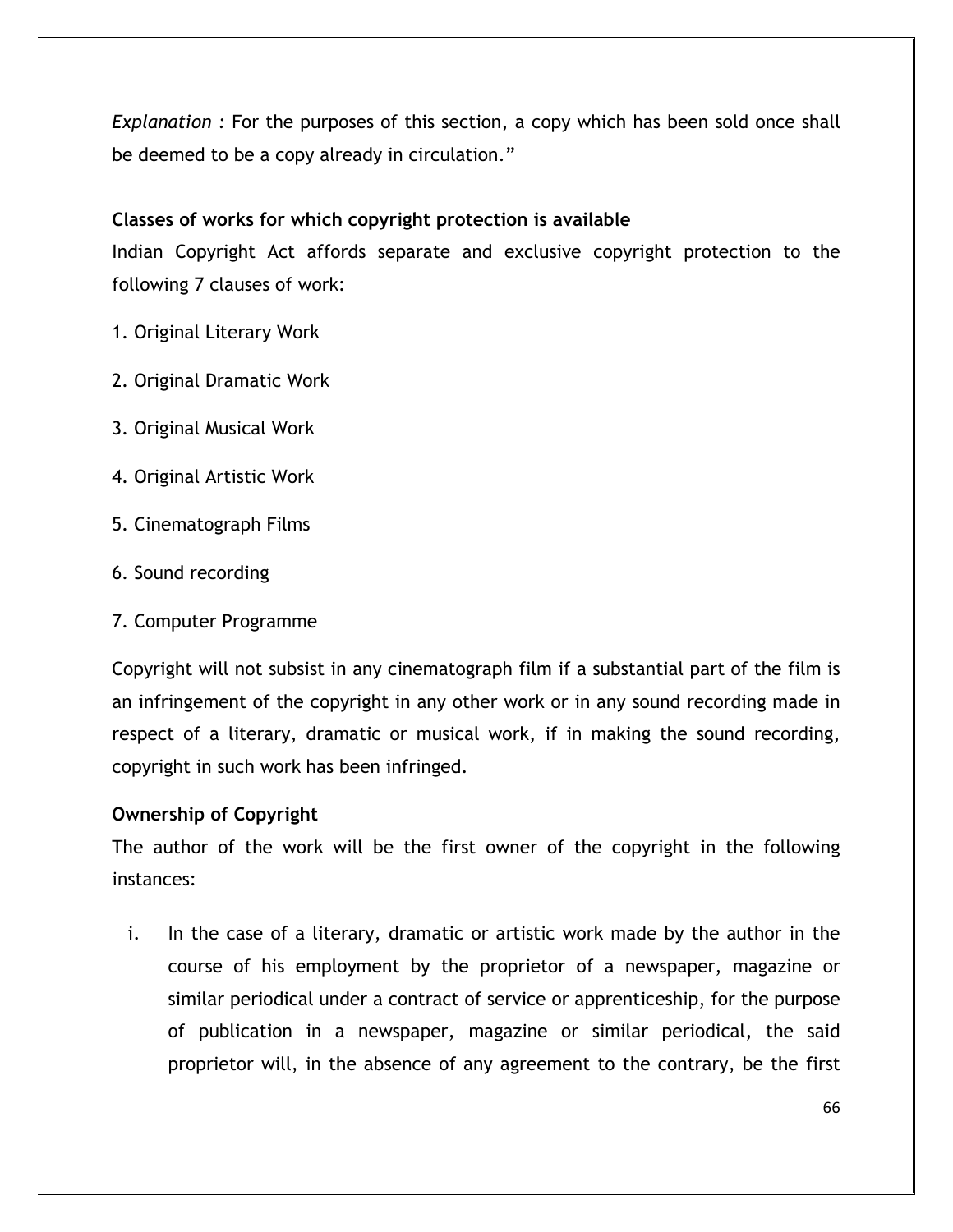owner of the copyright in the work in so far as the copyright relates to the publication of the work in any newspaper, magazine or similar periodical, or to the reproduction of the work for the purpose of its being so published, but in all other respects the author will be the first owner of the copyright in the work.

- ii. In the case of a photograph taken, or a painting or portrait drawn, or an engraving or a cinematograph film made, for valuable consideration at the instance of any person, such person will, in the absence of any agreement to the contrary, be the first owner of the copyright therein.
- iii. In the case of a work made in the course of the author's employment under a contract of service or apprenticeship, the employer will, in the absence of any agreement to the contrary, be the first owner of the copyright therein.
- iv. In the case of any address or speech delivered in public, the person who has delivered such address or speech or if such person has delivered such address or speech on behalf of any other person, such other person will be the first owner of the copyright therein notwithstanding that the person who delivers such address or speech, or, as the case may be, the person on whose behalf such address or speech is delivered, is employed by any other person who arranges such address or speech or on whose behalf or premises such address or speech is delivered.
- v. In the case of a government work, government in the absence of any agreement to the contrary, will be the first owner of the copyright therein.
- vi. In the case of a work made or first published by or under the direction or control of any public undertaking, such public undertaking in the absence of any agreement to the contrary, will be the first owner of the copyright therein.
- vii. In case of any work which is made or first published by or under the directions or control of any international organisation, such international organisation will be the first owner of the copyright therein.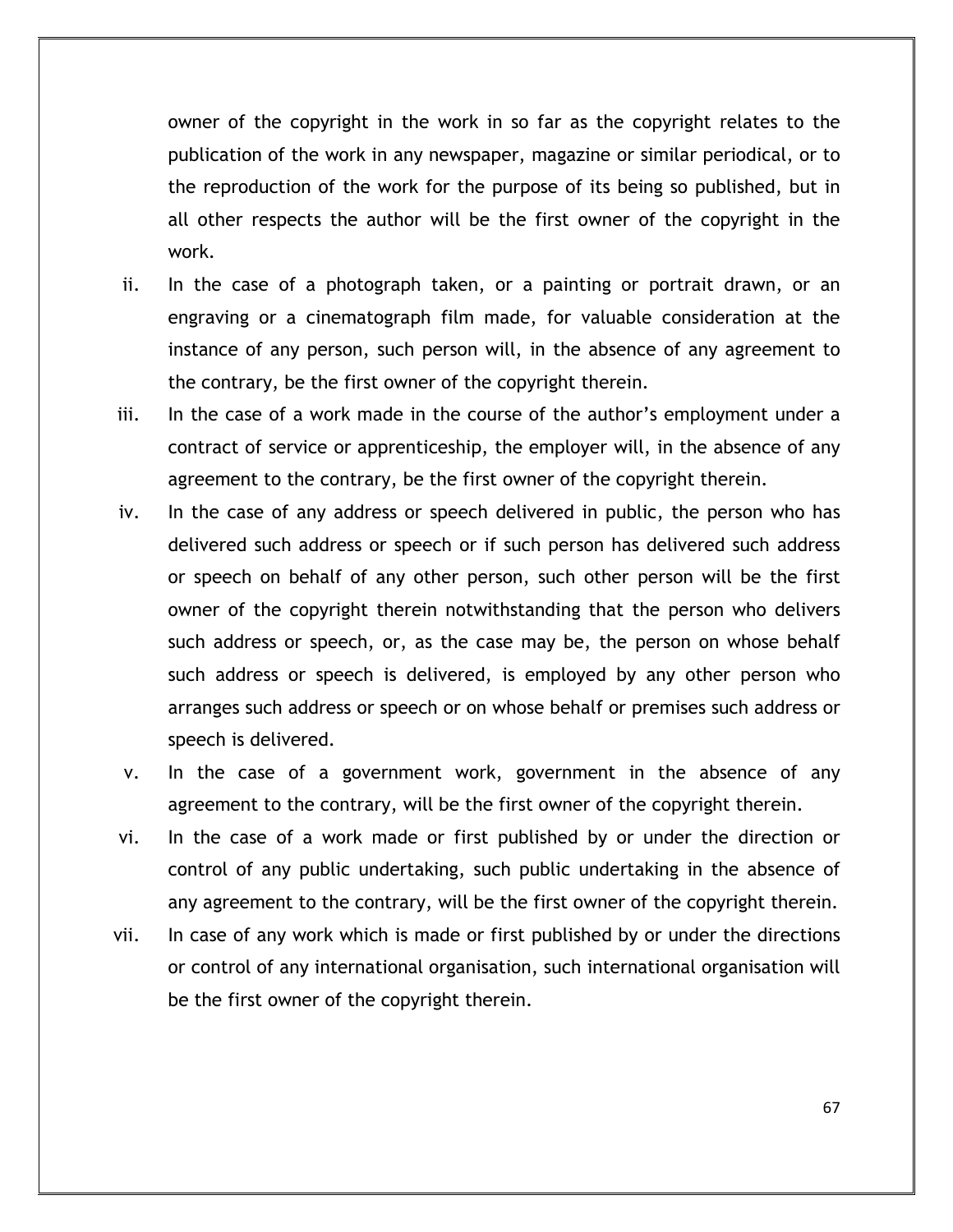## **Term of copyright**

Copyright generally lasts for a period of sixty years.

- $\checkmark$  In the case of literary, dramatic, musical or artistic works, the sixty year period is counted from the year following the death of the author.
- $\checkmark$  In the case of cinematograph films, sound recordings, photographs, posthumous publications, anonymous and pseudonymous publications, works of government and public undertakings and works of international organisations, the 60-year period is counted from the date of publication.
- $\checkmark$  In case of Broadcast reproduction right 25 years from the beginning of the calendar year next following the year in which the broadcast is made.
- $\checkmark$  In case of Performers right 25 years from the beginning of the calendar year next following the year in which the performance is made.

## **Rights of Broadcasting Organisation and of Performers**

Every broadcasting organisation will have a special right to be known as 'broadcast reproduction right' in respect of its broadcasts. The broadcast reproduction right will subsist until twenty-five years from the beginning of the calendar year next following the year in which the broadcast in made. This would prevent any person other than the broadcasting organisation from:

i) Re-broadcasting what has already been broadcasted

ii) Causing the broadcast to be seen or heard by the public on payment of charges

iii) Making any sound/visual recording of the broadcast

iv) Making any reproduction of such sound recording ro visual recording where such initial recording was done without licence or, where it was licensed, for any purpose not envisaged by such licence

v) Selling or hiring or offering to sell or hire sound/visual recordings.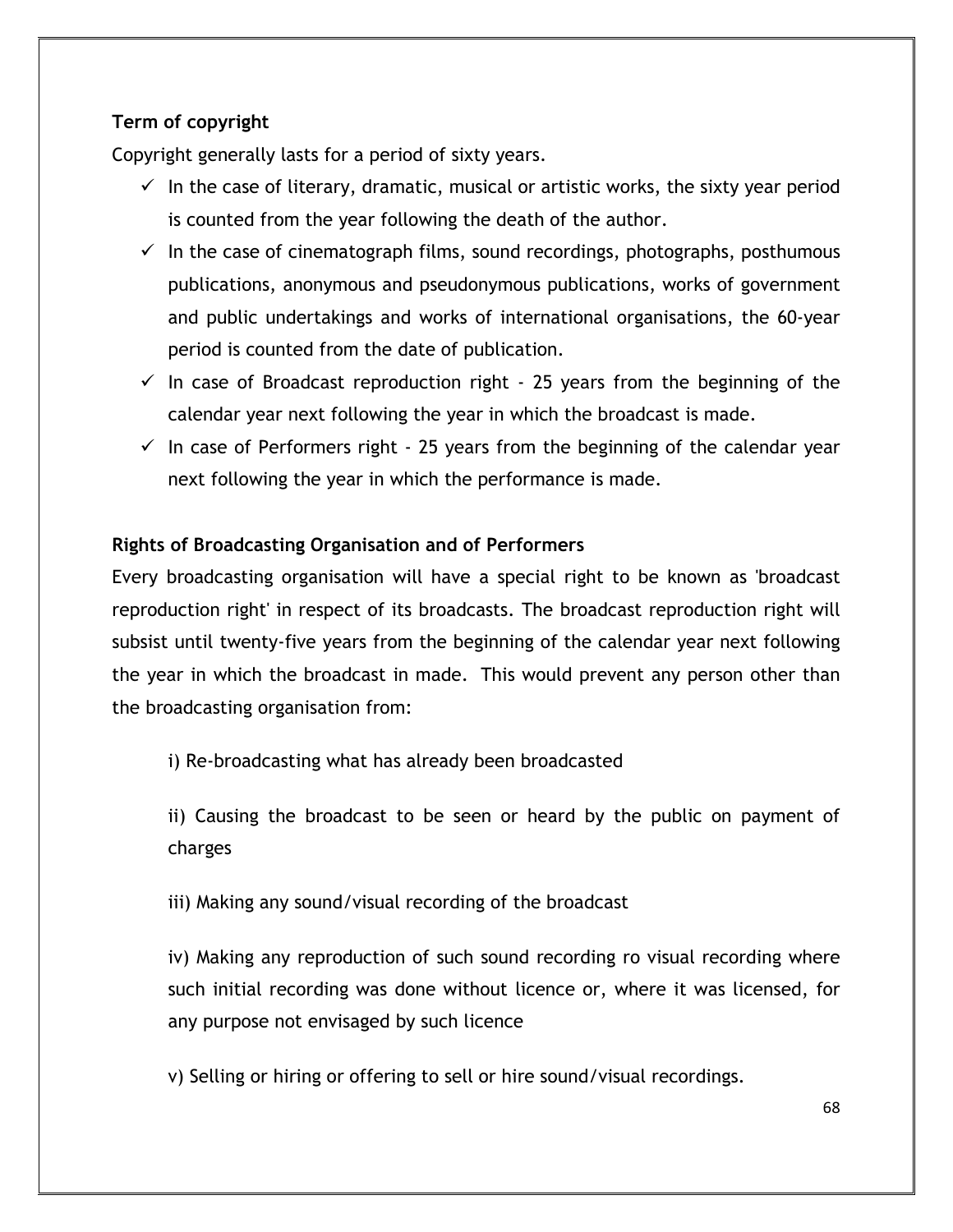Where any performer appears or engages in any performance, he will have a special right known as the 'performer's right' in relation to such performance. The performer's right will subsist until fifty years from the beginning of the calendar year next following the year in which the performance is made. These rights are:

i) No person may make a sound/visual recording of the performer's performances

- ii) Reproduce a sound/visual recording
- iii) Broadcast the performance
- iv) Communicate to the public otherwise than by broadcast

No broadcast reproduction right or performer's right will be deemed to be infringed by:-

- The making of any sound recording or visual recording for the private use of the person making such recording, or solely for purposes of bona fide teaching or research; or
- The use, consistent with fair dealing, of excerpts of a performance or of a broadcast in the reporting of current events or for bona fide review, teaching or research; or
- Such other acts, with any necessary adaptations and modifications, which do not constitute infringement of copyright under the Act.

#### **Copyright Societies**

Collective administration of copyright by societies is a concept where management and protection of copyright in works are undertook by a society of owners of such works. Obviously no owner of copyright in any work can keep track of all the uses others make of his work. When he becomes a member of a national copyright society,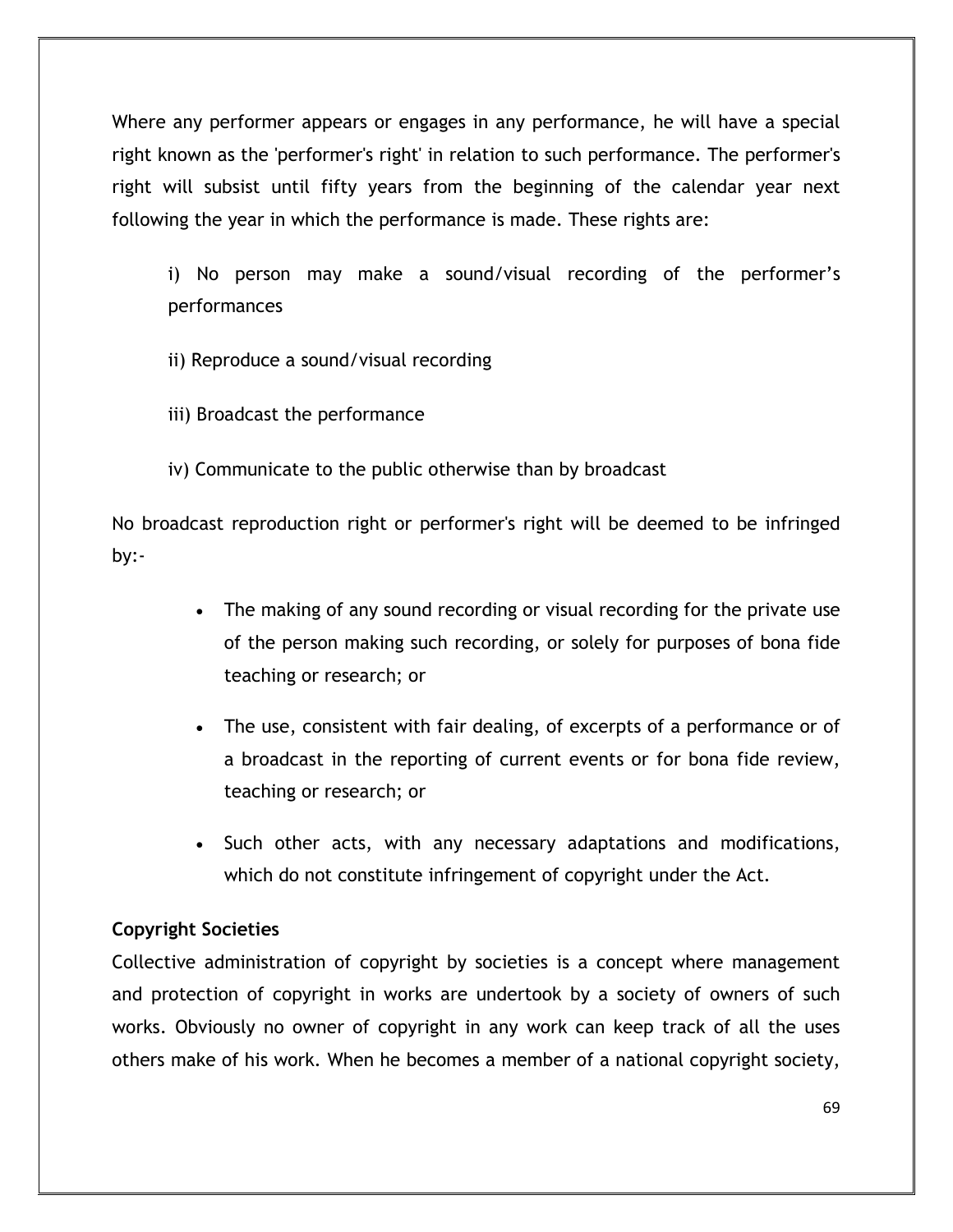that society, because of its organisational facilities and strength, is able to keep a better vigil over the uses made of that work throughout the country and collect due royalties from the users of those works. Because of the country's membership in international conventions, the copyright societies are able to have reciprocal agreements with similar societies in other countries for collecting royalties for the uses of Indian works in those countries. From this it can automatically be inferred that it will be in the interests of copyright owners to join a collective administration organisation to ensure better protection to the copyright in their works and for reaping optimum economic benefits from their creations. Users of different types of works also find it easy to obtain licences for legal exploitation of the works in question, though the collective administrative society.

A copyright society is a registered collective administration society under Section 33 of the Copyright Act, 1957. Such a society is formed by copyright owners. The minimum membership required for registration of a society is seven. Ordinarily, only one society is registered to do business in respect of the same class of work. A copyright society can issue or grant licences in respect of any work in which copyright subsists or in respect of any other right given by the Copyright Act.

The following are the registered copyright societies in India:

i. **For cinematograph and television films** : Society for Copyright Regulation of Indian Producers for Film and Television (SCRIPT) 135 Continental Building, Dr. A.B. Road, Worli, Mumbai 400 018;

ii. **For musical works**: The Indian Performing Right Society Limited (IPRS), 208, Golden Chambers, 2<sup>nd</sup> Floor, New Andheri Link Road, Andheri (W), Mumbai- 400 058 (Website: http://www.iprs.org/);

iii. **For sound recording**: Phonographic Performance Limited (PPL) Flame Proof Equipment Building, B.39, Off New Link Road, Andheri (West), Mumbai 400 053 (Website: http://www.pplindia.org/);

iv. **For reprographic (photo copying) works**: Indian Reprographic Rights Organization (IRRO), 18/1-C, Institutional Area, Near JNU Campus, New Delhi – 110067, (Website: http://www.irro.in/)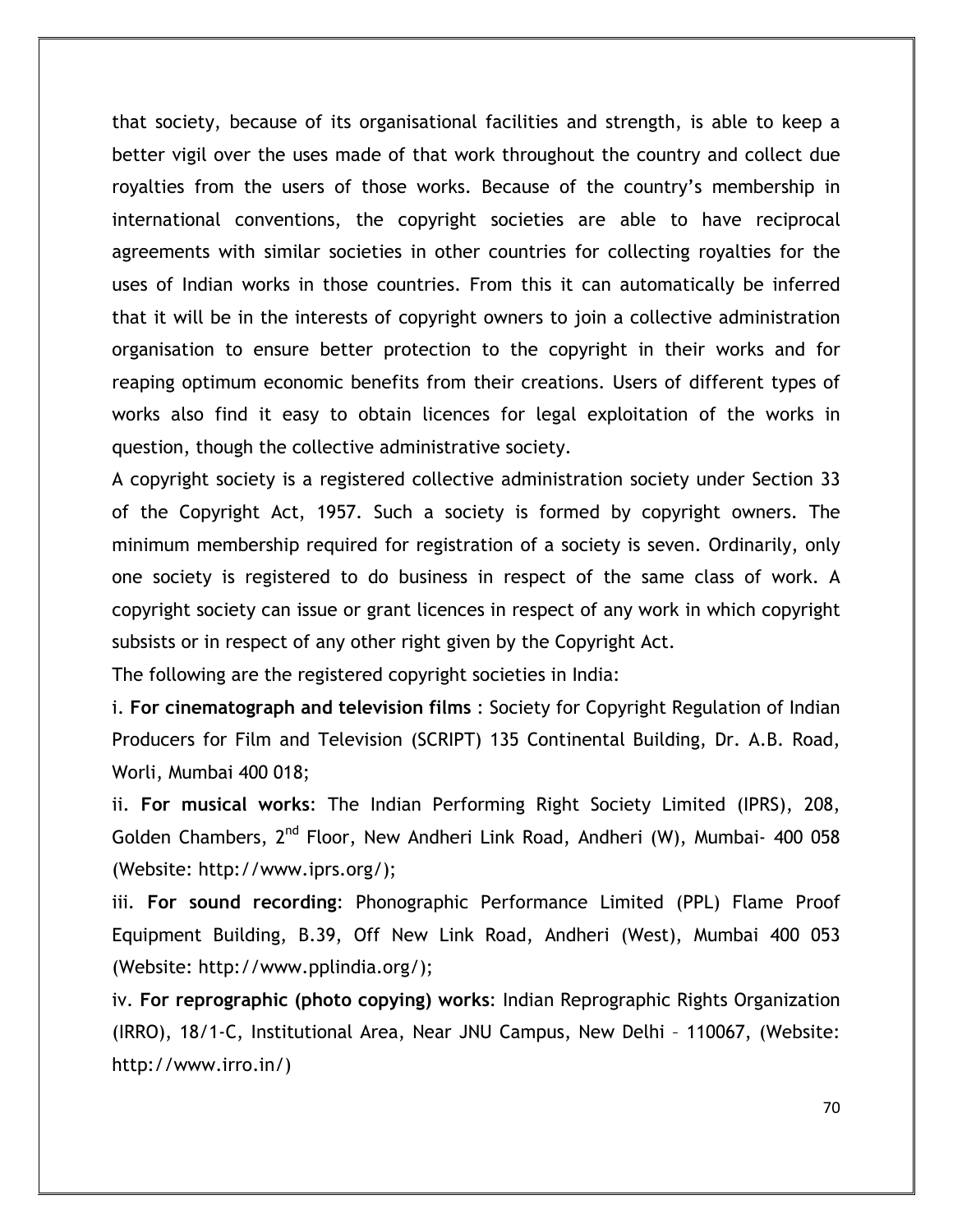#### **8.4. Telegraph Act & Wireless Telegraphy Act**

Broadcasting in India is governed by the Indian Telegraph Act, 1885 and by the Indian Wireless Telegraphy Act, 1933.

The Indian Telegraph Act, 1885 gives the Government of India (GOI) exclusive rights for the establishment and working of telegraphy using electro-magnetic waves. Governance of broadcasting has its basis in the powers bestowed on the GOI by this Act.

According to the Act, "telegraph" means any appliance, instrument, material or apparatus used or capable of use for transmission or reception of signs, signals, writing, images and sounds or intelligence of any nature by wire, visual or other electro-magnetic emissions, Radio waves or Hertzian waves, galvanic, electric or magnetic means. "Radio waves" or "Hertzian waves" means electro-magnetic waves of frequencies lower than 3,000 giga-cycles per second propagated in space without artificial guide. Judicial decisions have also held that the term 'telegraph' includes the term telephone, television, radio, wireless, mobile and video equipment.

Section 4(1) of the Telegraph Act states that the Central Government has the exclusive privilege of establishing, maintaining, and working telegraphs within India. Section 5(1) of the Telegraph Act authorizes the Central Government to take temporary possession of a telegraph in cases involving public emergencies or public safety. Section 5 (2) enables the government to lawfully intercept telegraph messages on certain grounds. These include India's sovereignty and integrity, state security, friendly relations with foreign states, public order, and preventing the commission of an offence. Section 8 of the Telegraph Act empowers the government to revoke a telegraph license for breach of any terms and conditions or for a default in making license-fee payments.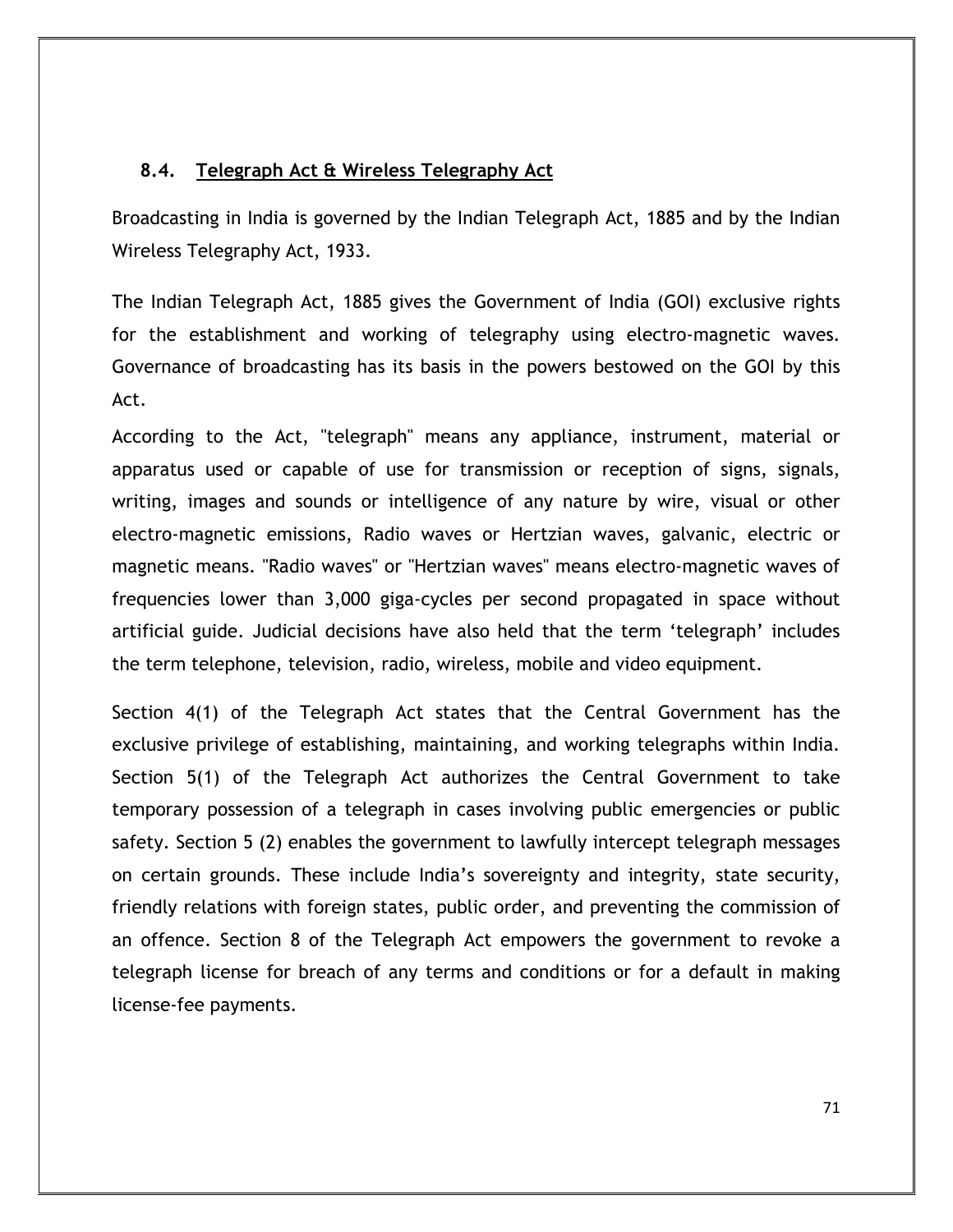Broadcasting means "the dissemination of any form of communication like signs, signals, writing, pictures, images, and sounds of all kinds, by transmission of electromagnetic waves through space or through cables intended to be received by the general public either directly or indirectly through the medium of relay stations and all its grammatical variations and cognate expressions shall be construed accordingly.

To offer most forms of broadcasting, a broadcaster must have two licenses: 1) a general license from the MIB to offer telegraph services (under the Telegraph Act), and 2) a wireless operating license from the Wireless Planning and Communication (WPC) Wing of the Department of Telecom, (under the Wireless Telegraphy Act).

Most radio and television services are also regulated by the Indian Wireless Telegraphy Act (No 17 of 1933), as they constitute 'wireless communications'. Section 2(2) and Section 3 regulate wireless communication by requiring users of various types of wireless equipment to obtain wireless licenses for possessing and using the equipment. These licenses are granted by the WPC (Wireless Planning & Coordination Authority) Wing of the Department of Telecommunications (DoT).

Therefore, to offer most kinds of broadcasting services, a broadcasting company must obtain two types of licenses:

- A Grant of Permission (GOPA) to offer broadcast services issued by the Ministry of Information and Broadcasting under the Telegraph Act, 1885.
- A wireless operating license from the WPC (Wireless Planning & Coordination Authority) Wing of the Ministry of Communication and Information Technology under the Wireless Telegraphy Act, 1933.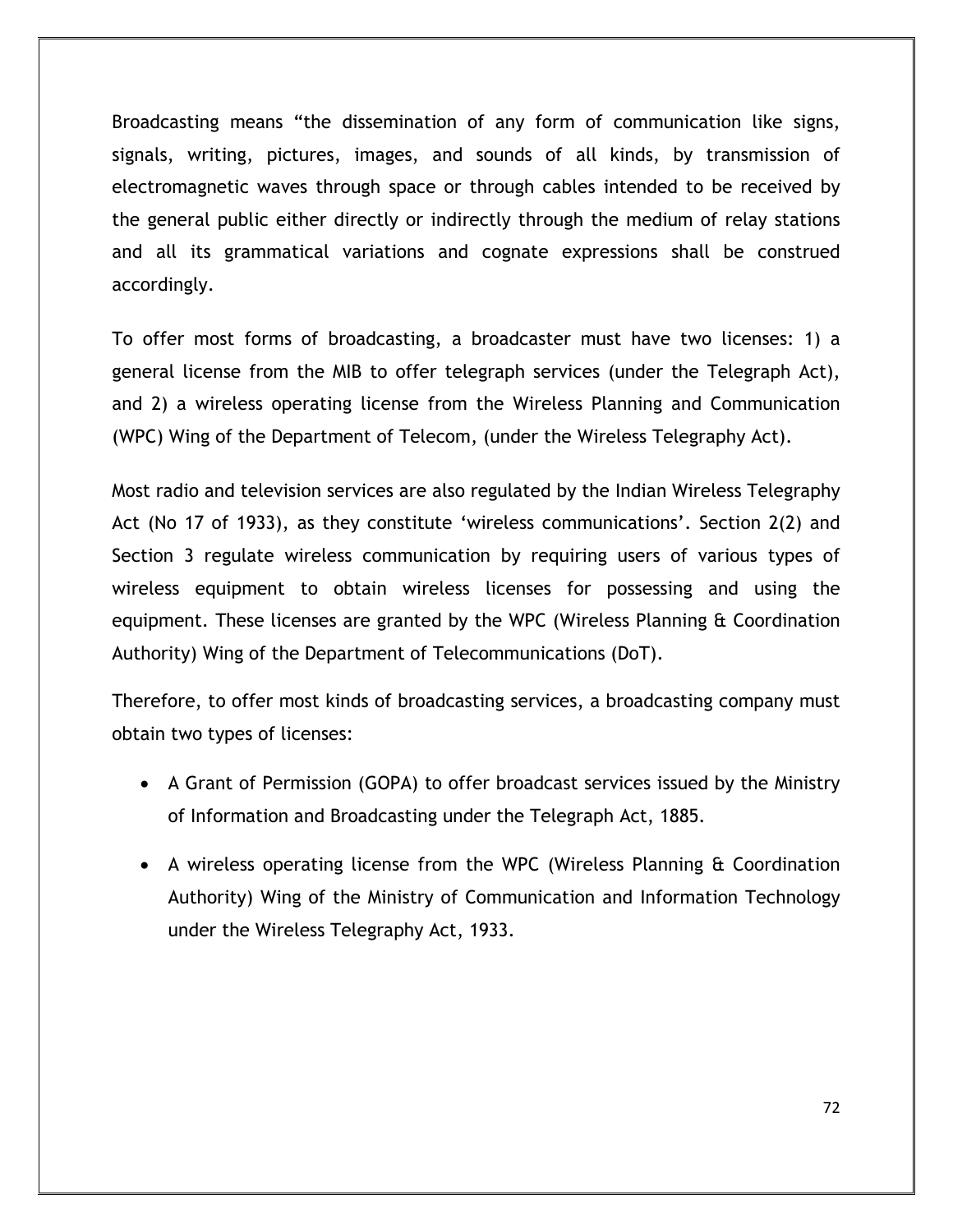# **9. AUTHORITIES REGULATING THE MEDIA INDUSTRY**

## **i) Ministry of Information and Broadcasting - Government Of India**

## <http://www.mib.nic.in/default.aspx>

The Ministry of Information & Broadcasting, through the mass communication media consisting of radio, television, films, the press, publications, advertising and traditional mode of dance and drama plays a significant part in helping the people to have access to free flow of information. It also caters to the dissemination of knowledge and entertainment to all sections of society, striking a careful balance between public interest and commercial needs, in its delivery of services. Ministry of Information & Broadcasting is the apex body for formulation and administration of the rules and regulations and laws relating to information, broadcasting, the press and films. This Ministry is responsible for international co-operation in the field of mass media, films and broadcasting and interacts with its foreign counterparts on behalf of Government of India. The mandate of the Ministry of Information & Broadcasting is:

- News Services through All India Radio (AIR) and Doordarshan (DD) for the people
- Development of broadcasting and television.
- Import and export of films.
- Development and promotion of film industry.
- Organisation of film festivals and cultural exchanges for the purpose.
- Advertisement and visual publicity on behalf of the Government of India.
- Handling of press relations to present the policies of Government of India and to get feed-back on the Govt. policies.
- Administration of the Press and Registration of Books Act, 1867 in respect of newspapers.
- Dissemination of information about India within and outside the country through publications on matters of national importance.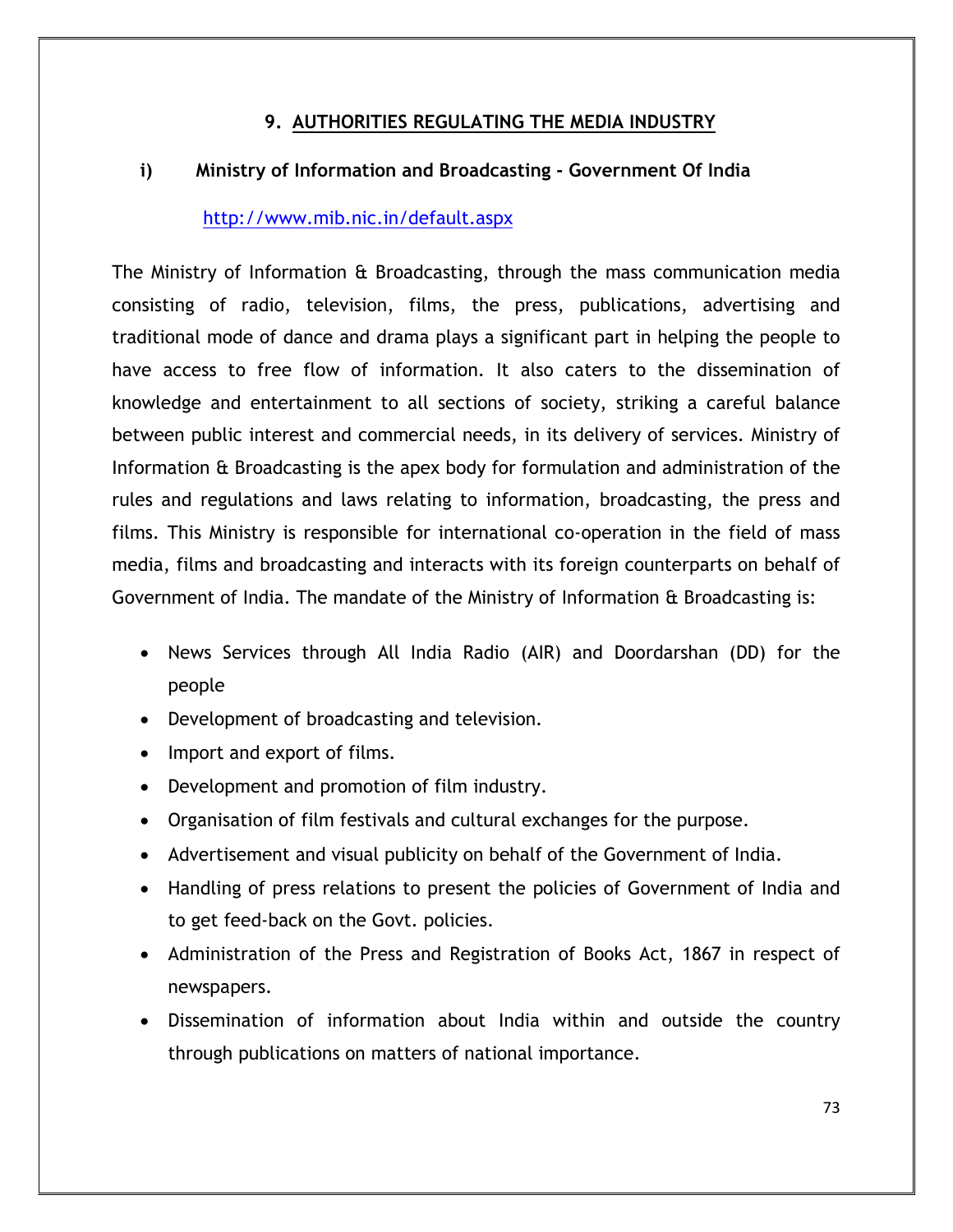- Research, Reference and Training to assist the media units of the Ministry to meet their responsibilities.
- Use of interpersonal communication and traditional folk art forms for information/ publicity campaigns on public interest issues.
- International co-operation in the field of information & mass media.

# **The following comes under the purview of the Ministry of Information and Broadcasting –**

- 1) Broadcasting policy and administration
- 2) Cable television policy
- 3) Radio
- 4) Doordarshan
- 5) Films
- 6) Advertising and visual publicity
- 7) Press
- 8) Publications
- 9) Research and reference

10)Various subordinate, autonomous organisations, public sector undertakings

## **ii) Press Information Bureau**

The Press Information Bureau (PIB) is the nodal agency of the Government to disseminate information to the print and electronic media on government policies, programmes, initiatives and achievements. It functions as an interface between the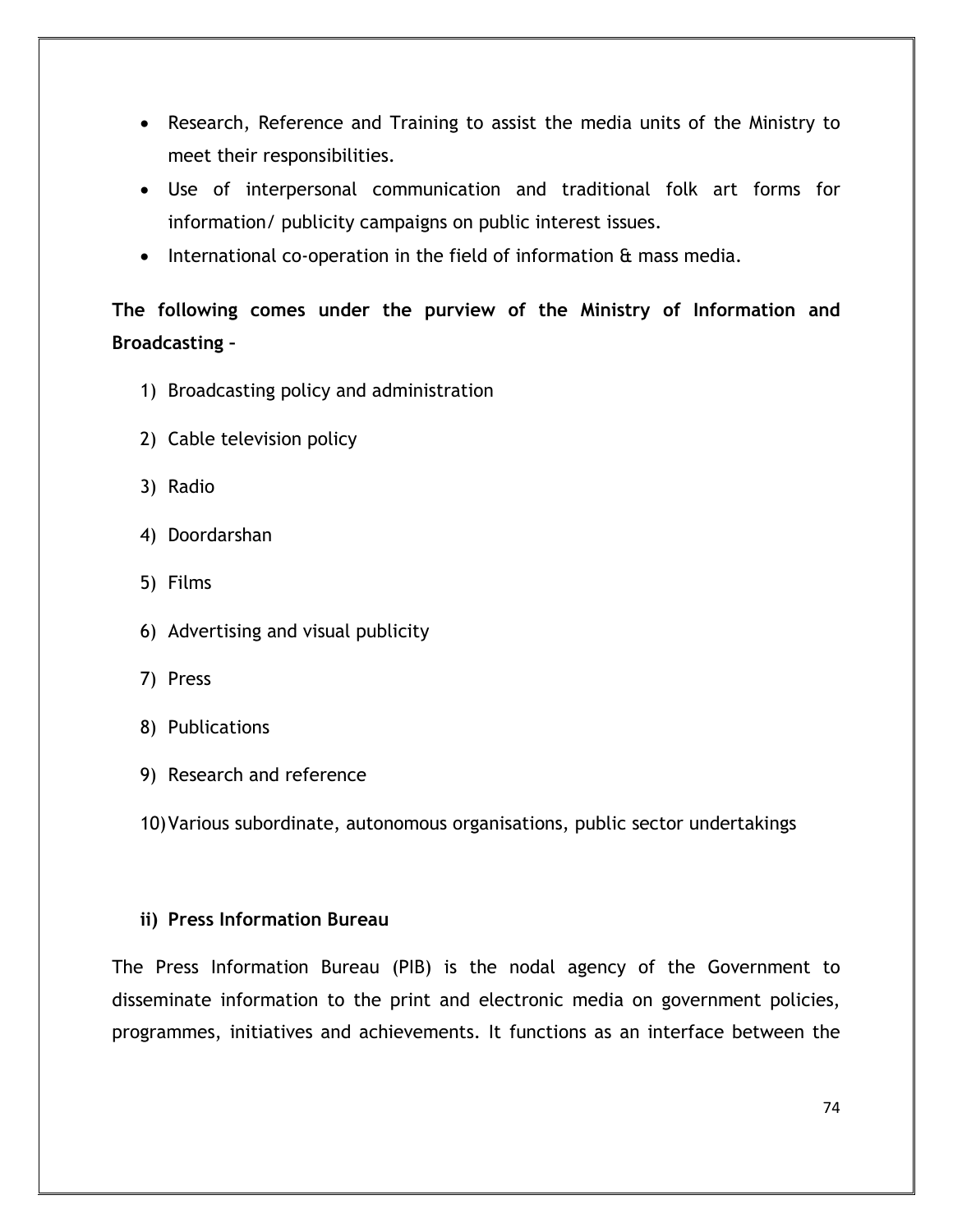Government and the media and also provides feedback to the Government on people's reaction as reflected in the media.

PIB has its Headquarters in New Delhi. It is headed by the Principal Director General (Media & Communication) who is assisted by a Director General and eight Additional Director Generals. Besides, the Bureau has Officers in the ranks of Director, Joint Director, Dy. Director, Assistant Director and Media & Communication Officer who are attached with different Ministries in order of their rank and Ministry's size, importance and sensitivity.

PIB has a dedicated unit for the publicity and media support to the Prime Minister's Office (PMO). The unit functions on 24X7 basis and compiles media reports on all days including holidays for PMO and Cabinet Secretariat.

# **iii) Directorate of Advertising & Visual Publicity**

The Directorate of Advertising and Visual Publicity (DAVP), established in 1955, is the nodal multi-media advertising agency of the Government of India. Over the past 56 years, it has been catering to the communication needs of almost all central Ministries/Departments, autonomous bodies and PSUs by providing them singlewindow cost-effective service. It informs and educates the people, both rural and urban, about the government's policies and programmes and motivates them to participate in developmental activities, through its various vehicles of communication, viz, Print media advertising, Audio Visual advertising, printed publicity, exhibitions, outdoor publicity and mass mailing.

The DAVP is headed by Director General who is assisted by 2 Additional Director Generals and other officials. At it's headquarter it consists of a Campaign Wing. Advertising Wing, Printed Publicity Wing, Exhibition Wing, Electronic Data Processing Center, Mass Mailing Unit, Audio-Visual Cell, a Design Studio and Administration and Accounts Wings.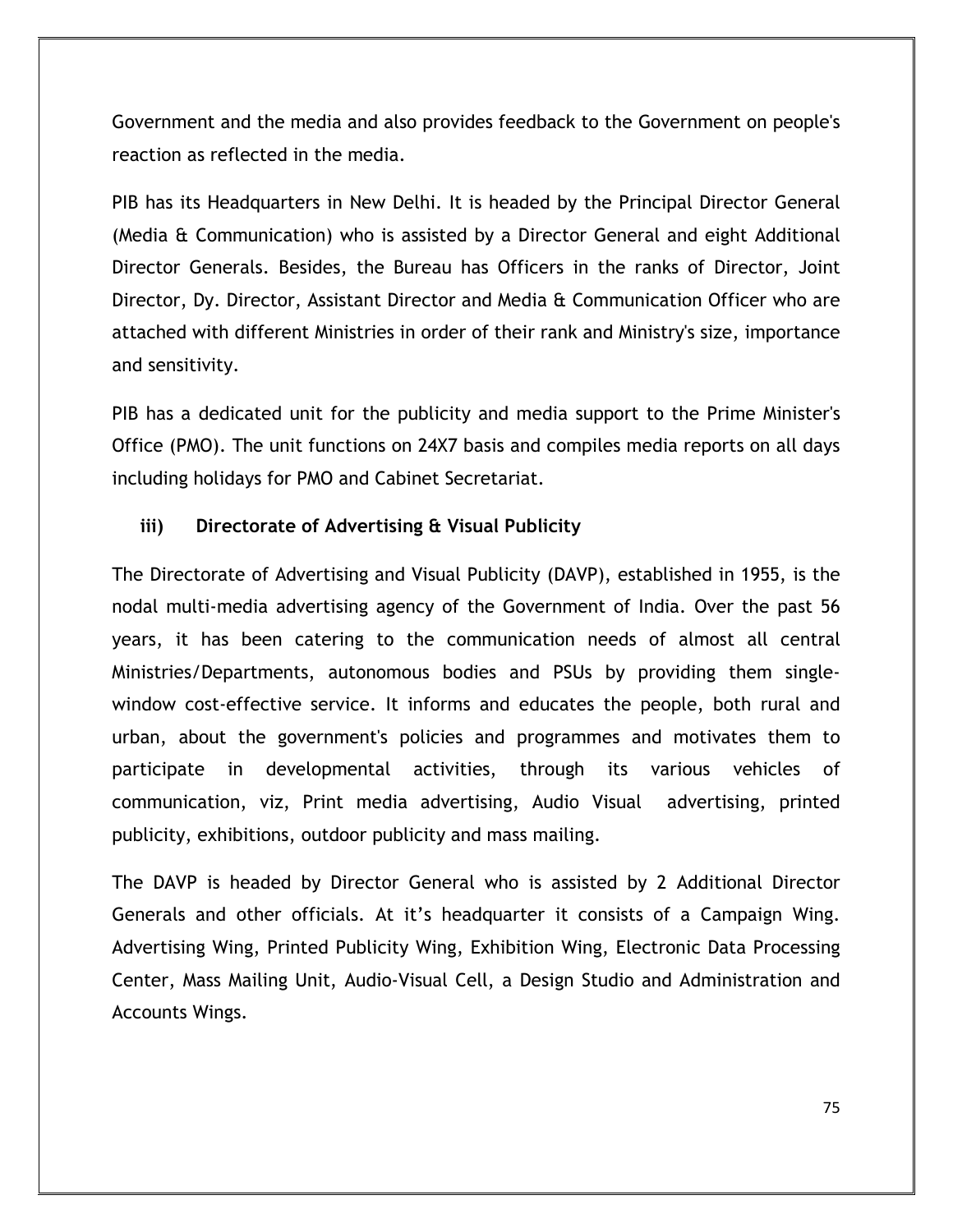## **iv) Registrar of Newspapers for India**

The Office of the Registrar of Newspapers for India, more popularly known as RNI came into being on  $1<sup>st</sup>$  July, 1956, on the recommendation of the First Press Commission in 1953 and by amending the Press and Registration of Books Act 1867. The Press and Registration of Books Act contain the duties and functions of the RNI. On account of some more responsibilities entrusted upon RNI during all these years, the office is performing both statutory as well as some non-statutory functions. Some of the functions are –

- Compilation and maintenance of a Register of Newspapers containing particulars about all the newspapers published.
- Issue of Certificate of Registration to the newspapers published under valid declaration;
- Scrutiny and analysis of annual statements sent by the publishers of newspapers every year under Section 19-D of the Press and Registration of Books Act containing information on circulation, ownership etc;
- Informing the District Magistrates about availability of titles, to intending publishers for filing declaration;
- Ensuring that newspapers are published in accordance with the provisions of the Press and Registration of Books Act 1867 and the Rules made there under.
- Verification under Section 19-F of the PRB Act, of circulation claims furnished by the publishers in their Annual Statements; and
- Preparation and submission to the Government on or before 31<sup>st</sup> December each year, a report containing all available information and statistics about the press in India with particular reference to the emerging trends in circulation and in the direction of common ownership units etc.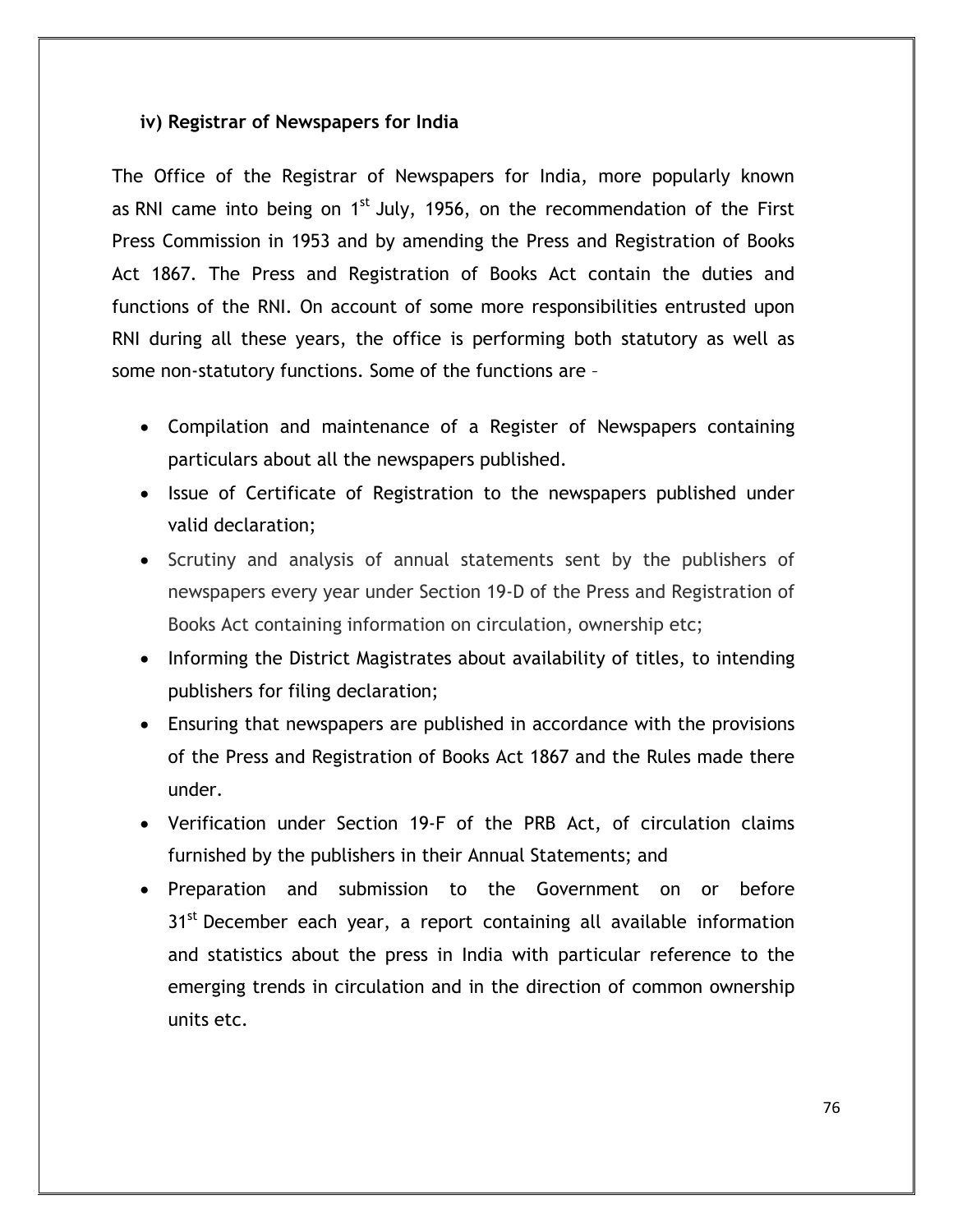- Formulation of Newsprint Allocation Policy Guidelines and issue of Eligibility Certificate to the newspapers to enable them to import newsprint and to procure indigenous newsprint.
- Assessing and certifying the essential need and requirement of newspaper establishments to import printing and composing machinery and allied materials.

## **v) Directorate of Field Publicity**

Directorate of Field Publicity with its headquarters in New Delhi is the largest rural oriented interpersonal communication medium in the country. It operates as a two-way channel for dissemination of information among masses and gathering feed back for the Government. It acts as a bridge between the people and the Government. Established in 1953 as 'Five Year Plan Publicity Organization' with the sole objective of publicity of Five Year Plans, the Directorate assumed its present format and role in 1959 with its publicity scope widened and made all inclusive. Over the years, its areas of operation as also its aims and objectives have been diversified. Briefly they are:- (a) to inform, educate, motivate and involve the people, especially at the grass root level, in the process of development so that the vision of the framers of the Constitution as outlined in its preamble is realized. (b) to generate public opinion for the implementation of developmental programmes and mobilize popular participation in the process of nation building. (c) to keep the public, especially the weaker, the marginalized and the remotely placed people informed about the policies and the programme of the Government and generate awareness on several national and social issues of relevance. (d) to keep the Government informed of the people's reactions to its programmes and policies and their implementation at the field level thereby facilitating corrective measures as and when required.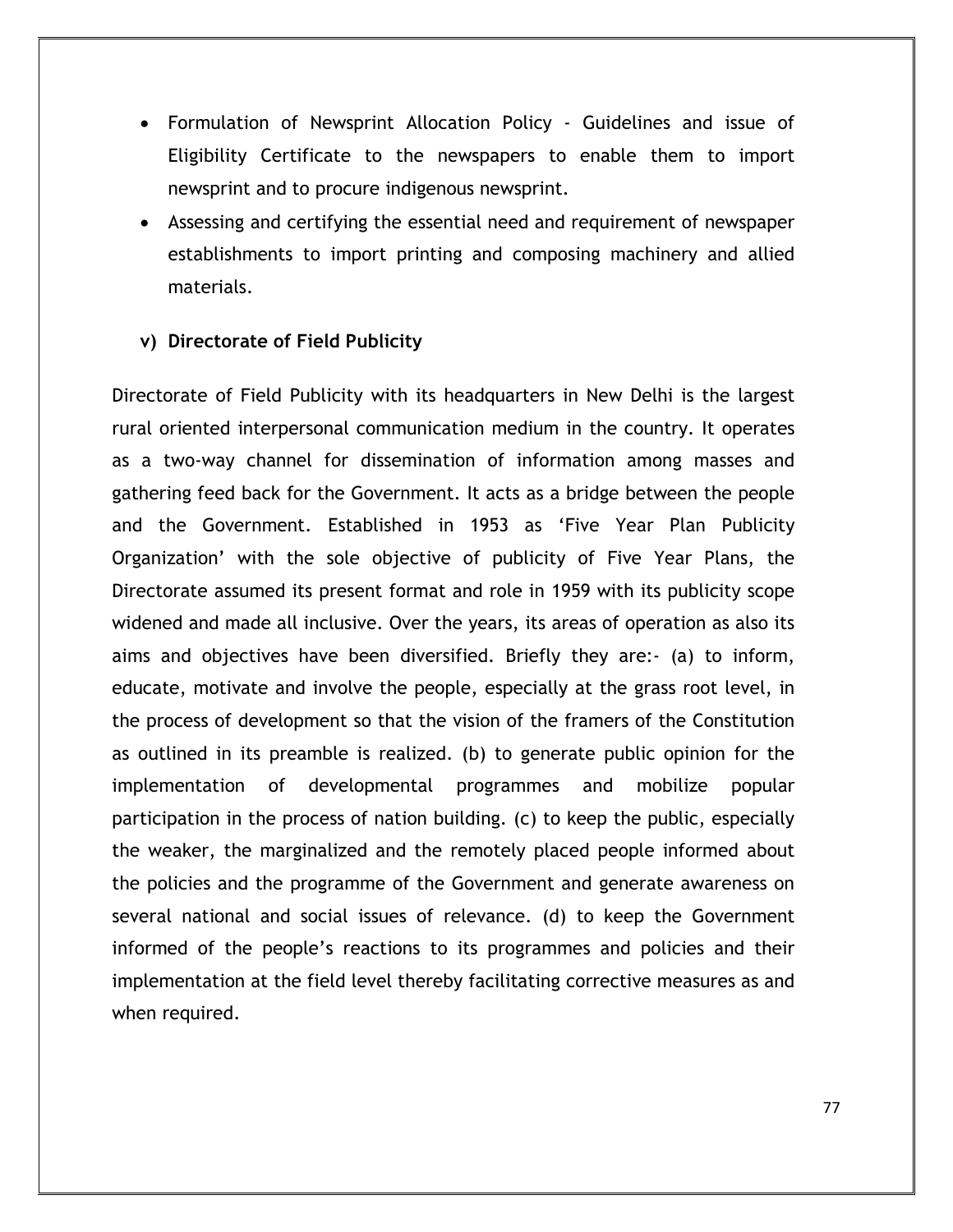#### **vi) Press Council of India**

Press Council is a statutory quasi-judicial authority mandated by the Parliament to preserve the freedom of the press and maintain and improve the standards of newspapers and the news agencies in India. It is an autonomous body with equal quasi judicial authority over the authorities and the press persons.

The Council discharges its functions primarily through adjudications on complaint cases received by it, either against the Press for violation of journalistic ethics or by the Press for interference with its freedom. Where the Council is satisfied, after inquiry, that a newspaper or a news agency has offended against the standards of journalistic ethics or public taste or that an editor or working journalist has committed any professional misconduct, the Council may warn, admonish or censure them or disapprove of their conduct. The Council is also empowered to make such observations as it may think in respect of the conduct of any authority, including Government, for interfering with the freedom of the press. The decisions of the Council are final and cannot be questioned in any court of law.

The Press Council of India has been entrusted by the Parliament with the additional responsibility of functioning as an Appellate Authority under Section 8 (c) under the PRB Act 1867 and the Appellate Board comprising of the Chairman of the Council and another member meet regularly to hear the Appeals before it.

## **vii)Film Certification Appellate Tribunal**

The Film Certification Appellate Tribunal (FCAT) is a statutory body, constituted vide Section 5D of the Cinematograph Act, 1952 under the Ministry of Information and Broadcasting, Government of India. The Tribunal hears the appeals filed under Section 5C of the Act under which any applicant for a Certificate in respect of a film who is aggrieved by an order of the Central Board of Film Certification (CBFC), can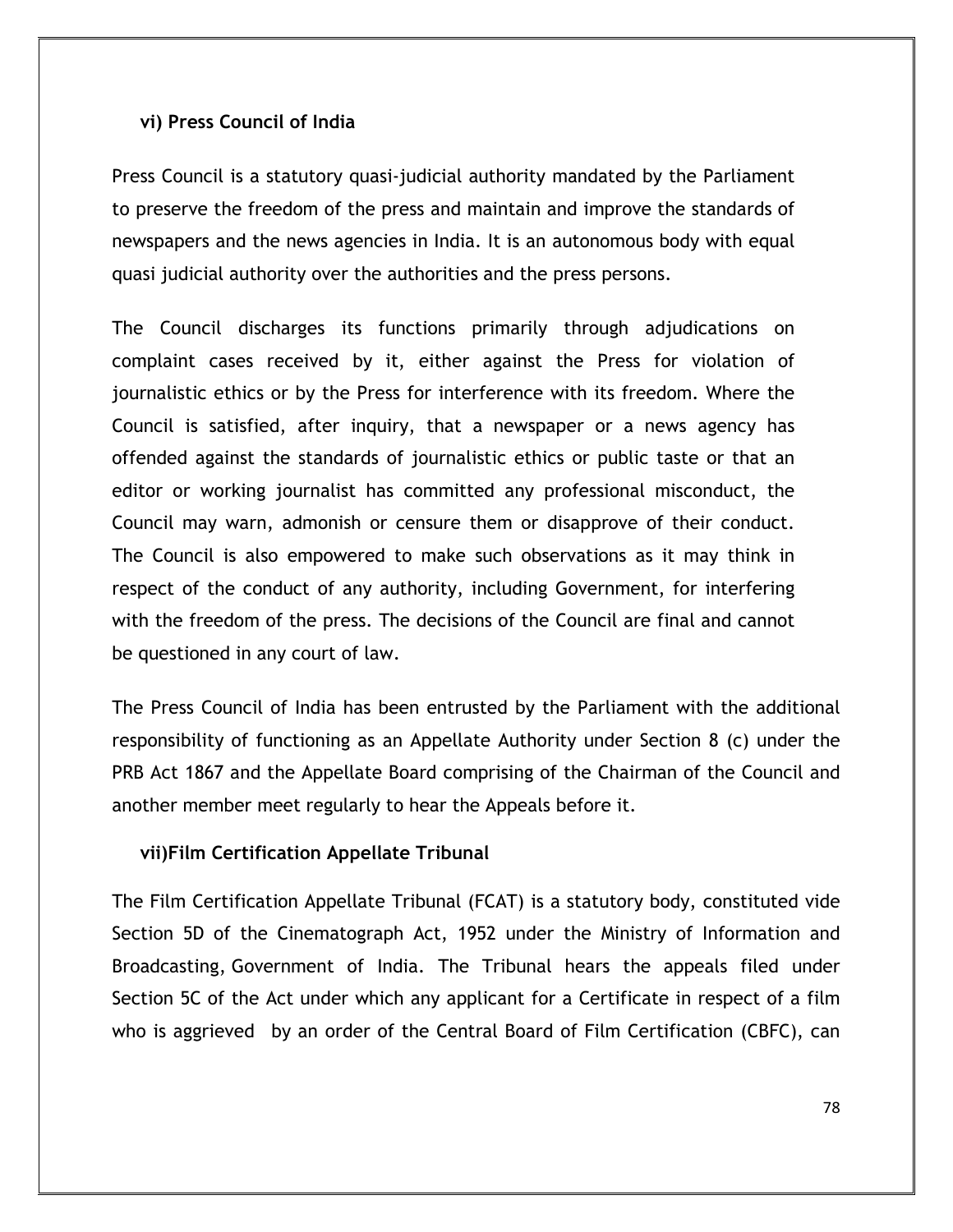file an Appeal before the Tribunal. The Tribunal has its headquarters in New Delhi. The Tribunal has a Secretary to look after its day to day affairs.

#### **viii) Central Board of Film certification**

Central Board of Film certification (CBFC) with its headquarters at Mumbai is responsible for certifying the films produced in India as well as outside the country suitable for public exhibition. The Board gives four categories of certificates "U" for unrestricted public exhibition, "A" for public exhibition restricted to adults only, "UA" for unrestricted public exhibition with parental guidance for children below the age of 12 and "S" for exhibition to restricted audience such as doctors etc. These certificates are issued through the Regional Offices of the Board located at Bangalore, Calcutta, Chennai, Cuttack, Guwahati, Hyderabad, Mumbai, New Delhi and Thiruvananthapuram. Appeal against the decision of the Board lies with the Film Certification Appellate Tribunal. The enforcement of the penal provisions of the Cinematograph Act, 1952 is with the State Governments/Union Territory Administrations, since exhibition of films is a State subject.

#### **ix) The Advertising Standards Council of India**

The Advertising Standards Council of India (ASCI) is a self regulatory voluntary organization of the advertising industry. It was set up in October 1985. The ASCI and its Consumer Complaints Council deals with complaints received from consumers and industry, against Ads which are considered as False, Misleading, Indecent, Illegal, leading to Unsafe practices, or Unfair to competition, and consequently in contravention of the ASCI Code for Self-Regulation in Advertising. The representatives of Indian Society of Advertisers, the Advertising Agencies Association of India and the Indian Newspapers Society have set up the Council to self-regulate the content of advertisements. The Code of the Council for Self-Regulation in Advertising specifies that all advertising should be truthful, honest, decent, legal and safe for consumers particularly minors, and fair to the competition.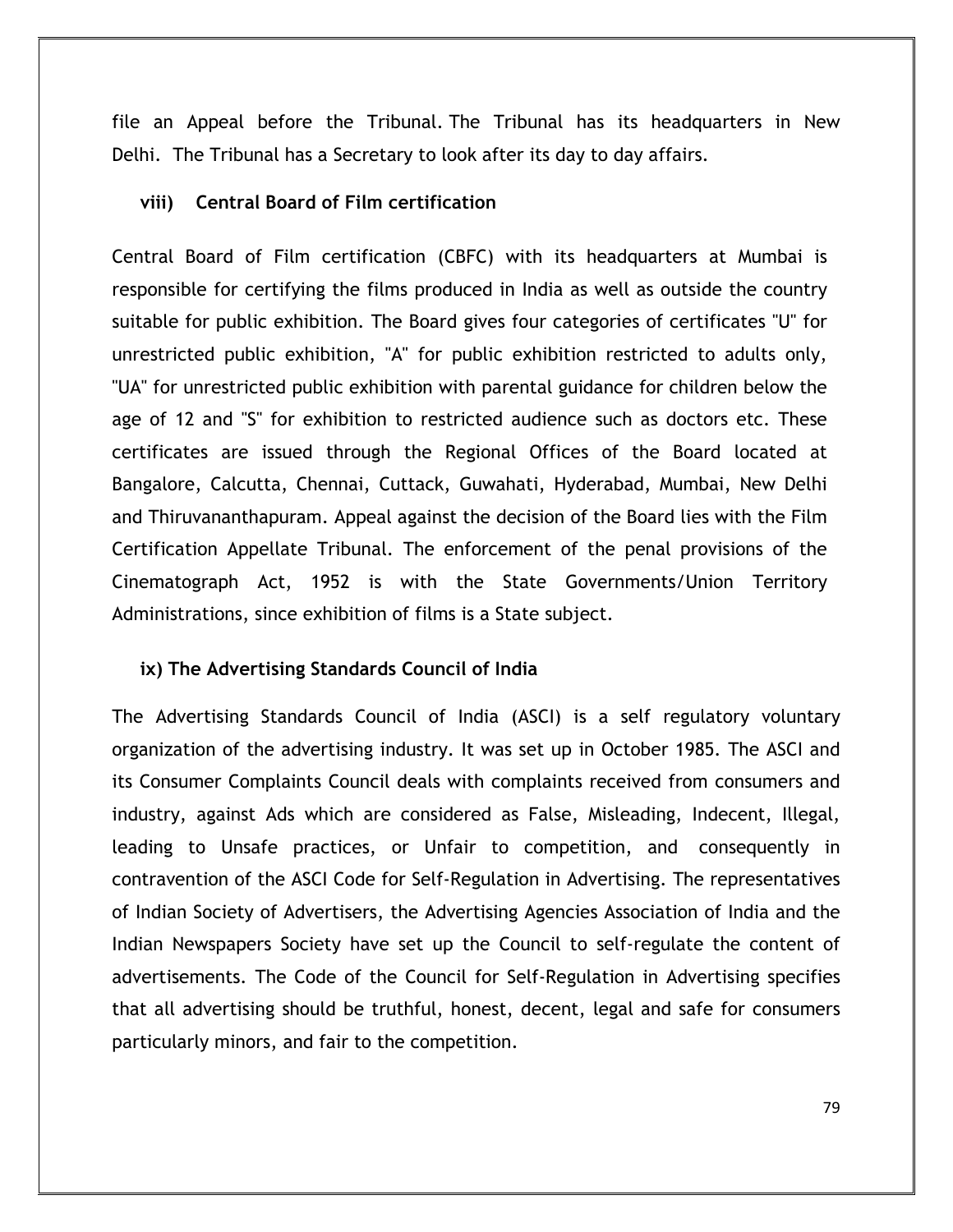#### **x) Copyright Board**

The Copyright Board, a quasi-judicial body, was constituted in September 1958. The jurisdiction of the Copyright Board extends to the whole of India. The Board is entrusted with the task of adjudication of disputes pertaining to copyright registration, assignment of copyright, grant of Licenses in respect of works withheld from public, unpublished Indian works, production and publication of translations and works for certain specified purposes. It also hears cases in other miscellaneous matters instituted before it under the Copyright Act, 1957. The meetings of the Board are held in five different zones of the country. This facilitates administration of justice to authors, creators and owners of intellectual property including IP attorney's near their place of location or occupation.

#### **xi) Telecom Regulatory Authority of India**

The entry of private service providers brought with it the inevitable need for independent regulation. The Telecom Regulatory Authority of India (TRAI) was, thus, established with effect from 20th February 1997 by an Act of Parliament, called the Telecom Regulatory Authority of India Act, 1997, to regulate telecom services, including fixation/revision of tariffs for telecom services which were earlier vested in the Central Government. TRAI's mission is to create and nurture conditions for growth of telecommunications in the country in a manner and at a pace which will enable India to play a leading role in emerging global information society. One of the main objectives of TRAI is to provide a fair and transparent policy environment which promotes a level playing field and facilitates fair competition.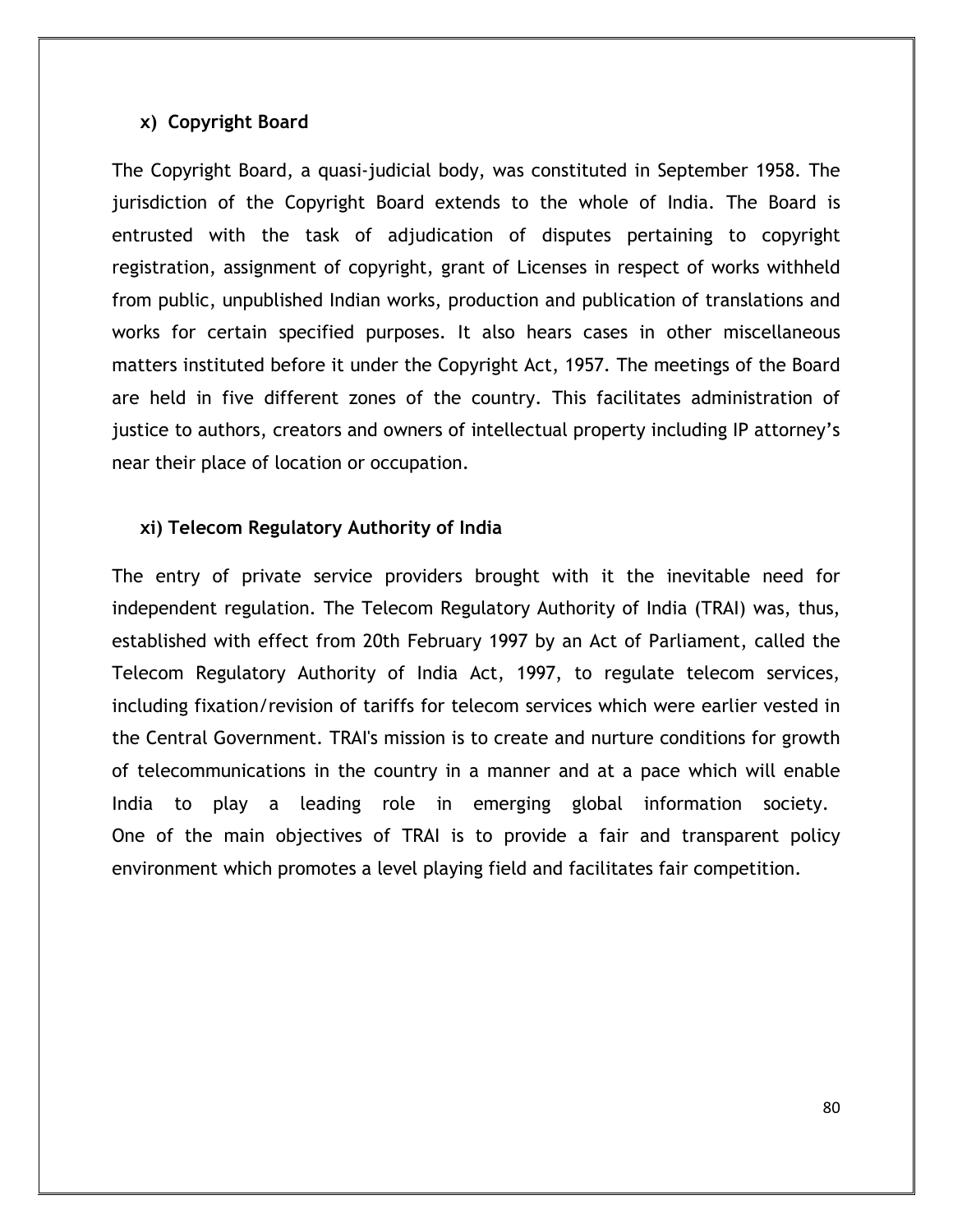#### **10. CASE LAWS**

#### **i) Sakal Papers Ltd. v. Union of India [\[4\]](http://www.legalserviceindia.com/articles/media.htm#_ftn4)**

In this case, the Daily Newspapers (Price and Control) Order, 1960, which fixed a minimum price and number of pages, which a newspaper is entitled to publish, was challenged as unconstitutional. The State justified the law as a reasonable restriction on a business activity of a citizen. The Supreme Court struck down the Order rejecting the State's argument. The Court opined that, the right of freedom of speech and expression couldn't be taken away with the object of placing restrictions on the business activity of the citizens. Freedom of speech can be restricted only on the grounds mentioned in clause (2) of Article 19.

#### ii) **K. A. Abbas v. Union of India**

The petitioner for the first time challenged the validity of censorship as violative of his fundamental right of speech and expression. The Supreme Court however observed that, pre-censorship of films under the Cinematograph Act was justified under Article 19(2) on the ground that films have to be treated separately from other forms of art and expression because a motion picture was able to stir up emotions more deeply and thus, classification of films between two categories 'A' (for adults only) and 'U' (for all) was brought about.

#### **iii) Bobby Art International v. Om Pal Singh Hoon**

The Supreme Court re-affirmed the afore-mentioned view and upheld the order of the Appellate Tribunal (under the Cinematograph Act) which had followed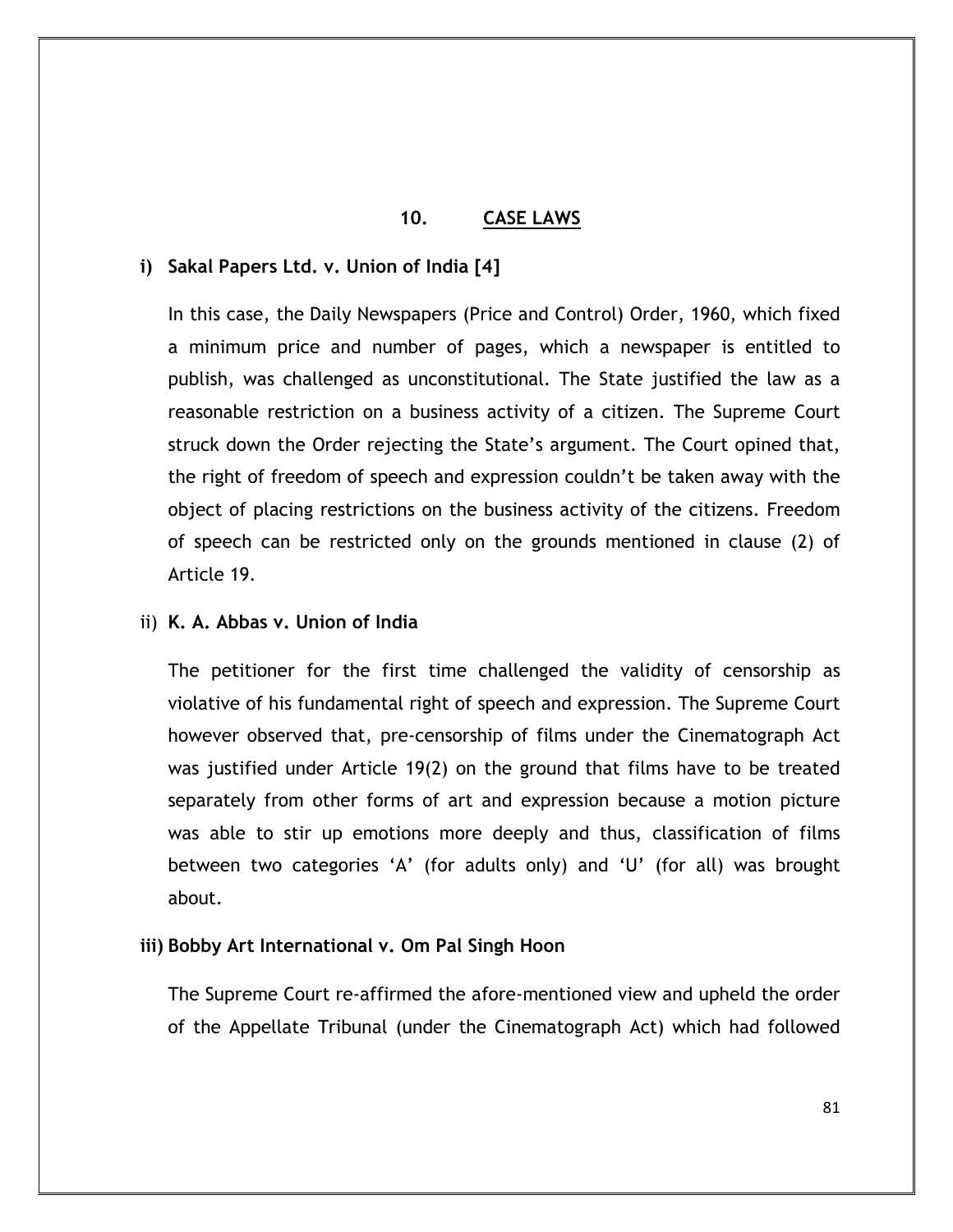the Guidelines under the Cinematograph Act and granted an 'A' certificate to a film.

## **iv) Hamdard Dawakhana v. Union of India**

The Supreme Court was faced with the question as to whether the Drug and Magic Remedies Act, which put restrictions on the advertisements of drugs in certain cases and prohibited advertisements of drugs having magic qualities for curing diseases, was valid as it curbed the freedom of speech and expression of a person by imposing restrictions on advertisements. The Supreme Court held that, an advertisement is no doubt a form of speech and expression but every advertisement is not a matter dealing with the expression of ideas and hence advertisement of a commercial nature cannot fall within the concept of Article  $19(1)(a)$ .

## v) **Tata Press Ltd. v. Mahanagar Telephone Nigam Ltd**.

A three judge bench of the Supreme Court differed from the view expressed in the Dawakhana case and held that 'commercial advertisement' was definitely a part of Article 19(1)(a) as it aimed at the dissemination of information regarding the product. The Court, however, made it clear that the government could regulate commercial advertisements, which are deceptive, unfair, misleading and untruthful.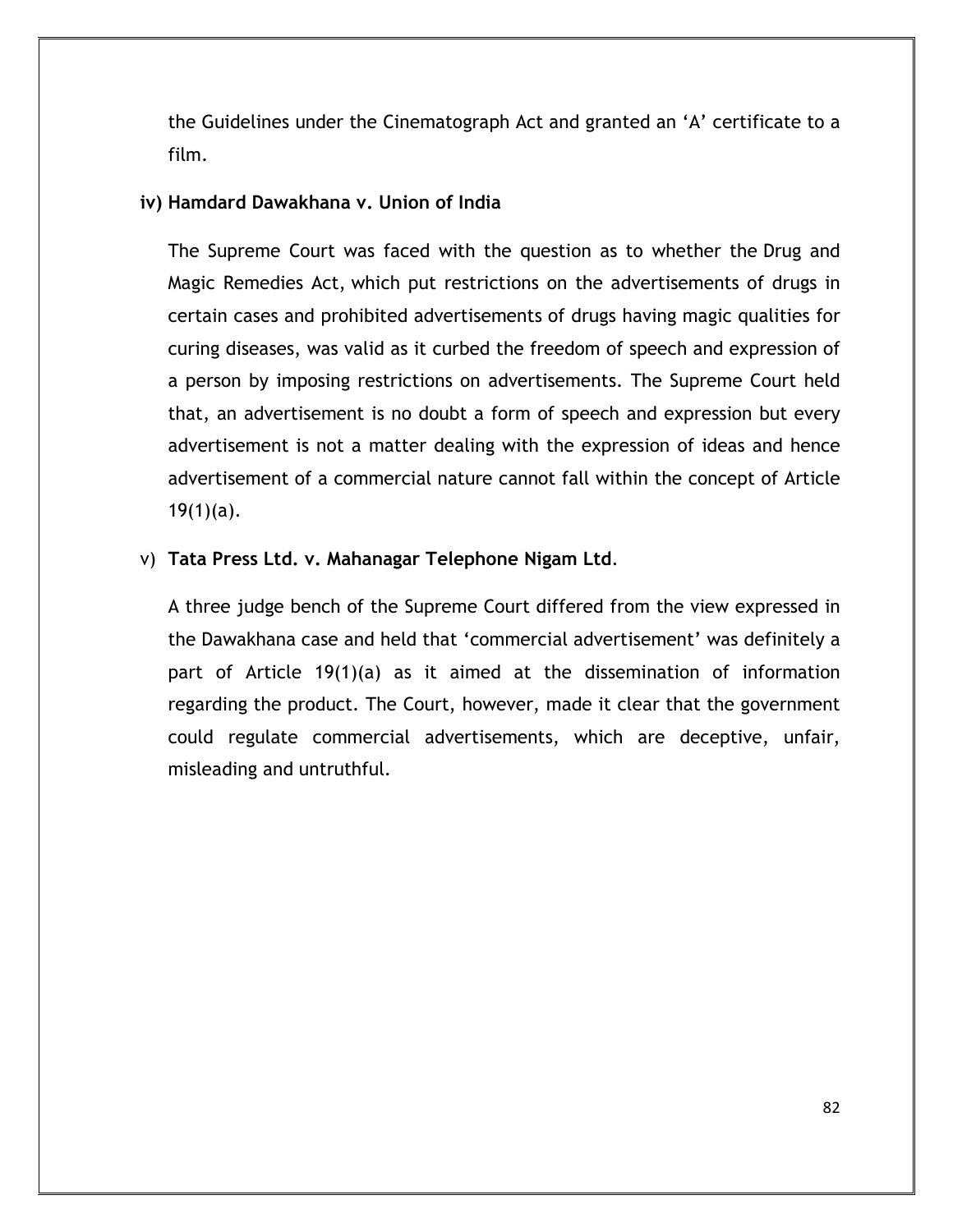# **11. PROFESSIONAL OPPORTUNITIES IN THE MEDIA INDUSTRY**

In India the Media and Entertainment industry comprises of the following segments:

- **Television**
- Print
- Films
- Radio
- Music
- Animation
- Gaming
- Advertising internet and outdoor

Professional opportunities in Indian media and entertainment industry are enormous. Most media organizations in India are in the private sector, while quite a few are owned by the government. Media organizations which are directly under the control of central government comes under the Ministry of Information and Broadcasting. The government media units in which one can seek opportunities are: Akashvani (All India Radio), Prasar Bharti, Doordarshan, Direct to Home, Press information bureau, Publication Division, Photo Division, Registrars of newspapers, Directorate of advertising and Visual Publicity, Press Council of India, Song and Drama Division, Film Division, National Film Archive of India, Directorate of Film festivals, National Film Development Corporation, Central Board of Film Certification, Children's Film society etc.

The Indian press, is predominantly in private hands. News agencies like Press Trust of India, United News of India, Hindustan Samachar and Samachar Bharati, form the major sources for disseminating information to the public.

Besides the government agencies, Media companies, industrial houses and start-ups backed by venture money are all launching newspapers, magazines and television channels. In the film industry, technical jobs include story and script writing for film and television, copywriting for advertisements, cinematography, photography, Sound mixing and recording, direction of films and promotional ventures etc.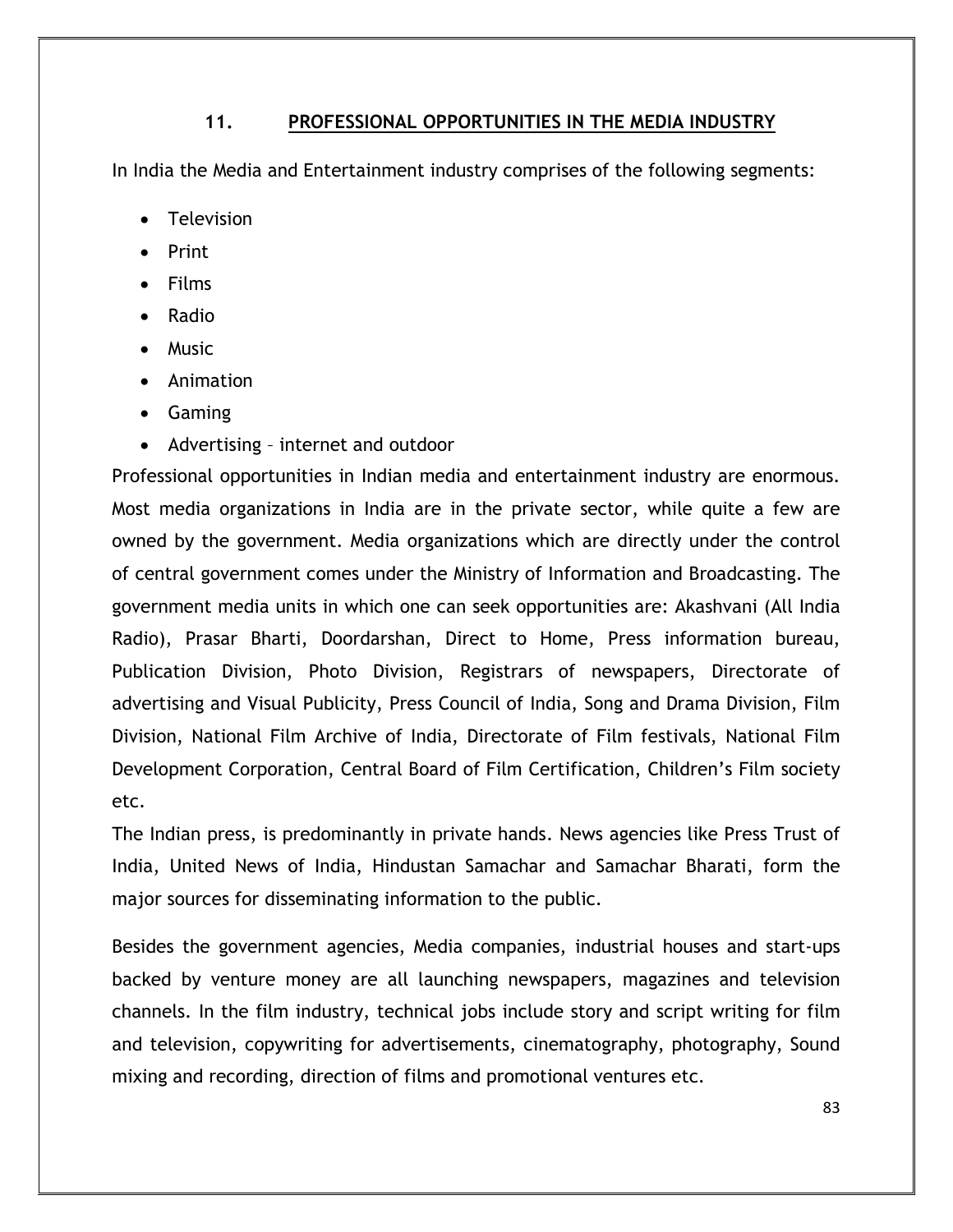Advertising industry is another major employer for media professionals.

Indian media and entertainment industry is one of the fastest growing in the world and has the largest output by any media industry in the world. Raised regulations, quality content development, competitive pricing, increased consumer base and significant marketing, creative use of technology and work effectiveness are driving the growth of this industry. Many media companies in India have grown up speedily and are recruiting newer and younger talent for increased efficiency and creativity. The challenges and scope for growth for those who decide to make a career for themselves in the field of media and entertainment are varied and endless.

The Indian media and entertainment industry being one of the fastest growing sectors in the country provides ample opportunities for professionals. Some of the opportunities are -

- 1. Obtaining registration under the media related laws
- 2. Advisory on all aspects of contractual agreements pertaining to media laws.
- 3. Legal compliance audit.
- 4. Advisory on issues arising out of Intellectual property transfers and assignment rights for distributors, productions and fiscal arrangements for media corporations and individuals.
- 5. Maintenance of accounts.
- 6. Internal audit
- 7. Information Systems Audit
- 8. Audit of accounts
- 9. Advisory on mergers and acquisitions
- 10.Advisory on foreign investment and FEMA related compliances
- 11.Representation before authorities
- 12.Advisory on codes and guidelines applicable to the media industry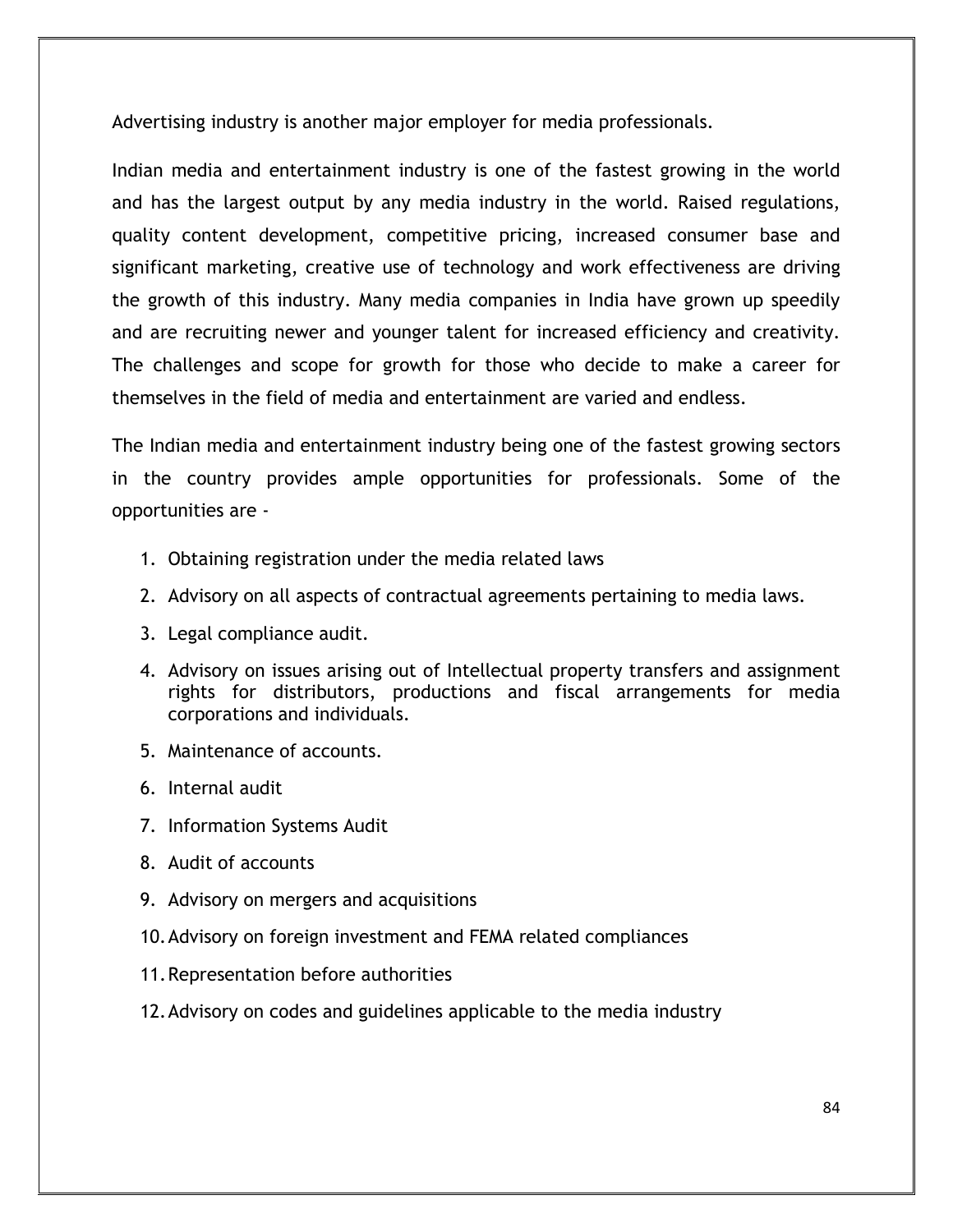## **12. USEFUL WEBSITES**

[www.mib.nic.in](http://www.mib.nic.in/) - Ministry of Information and Broadcasting, Govt. Of India <http://www.trai.gov.in/> - Telecom Regulatory Authority of India [www.pib.nic.in](http://www.pib.nic.in/) – Press Information Bureau <https://rni.nic.in/> - Registrar of Newspapers for India [www.allindiaradio.org](http://www.allindiaradio.org/) – All India Radio [www.ddindia.gov.in](http://www.ddindia.gov.in/) - Doordarshan <http://rrtd.nic.in/> - Research, Reference and Training Division (RR&TD) [http://publicationsdivision.nic.in](http://publicationsdivision.nic.in/) - Publications Division (PD) [http://photodivision.gov.in](http://photodivision.gov.in/) – Photo Division [www.davp.nic.in](http://www.davp.nic.in/) - Directorate of Advertising & Visual Publicity <http://presscouncil.nic.in/> - Press Council of India [http://iimc.nic.in](http://iimc.nic.in/) – Indian Institute of Mass Communication <http://mib.nic.in/fcat/default.htm> - Film Certification Appellate Tribunal [www.copyright.gov.in](http://www.copyright.gov.in/) – Copyright office, India [www.dff.nic.in](http://dff.nic.in/) - Directorate of Film Festivals [www.cbfcindia.gov.in](http://www.cbfcindia.gov.in/) - Central Board of Film certification [www.becil.com](http://www.becil.com/) – Broadcast Engineering Consultant India Ltd. <http://www.ijuindia.org/wjact.html> - Indian Journalists Union **<http://www.ascionline.org/> -** Advertising Standards Council of India [http://www.nbanewdelhi.com](http://www.nbanewdelhi.com/) - News Broadcasters Association **[www.wapconline.org](http://www.wapconline.org/) -** World Association of Press Councils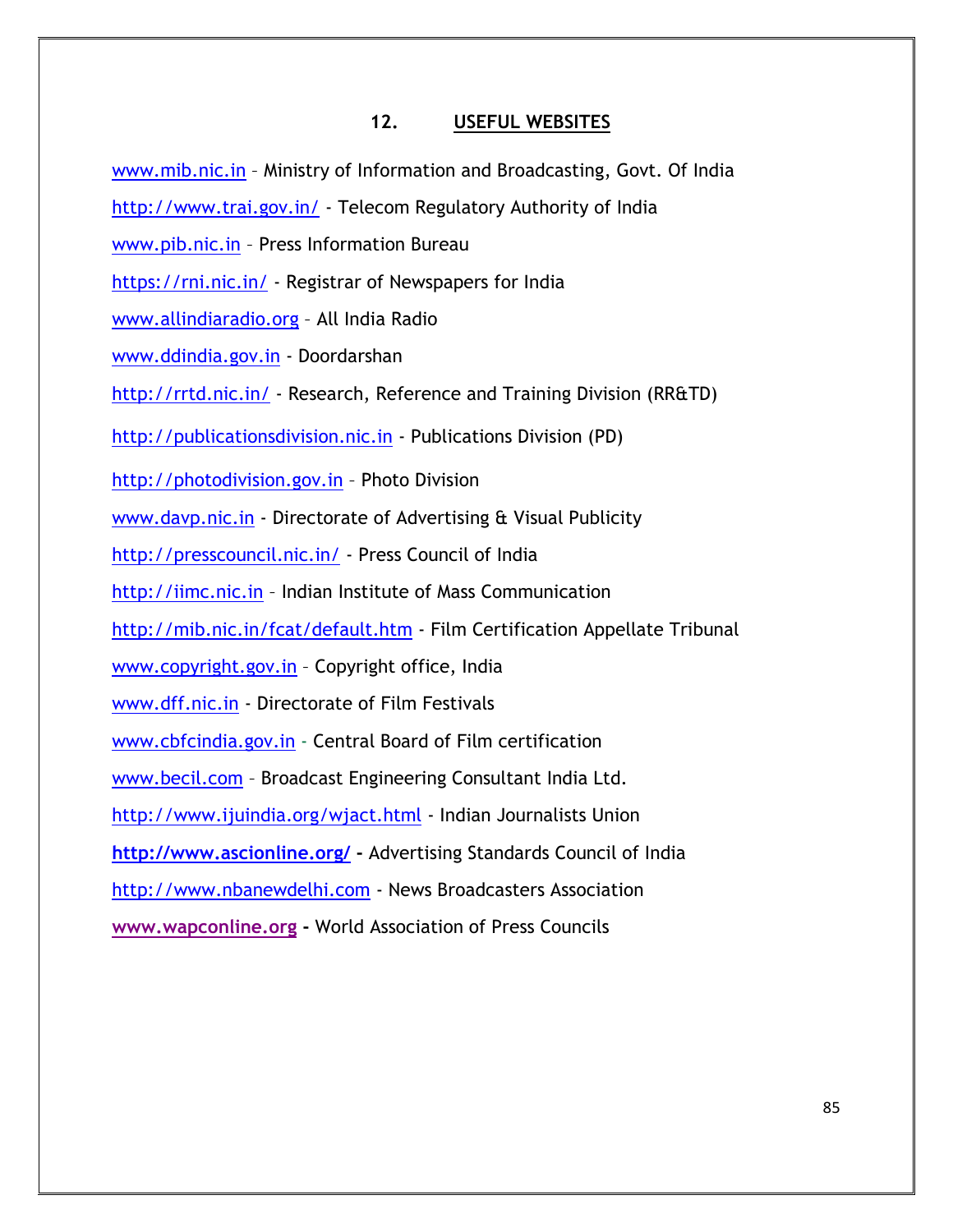# **About the Author**

**CA Rajkumar S. Adukia B. Com. (Hons.), FCA, ACS, AICWA, LL.B, Dip.IFR (UK), MBA, DIPR, DLL&LP Mobile +91 98200 61049/+91 93230 61049 Fax +91 22 26765579 Email [rajkumarfca@gmail.com](mailto:rajkumarfca@gmail.com)  [www.caaa.in](http://www.caaa.in/)**

Mr. Rajkumar Adukia is an eminent business consultant, academician, writer, and speaker. He is a rank holder from Bombay University and did his graduation from Sydenham College of Commerce & Economics. He passed the Chartered Accountancy, Company secretary and Cost Accountancy Course and was among the top rank holders in the courses. Mr. Adukia also holds a degree in law. He has been involved in the activities of the Institute of Chartered Accountants of India (ICAI). In addition to being a Council Member of the ICAI, he is actively involved in various committees of ICAI.

He has been coordinating with various professional institutions, associations' universities, University Grants Commission and other educational institutions and has actively participated with accountability and standards-setting organizations in India and at the international level. He is constantly engaged in knowledge development and has done extensive study and given various presentations and seminars on the subject of Corporate Social Responsibility and Corporate Governance.

Based on his rich experience, he has written numerous articles on varied topics in finance, real estate, International Trade, Climate Change and Carbon Credits Mechanism etc. His authoritative articles appear in financial papers like Business India, Financial Express, Economic Times and professional and business magazines. He has authored several books on vast range of topics. His books are known for their practicality and for their proactive approaches to meeting practice needs.

86